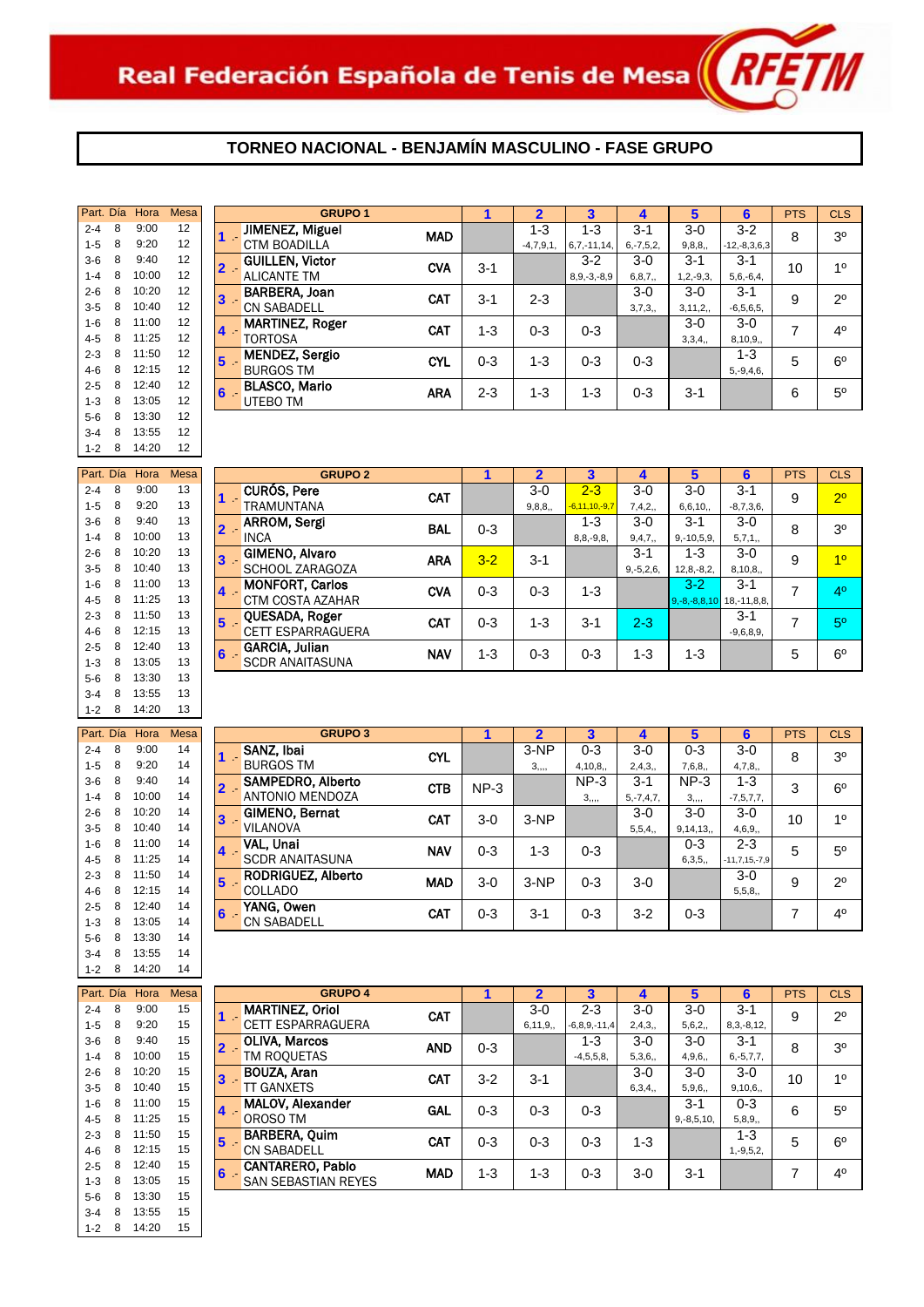

# **TORNEO NACIONAL - BENJAMÍN MASCULINO - FASE GRUPO**

| Part. Día |   | Hora  | <b>Mesa</b> |   | GR                   |
|-----------|---|-------|-------------|---|----------------------|
| $2 - 4$   | 8 | 9:00  | 16          |   | <b>MARTIN, Diego</b> |
| $1 - 5$   | 8 | 9:20  | 16          |   | <b>BURGOS TM</b>     |
| $3-6$     | 8 | 9:40  | 16          | 2 | <b>MEANA, Ramiro</b> |
| $1 - 4$   | 8 | 10:00 | 16          |   | <b>ALUCHE</b>        |
| $2 - 6$   | 8 | 10:20 | 16          |   | <b>SORNI. Toni</b>   |
| $3 - 5$   | 8 | 10:40 | 16          |   | <b>TT GANXETS</b>    |
| $1 - 6$   | 8 | 11:00 | 16          |   | <b>FIGAROLA, Roc</b> |
| $4 - 5$   | 8 | 11:25 | 16          |   | <b>TT CASSA</b>      |
| $2 - 3$   | 8 | 11:50 | 16          | 5 | MAYOL, Hugo          |
| $4-6$     | 8 | 12:15 | 16          |   | <b>SON CLADERA T</b> |
| $2 - 5$   | 8 | 12:40 | 16          | 6 | <b>MORENO, Ouim</b>  |
| $1 - 3$   | 8 | 13:05 | 16          |   | <b>CTT RIPOLLET</b>  |
| $5-6$     | 8 | 13:30 | 16          |   |                      |
| $3 - 4$   | 8 | 13:55 | 16          |   |                      |
| $1 - 2$   | 8 | 14:20 | 16          |   |                      |

| Part. Día |   | Hora  | <b>Mesa</b> |   | <b>GRUPO 5</b>       |            |         | $\overline{2}$     | 3               | 4                           | 5              | 6                | <b>PTS</b> | <b>CLS</b>     |
|-----------|---|-------|-------------|---|----------------------|------------|---------|--------------------|-----------------|-----------------------------|----------------|------------------|------------|----------------|
| $2 - 4$   | 8 | 9:00  | 16          |   | <b>MARTIN, Diego</b> | <b>CYL</b> |         | $2 - 3$            | $3 - 2$         | $2 - 3$                     | $3-0$          | $3 - 1$          | 8          | 2 <sup>0</sup> |
| $1 - 5$   | 8 | 9:20  | 16          |   | <b>BURGOS TM</b>     |            |         | $9, 4, -7, -13, 9$ |                 | $-3,9,4,-5,4$ 11,9,-8,-12,8 | 10, 8, 9,      | $-8,9,9,6,$      |            |                |
| $3-6$     | 8 | 9:40  | 16          |   | <b>MEANA, Ramiro</b> | <b>MAD</b> | $3 - 2$ |                    | $3-1$           | $3-2$                       | $3-1$          | $3 - 1$          | 10         | 1 <sup>0</sup> |
| $1 - 4$   | 8 | 10:00 | 16          |   | <b>ALUCHE</b>        |            |         |                    | $9, -8, 7, 10,$ | $-9,9,-10,8,5$              | $-10,7,9,10,$  | $3, -9, 9, 8,$   |            |                |
| $2 - 6$   | 8 | 10:20 | 16          | 3 | SORNI, Toni          | CAT        | $2 - 3$ | $1 - 3$            |                 | $0 - 3$                     | $1 - 3$        | $0 - 3$          | 5          | $6^{\circ}$    |
| $3 - 5$   | 8 | 10:40 | 16          |   | <b>TT GANXETS</b>    |            |         |                    |                 | 7,9,8,                      | $8, -9, 8, 9,$ | 7,3,7,           |            |                |
| $1-6$     | 8 | 11:00 | 16          | 4 | <b>FIGAROLA, Roc</b> | <b>CAT</b> | $3 - 2$ | $2 - 3$            | $3-0$           |                             | $0 - 3$        | $1 - 3$          | 7          | 5 <sup>0</sup> |
| $4 - 5$   | 8 | 11:25 | 16          |   | <b>TT CASSA</b>      |            |         |                    |                 |                             | 8,6,6,         | $-9, 10, 8, 10,$ |            |                |
| $2 - 3$   | 8 | 11:50 | 16          | 5 | <b>MAYOL, Hugo</b>   | <b>BAL</b> | $0 - 3$ | $1 - 3$            | $3-1$           | $3-0$                       |                | $0 - 3$          | 7          | 4 <sup>0</sup> |
| 4-6       | 8 | 12:15 | 16          |   | SON CLADERA TTC      |            |         |                    |                 |                             |                | 12, 11, 8,       |            |                |
| $2 - 5$   | 8 | 12:40 | 16          | 6 | MORENO, Quim         | <b>CAT</b> | $1 - 3$ | $1 - 3$            | $3-0$           | $3 - 1$                     | $3-0$          |                  | 8          | 3 <sup>0</sup> |
| $1 - 3$   | 8 | 13:05 | 16          |   | <b>CTT RIPOLLET</b>  |            |         |                    |                 |                             |                |                  |            |                |
|           |   |       | $\sim$      |   |                      |            |         |                    |                 |                             |                |                  |            |                |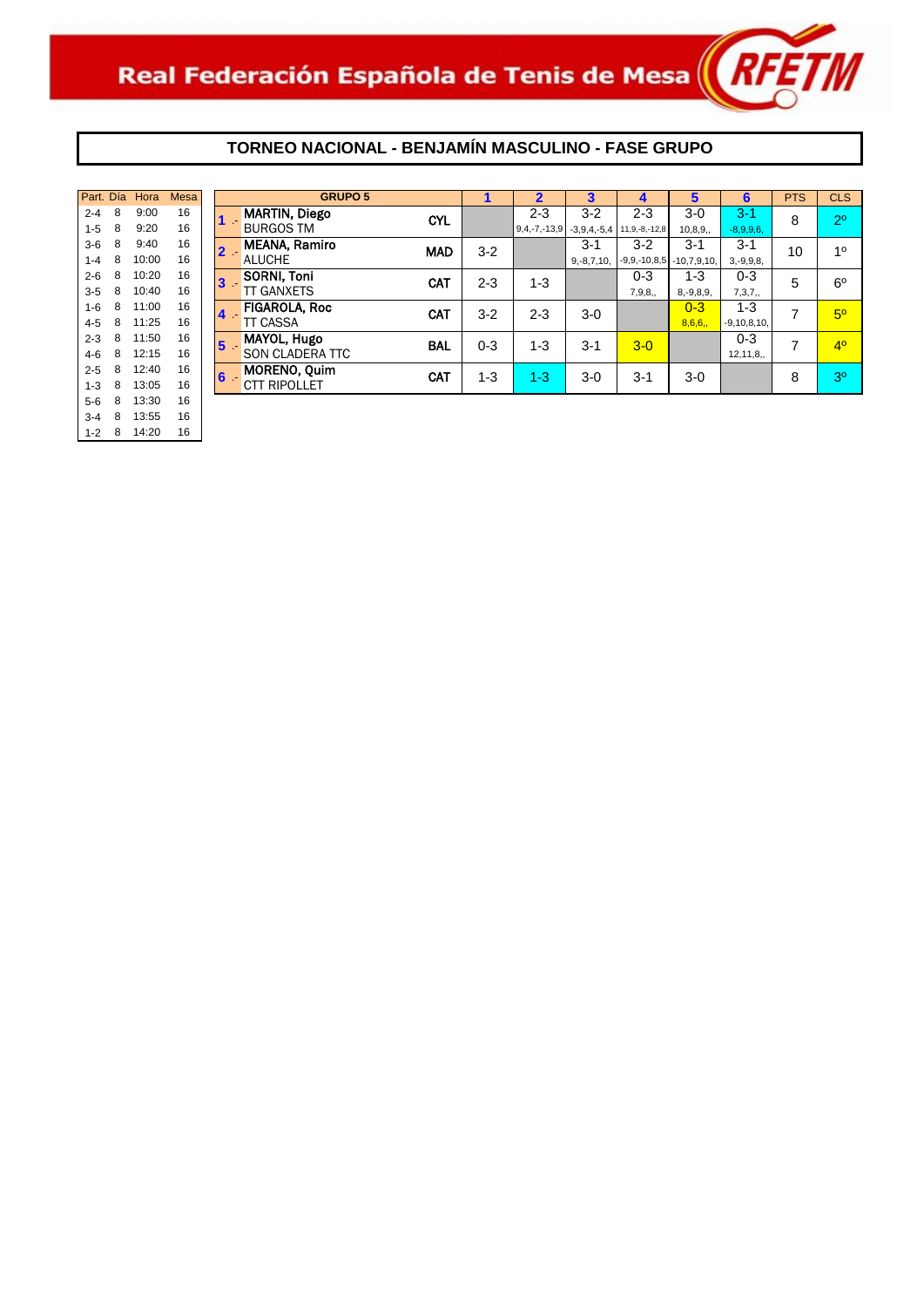

|         |    | Part. Día Hora | <b>Mesa</b> |                         | <b>GRUPO 1</b>                 |            |         |           |          |                 | 5               | <b>PTS</b> | <b>CLS</b>     |
|---------|----|----------------|-------------|-------------------------|--------------------------------|------------|---------|-----------|----------|-----------------|-----------------|------------|----------------|
| $3 - 5$ | 6  | 16:00          |             |                         | <b>CUADRADO, Gerard</b><br>1 - | <b>CAT</b> |         | $3-0$     | $3-0$    | $3 - 1$         | $3 - 1$         | 8          | 10             |
| $1 - 4$ | 6  | 16:20          |             |                         | <b>CETT ESPARRAGUERA</b>       |            |         | 10, 8, 4, | 10,7,6,  | $-9,7,6,6,$     | $-11, 3, 5, 4,$ |            |                |
| $2 - 5$ | 6  | 16:40          |             |                         | <b>MAZON, Ruben</b><br>$2 -$   | <b>ARA</b> | $0 - 3$ |           | $3-0$    | $1 - 3$         | $3-0$           | 6          | 3 <sup>o</sup> |
| $3 - 4$ | 6  | 17:00          |             |                         | PUBLIMAX CAI SANTIAGO          |            |         |           | 10,6,10, | $6, -6, 6, 7,$  | 4,10,9,         |            |                |
| $1 - 5$ | 6  | 17:20          |             | 3                       | <b>LOBATO, Luis</b>            | <b>BAL</b> | $0 - 3$ | $0 - 3$   |          | $1 - 3$         | $0 - 3$         |            | $5^{\circ}$    |
| $2 - 3$ | -6 | 19:20          | 2           |                         | <b>PALMATT</b>                 |            |         |           |          | $8, -7, 13, 8,$ | 10,5,11,        | 4          |                |
| $2 - 4$ | -6 | 19:40          | 2           | $\overline{\mathbf{4}}$ | <b>RODRIGUEZ, Juan</b>         | <b>MAD</b> | $1 - 3$ | $3 - 1$   | $3 - 1$  |                 | $3 - 2$         |            | $2^{\circ}$    |
| $1 - 3$ | 6  | 20:00          | 2           |                         | <b>COLLADO</b>                 |            |         |           |          |                 | $-8,9,8,-3,10$  |            |                |
| $4 - 5$ | 6  | 20:20          | 2           | $5\phantom{.0}$         | <b>RUIZ, Marti</b>             | <b>CAT</b> | $1 - 3$ | $0 - 3$   | $3-0$    | 2-3             |                 | 5          | 4 <sup>0</sup> |
| $1 - 2$ | 6  | 20:40          | 2           |                         | LLUISOS DE GRACIA              |            |         |           |          |                 |                 |            |                |

|         |   | Part. Día Hora | <b>Mesa</b> |    | <b>GRUPO 2</b>                 |            |         |        |                   |         | 5             | <b>PTS</b> | <b>CLS</b>     |
|---------|---|----------------|-------------|----|--------------------------------|------------|---------|--------|-------------------|---------|---------------|------------|----------------|
| $3 - 5$ | 6 | 17:40          |             |    | SÁNCHEZ, Adrián                | <b>CTB</b> |         | $3-0$  | $2 - 3$           | $0 - 3$ | $2 - 3$       | 5          | 4 <sup>0</sup> |
| $1 - 4$ | 6 | 18:00          |             |    | TM REOCIN                      |            |         | 2,6,3, | $5, -3, -6, 3, 5$ | 10,6,3, | $-2,9,-8,5,7$ |            |                |
| $2 - 5$ | 6 | 18:20          |             |    | <b>SAGARDIA, Unax</b><br>$2 -$ | <b>PVS</b> | $0 - 3$ |        | $0 - 3$           | $0 - 3$ | $0 - 3$       | 4          | $5^{\circ}$    |
| $3 - 4$ | 6 | 18:40          |             |    | LEKA ENEA IRUN                 |            |         |        | 3,7,7,            | 8,4,1,  | 12,8,6,       |            |                |
| $1 - 5$ | 6 | 19:00          |             |    | ALONSO, Alejandro              | <b>ARA</b> | $3 - 2$ | $3-0$  |                   | $0 - 3$ | $2 - 3$       | 6          | 3 <sup>o</sup> |
| $2 - 3$ | 6 | 19:20          |             | -5 | UTEBO TM                       |            |         |        |                   | 8,5,4,  | $-3,8,-9,9,7$ |            |                |
| $2 - 4$ | 6 | 19:40          |             |    | <b>RINCON, Alonso</b>          | <b>AND</b> | $3-0$   | $3-0$  | $3-0$             |         | $3 - 1$       | 8          | 10             |
| $1 - 3$ | 6 | 20:00          |             |    | TM ROOUETAS                    |            |         |        |                   |         | $4,6,-13,4,$  |            |                |
| 4-5     | 6 | 20:20          |             |    | <b>ABIO, Xavier</b>            | <b>CAT</b> | $3 - 2$ | $3-0$  | $3 - 2$           | $1 - 3$ |               |            | $2^{\circ}$    |
| $1 - 2$ | 6 | 20:40          |             | ь  | <b>CTT CALELLA</b>             |            |         |        |                   |         |               |            |                |

|         |   | Part. Día Hora | <b>Mesa</b> |                         | <b>GRUPO 3</b>         |            |         | 2                 |                       |                   | 5                             | <b>PTS</b> | <b>CLS</b>     |
|---------|---|----------------|-------------|-------------------------|------------------------|------------|---------|-------------------|-----------------------|-------------------|-------------------------------|------------|----------------|
| $3 - 5$ | 6 | 16:00          | 2           |                         | <b>OBIOLS, Pol</b>     | <b>CAT</b> |         | $2 - 3$           | $3-2$                 | $3-0$             | $3 - 1$                       | ⇁          | 2 <sup>0</sup> |
| $1 - 4$ | 6 | 16:20          | 2           |                         | <b>ATENEU 1.882</b>    |            |         | $-8, 8, -6, 9, 5$ | $-10, 10, 10, -10, 9$ | 8,3,6,            | $-5,5,3,13,$                  |            |                |
| $2 - 5$ | 6 | 16:40          | 2           | $\overline{\mathbf{2}}$ | CANALEJO, Diego        | <b>MAD</b> | $3 - 2$ |                   | $3-0$                 | $2 - 3$           | $3-0$                         | 7          | 1 <sup>0</sup> |
| $3 - 4$ | 6 | 17:00          | 2           |                         | <b>CTM BOADILLA</b>    |            |         |                   | 10, 12, 9,            | $7, -4, 9, -7, 8$ | 7,5,9,                        |            |                |
| $1 - 5$ | 6 | 17:20          | 2           | $\bf{3}$                | <b>MORLAS, Marcos</b>  | ARA        | $2 - 3$ | $0 - 3$           |                       | $3 - 2$           | $1 - 3$                       | 5          | 5 <sup>0</sup> |
| $2 - 3$ | 6 | 17:40          | 2           |                         | UTEBO TM               |            |         |                   |                       |                   | $-3,8,4,-9,7$ 10, $-4,11,6$ , |            |                |
| $2 - 4$ | 6 | 18:00          | 2           |                         | <b>GONZALEZ, Aimar</b> | <b>AND</b> | $0 - 3$ | $3 - 2$           | $2 - 3$               |                   | $3 - 1$                       | 6          | 3 <sup>o</sup> |
| $1 - 3$ | 6 | 18:20          | 2           | 4.                      | <b>LINARES</b>         |            |         |                   |                       |                   | $-9, 10, 7, 9,$               |            |                |
| 4-5     | 6 | 18:40          | 2           | 15                      | <b>VILLARET, Pol</b>   | <b>CAT</b> |         |                   |                       |                   |                               |            | 4 <sup>0</sup> |
| $1 - 2$ | 6 | 19:00          | 2           |                         | <b>CTT CALELLA</b>     |            | $1 - 3$ | $0 - 3$           | $3 - 1$               | $1 - 3$           |                               | 5          |                |
|         |   |                |             |                         |                        |            |         |                   |                       |                   |                               |            |                |

| Part. Día Hora<br><b>Mesa</b><br>16:00<br>3<br>6<br>$3 - 5$ |  |   |                    |
|-------------------------------------------------------------|--|---|--------------------|
|                                                             |  |   |                    |
|                                                             |  |   | LOBATO, Jos        |
| 3<br>16:20<br>6<br>$1 - 4$                                  |  |   | <b>CD CARTAM</b>   |
| 3<br>6<br>16:40<br>$2 - 5$                                  |  | 2 | LOPEZ, Mar         |
| 3<br>17:00<br>6<br>$3 - 4$                                  |  |   | ALMARAZ            |
| 3<br>17:20<br>6<br>$1 - 5$                                  |  |   | POUS, Jacol        |
| 3<br>6<br>17.40<br>$2 - 3$                                  |  |   | NATACIO MA         |
| 3<br>18:00<br>6<br>$2 - 4$                                  |  | 4 | <b>GARCIA, Jor</b> |
| 3<br>18:20<br>6<br>$1 - 3$                                  |  |   | <b>CTM COSTA</b>   |
| 3<br>18:40<br>6<br>$4 - 5$                                  |  | 5 | SANDOICA.          |
| 19:00<br>3<br>6<br>$1 - 2$                                  |  |   | C.N. HELIOS        |

| Part. Día |   | Hora  | Mesa |   | <b>GRUPO 4</b>                     |         | 2             | 3           | 4        | 5                   | <b>PTS</b> | <b>CLS</b>     |
|-----------|---|-------|------|---|------------------------------------|---------|---------------|-------------|----------|---------------------|------------|----------------|
| $3 - 5$   | 6 | 16:00 | 3    |   | LOBATO, Jose Antonio<br><b>AND</b> |         | $2 - 3$       | $3-0$       | $3-0$    | $3-0$               |            | $2^{\circ}$    |
| 1-4       | 6 | 16:20 | 3    |   | <b>CD CARTAMA</b>                  |         | $9,-9,-7,8,7$ | 9,3,9,      | 7,2,11,  | 6,6,6,              |            |                |
| $2 - 5$   | 6 | 16:40 | 3    |   | LOPEZ, Marlon<br><b>EXT</b>        | $3 - 2$ |               | $3 - 1$     | $3-0$    | $1 - 3$             |            | 1 <sup>0</sup> |
| $3 - 4$   | 6 | 17:00 | 3    |   | ALMARAZ                            |         |               | $3,-8,5,9,$ | 3, 5, 7, | $9,-10,7,6$         |            |                |
| $1 - 5$   | 6 | 17:20 | 3    | 3 | POUS, Jacob<br>CAT                 | $0 - 3$ | $1 - 3$       |             | $3-0$    | $3 - 2$             | 6          | 3 <sup>o</sup> |
| $2 - 3$   | 6 | 17:40 | 3    |   | NATACIO MATARO                     |         |               |             | 5,8,7,   | $-8, -10, 8, 7, 10$ |            |                |
| $2 - 4$   | 6 | 18:00 | 3    | 4 | <b>GARCIA, Jorge</b><br><b>CVA</b> | $0 - 3$ | $0 - 3$       | $0 - 3$     |          | $0 - 3$             | 4          | $5^{\circ}$    |
| $1 - 3$   | 6 | 18:20 | 3    |   | CTM COSTA AZAHAR                   |         |               |             |          | 2,6,8,              |            |                |
| 4-5       | 6 | 18:40 | 3    |   | SANDOICA, Pablo<br><b>ARA</b>      | $0 - 3$ | $3 - 1$       | $2 - 3$     | $3-0$    |                     | 6          | 40'            |
| $1 - 2$   | 6 | 19:00 | 3    | э | C.N. HELIOS                        |         |               |             |          |                     |            |                |

|         |     | Part. Día Hora | <b>Mesa</b>    |                | <b>GRUPO 5</b>           |            |         | 2      |                   |                 | 5         | <b>PTS</b> | <b>CLS</b>     |
|---------|-----|----------------|----------------|----------------|--------------------------|------------|---------|--------|-------------------|-----------------|-----------|------------|----------------|
| $3 - 5$ | 6   | 17:40          | $\overline{4}$ |                | URQUIZAR, Iván           | <b>AND</b> |         | $3-0$  | $3-0$             | $3 - 1$         | $3-0$     | 8          | 10             |
| $1 - 4$ | -6  | 18:00          | 4              |                | <b>BOLA P LA ZUBIA</b>   |            |         | 8,5,6, | 9,2,8,            | $5, -14, 7, 7,$ | 6,7,8,    |            |                |
| $2 - 5$ | 6   | 18:20          | 4              |                | <b>SANCHEZ, Jorge</b>    | <b>MAD</b> | $0 - 3$ |        | $2 - 3$           | $0 - 3$         | $0 - 3$   |            | $5^{\circ}$    |
| $3 - 4$ | 6   | 18:40          | 4              |                | C.D.E. PEDREZUELA        |            |         |        | $-4, -7, 6, 8, 8$ | 7,9,8,          | 6,6,11,   | 4          |                |
| $1 - 5$ | 6   | 19:00          | 4              | $\mathbf{3}$   | <b>TOQUERO, Xabier</b>   | <b>PVS</b> | $0 - 3$ | $3-2$  |                   | $0 - 3$         | $0 - 3$   | 5          | 4 <sup>0</sup> |
| $2 - 3$ | 6   | 19:20          | 4              |                | <b>LEKA ENEA IRUN</b>    |            |         |        |                   | 7,4,8,          | 10, 5, 7, |            |                |
| $2 - 4$ | -6  | 19:40          | 4              | $\overline{4}$ | SOUTO, Xavi              | GAL        | $1 - 3$ | $3-0$  | $3-0$             |                 | $3-0$     |            | $2^{\circ}$    |
| $1 - 3$ | 6   | 20:00          | 4              |                | <b>ARTEAL TM</b>         |            |         |        |                   |                 | 9, 9, 10, |            |                |
| $4 - 5$ | 6   | 20:20          | 4              | 15             | <b>RODRIGUEZ, Miguel</b> | <b>NAV</b> | $0 - 3$ | $3-0$  | $3-0$             | $0 - 3$         |           | 6          | 3 <sup>o</sup> |
| $1 - 2$ | - 6 | 20:40          | 4              |                | <b>SCDR ANAITASUNA</b>   |            |         |        |                   |                 |           |            |                |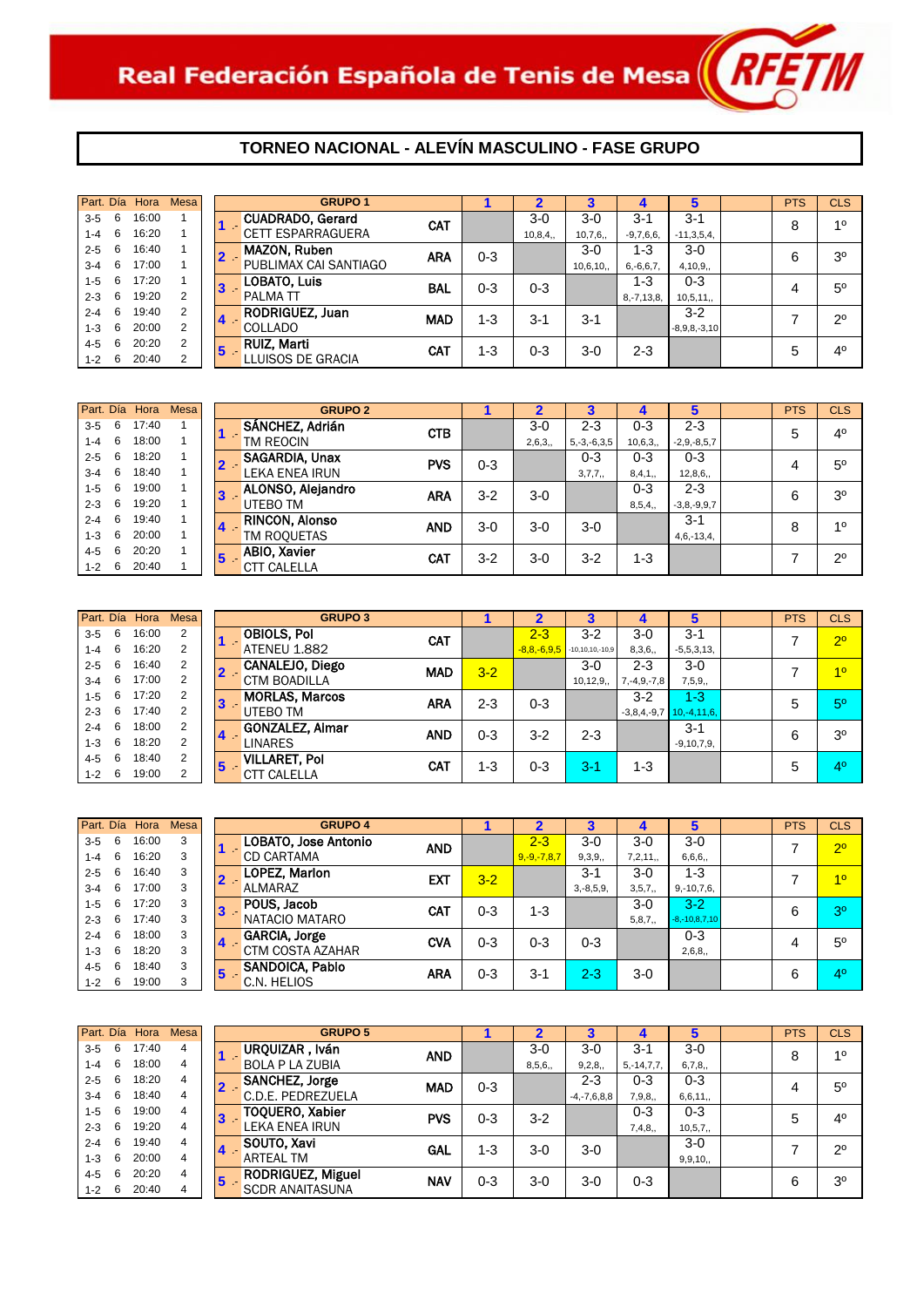# Real Federación Española de Tenis de Mesa $\left\| R$ FET $\|$

| Part, Día |   | Hora  | Mesa |  |
|-----------|---|-------|------|--|
| $3 - 5$   | 6 | 16:00 | 4    |  |
| $1 - 4$   | 6 | 16:20 | 4    |  |
| $2 - 5$   | 6 | 16:40 | 4    |  |
| $3 - 4$   | 6 | 17:00 | 4    |  |
| $1 - 5$   | 6 | 17:20 | 4    |  |
| $2 - 3$   | 6 | 19:20 | 3    |  |
| $2 - 4$   | 6 | 19.40 | 3    |  |
| $1 - 3$   | 6 | 20:00 | 3    |  |
| $4 - 5$   | 6 | 20:20 | 3    |  |
| $1 - 2$   | 6 | 20:40 | 3    |  |

| TORNEO NACIONAL - ALEVIN MASCULINO - FASE GRUPO |
|-------------------------------------------------|
|                                                 |
|                                                 |
|                                                 |

| Mesa l         |       | <b>GRUPO 6</b>         |            |         | $\mathbf{2}$ | 3              | $\boldsymbol{4}$ | 5                | <b>PTS</b> | <b>CLS</b>     |
|----------------|-------|------------------------|------------|---------|--------------|----------------|------------------|------------------|------------|----------------|
| $\overline{4}$ |       | <b>FRAILE, Marcos</b>  | <b>BAL</b> |         | $3-0$        | $3 - 1$        | $3 - 1$          | $3-0$            | 8          | 10             |
| $\overline{4}$ |       | <b>CTT PORTMANY</b>    |            |         | 2,5,5,       | $9, -3, 9, 7,$ | $10,7,-6,6,$     | 10,7,10,         |            |                |
| 4              | $2 -$ | <b>SUAREZ, Alberto</b> | <b>MAD</b> | $0 - 3$ |              | $3 - 1$        | $3-0$            | $2 - 3$          | 6          | 2 <sup>0</sup> |
| 4              |       | <b>CTM BOADILLA</b>    |            |         |              | $11,-10,9,9,$  | 4,6,4,           | $-6,7,-11,9,9$   |            |                |
| $\overline{4}$ | 13    | <b>AMILL, Marc</b>     | <b>CAT</b> | $1 - 3$ | $1 - 3$      |                | $3-0$            | $3 - 1$          | 6          | 3 <sup>o</sup> |
| 3              |       | <b>CTT BORGES</b>      |            |         |              |                | 3,7,8,           | $8, -11, 10, 6,$ |            |                |
| 3              | 14    | <b>OLIVER, Toni</b>    | <b>CVA</b> | $1 - 3$ | $0 - 3$      | $0 - 3$        |                  | $0 - 3$          | 4          | $5^{\circ}$    |
| 3              |       | CTM COSTA AZAHAR       |            |         |              |                |                  | 5,4,9,           |            |                |
| 3              | 15    | <b>PACAREU, Aleix</b>  | CAT        | $0 - 3$ | $3 - 2$      | $1 - 3$        | $3-0$            |                  | 6          | 4 <sup>0</sup> |
| 3              |       | NATACIO MATARO         |            |         |              |                |                  |                  |            |                |

|         |   | Part. Día Hora | <b>Mesa</b> |
|---------|---|----------------|-------------|
| $3 - 5$ | 6 | 16:00          | 5           |
| $1 - 4$ | 6 | 16:20          | 5           |
| $2 - 5$ | 6 | 16:40          | 5           |
| $3 - 4$ | 6 | 17:00          | 5           |
| $1 - 5$ | 6 | 17:20          | 5           |
| $2 - 3$ | 6 | 17:40          | 5           |
| $2 - 4$ | 6 | 18:00          | 5           |
| $1 - 3$ | 6 | 18:20          | 5           |
| $4 - 5$ | 6 | 18:40          | 5           |
| $1 - 2$ | 6 | 19:00          | 5           |

|         |   | Part. Día Hora | Mesa           |
|---------|---|----------------|----------------|
| $2 - 4$ | 6 | 16:00          | 7              |
| $1 - 5$ | 6 | 16:20          | 7              |
| 3-6     | 6 | 16:40          | 7              |
| $1 - 4$ | 6 | 17:00          | 7              |
| 2-6     | 6 | 17:20          | $\overline{7}$ |
| $3 - 5$ | 6 | 17:40          | 7              |
| $1 - 6$ | 6 | 18:00          | 7              |
| 4-5     | 6 | 18:20          | 7              |
| $2-3$   | 6 | 18:40          | 7              |
| 4-6     | 6 | 19:00          | 7              |
| $2 - 5$ | 6 | 19:20          | 7              |
| $1 - 3$ | 6 | 19:40          | 7              |
| 5-6     | 6 | 20:00          | 7              |
| $3 - 4$ | 6 | 20:20          | 7              |
| 1-2     | 6 | 20:40          | 7              |

|                 | <b>GRUPO 7</b>                                          |         | 2                             | 3                          | 4                              | 5                          | <b>PTS</b> | <b>CLS</b>     |
|-----------------|---------------------------------------------------------|---------|-------------------------------|----------------------------|--------------------------------|----------------------------|------------|----------------|
|                 | <b>HUERTAS, Bruno</b><br>CAT<br><b>SANT CUGAT</b>       |         | $3 - 2$<br>$7, 4, -7, -3, 11$ | $3-0$<br>10,6,11,          | $1 - 3$<br>$-8,9,8,8,$         | $3 - 1$<br>$-5,5,7,8,$     | 7          | $2^{\circ}$    |
| <b>Contract</b> | <b>MORLAS, Adrian</b><br><b>ARA</b><br>UTEBO TM         | $2 - 3$ |                               | $3 - 1$<br>$6, -14, 12, 9$ | $2 - 3$<br>$11, 10, -6, -5, 6$ | $3-0$<br>1,3,10,           | 6          | 3 <sup>0</sup> |
|                 | DOMINGUEZ, Urtzi<br><b>PVS</b><br><b>LEKA ENEA IRUN</b> | $0 - 3$ | $1 - 3$                       |                            | $3 - 1$<br>$9,6,-4,12,$        | $3-2$<br>$-4,3,10,-7,6$    | 6          | 4 <sup>0</sup> |
|                 | <b>ESCODA, Jofre</b><br><b>CAT</b><br>LLUISOS DE GRACIA | $3-1$   | $3-2$                         | $1 - 3$                    |                                | $3 - 1$<br>$5, -4, 10, 8,$ |            | 10             |
|                 | <b>ALONSO, Martin</b><br><b>MAD</b><br><b>LAS ROZAS</b> | $1 - 3$ | $0 - 3$                       | $2 - 3$                    | $1 - 3$                        |                            | 4          | $5^{\circ}$    |
|                 |                                                         |         |                               |                            |                                |                            |            |                |

| <b>GRUPO 8</b>                                  |            |         | 2        | 3                  | 4           | 5                  | 6              | <b>PTS</b> | <b>CLS</b>     |
|-------------------------------------------------|------------|---------|----------|--------------------|-------------|--------------------|----------------|------------|----------------|
| <b>BOMATTER, Juan Pedro</b>                     | <b>AND</b> |         | $3-0$    | $3-0$              | $3-0$       | $3-2$              | $3 - 1$        | 10         | 10             |
| <b>BOLA P LA ZUBIA</b>                          |            |         | 6, 5, 8, | 4, 5, 5,           | 1,10,3,     | $-7,6,7,-8,3$      | $4, 2, -9, 3,$ |            |                |
| <b>FERNANDEZ, Oriol</b><br>$\mathbf{2}$ .       | <b>CAT</b> | $0 - 3$ |          | $3-2$              | $3-0$       | $1 - 3$            | $3-2$          | 8          | 3 <sup>0</sup> |
| L'HOSPITALET                                    |            |         |          | $5, 9, -9, -9, 10$ | 4,7,4,      | $-8,7,9,9$         | $-9,5,9,-13,6$ |            |                |
| <b>RODRIGUEZ, Victor</b><br>3.                  | <b>CAT</b> | $0 - 3$ | $2 - 3$  |                    | $3 - 1$     | $2 - 3$            | $3-0$          |            | 4 <sup>0</sup> |
| LLUISOS DE GRACIA                               |            |         |          |                    | $8,3,-11,8$ | $5, 5, -8, -10, 9$ | 13,9,9,        |            |                |
| <b>SANCHEZ, David</b><br>$\mathbf{I}$           | <b>CVA</b> | $0 - 3$ | $0 - 3$  | $1 - 3$            |             | $0 - 3$            | $0 - 3$        | 5          | $6^{\circ}$    |
| <b>CTM COSTA AZAHAR</b>                         |            |         |          |                    |             | 5,3,6,             | 10, 2, 3,      |            |                |
| <b>PLAZA, Iker</b><br>$\overline{\mathbf{5}}$ . | <b>PVS</b> | $2 - 3$ | $3 - 1$  | $3-2$              | $3-0$       |                    | $1 - 3$        | 8          | 2 <sup>0</sup> |
| <b>LEKA ENEA IRUN</b>                           |            |         |          |                    |             |                    | $10,3,-10,9,$  |            |                |
| <b>MAYOL, Hector</b><br>3 -                     | <b>BAL</b> | $1 - 3$ | $2 - 3$  | $0 - 3$            | $3-0$       | $3 - 1$            |                |            | 5 <sup>0</sup> |
| <b>SON CLADERA TTC</b>                          |            |         |          |                    |             |                    |                |            |                |
|                                                 |            |         |          |                    |             |                    |                |            |                |

| Part, Día |   | Hora  | <b>Mesa</b> |
|-----------|---|-------|-------------|
| $2 - 4$   | 6 | 16:00 | 8           |
| $1 - 5$   | 6 | 16:20 | 8           |
| 3-6       | 6 | 16:40 | 8           |
| $1 - 4$   | 6 | 17:00 | 8           |
| $2 - 6$   | 6 | 17.20 | 8           |
| 3-5       | 6 | 17:40 | 8           |
| $1 - 6$   | 6 | 18:00 | 8           |
| 4-5       | 6 | 18.20 | 8           |
| $2-3$     | 6 | 18:40 | 8           |
| 4-6       | 6 | 19:00 | 8           |
| 2-5       | 6 | 19:20 | 8           |
| $1 - 3$   | 6 | 19:40 | 8           |
| 5-6       | 6 | 20:00 | 8           |
| 3-4       | 6 | 20:20 | 8           |
| 1-2       | 6 | 20:40 | 8           |

|                         | <b>GRUPO 9</b>                       |         | $\overline{2}$    | 3             | 4        | 5                  | 6           | <b>PTS</b> | <b>CLS</b>     |
|-------------------------|--------------------------------------|---------|-------------------|---------------|----------|--------------------|-------------|------------|----------------|
| $1 -$                   | TIMARU, Adrian Daniel<br><b>MAD</b>  |         | $2 - 3$           | $3 - 1$       | $0 - 3$  | $1 - 3$            | $3 - 1$     | 7          | 4 <sup>0</sup> |
|                         | C.D.E. PEDREZUELA                    |         | $6, -9, -8, 3, 7$ | $-7,10,9,11,$ | 10,8,5,  | $-5,10,9,8,$       | $-8,2,7,7,$ |            |                |
| $\overline{\mathbf{2}}$ | <b>FIGOLS, Enric</b><br><b>CAT</b>   | $3 - 2$ |                   | $3-0$         | $0 - 3$  | $3 - 2$            | $3-0$       | 9          | $2^{\circ}$    |
|                         | <b>SANT CUGAT</b>                    |         |                   | 4,10,6,       | 8, 9, 7, | $6, 5, -5, -10, 8$ | 6,4,7,      |            |                |
| $\overline{\mathbf{3}}$ | ZARAUZA, Pau<br><b>PVS</b>           | $1 - 3$ | $0 - 3$           |               | $0 - 3$  | $3 - 0$            | $3-0$       | 7          | 3 <sup>o</sup> |
|                         | LEKA ENEA IRUN                       |         |                   |               | 9,6,8,   | 8,9,7,             | 9,6,7,      |            |                |
| $\overline{4}$          | <b>GARCIA, Antonio</b><br><b>EXT</b> | $3-0$   | $3-0$             | $3-0$         |          | $3-0$              | $3-0$       | 10         | 10             |
|                         | AD BADAJOZ TM                        |         |                   |               |          | 4,6,9,             | 2,6,5,      |            |                |
| $5 -$                   | <b>GUIU, Xavier</b><br>CAT           | $3 - 1$ | $2 - 3$           | $0 - 3$       | $0 - 3$  |                    | $3-0$       | 7          | $5^{\circ}$    |
|                         | <b>REUS DEPORTIU</b>                 |         |                   |               |          |                    | 7,5,7,      |            |                |
|                         | TEN BOKUM, Lucas                     |         |                   |               |          |                    |             |            |                |
|                         | CTM COSTA AZAHAR                     |         |                   |               |          |                    |             |            |                |
| 6 <sup>1</sup>          | <b>CVA</b>                           | 1-3     | $0 - 3$           | $0 - 3$       | $0 - 3$  | $0 - 3$            |             | 5          | $6^{\circ}$    |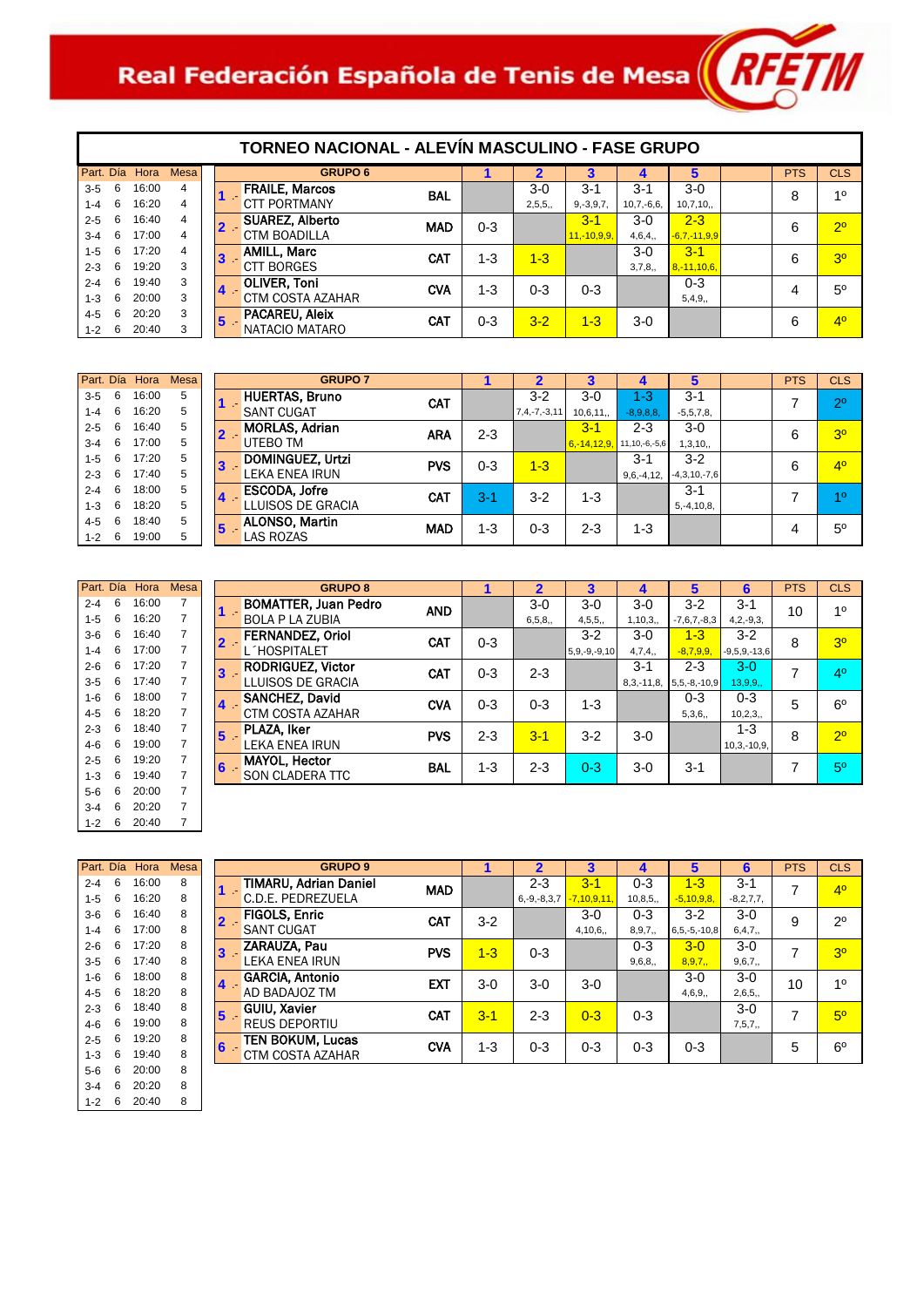

#### **TORNEO NACIONAL - INFANTIL FEMENINO - FASE GRUPO**

|         | Part. Día Hora | <b>Mesa</b> |                 |       | <b>GRUPO 1</b>                |            |                |        |                | 5                        | <b>PTS</b>     | <b>CLS</b>     |
|---------|----------------|-------------|-----------------|-------|-------------------------------|------------|----------------|--------|----------------|--------------------------|----------------|----------------|
| $3 - 5$ | 9:00           |             |                 |       | <b>ANGULO, Amaia</b>          | <b>PVS</b> |                | 0-3    | $2 - 3$        | $3 - 1$                  | 4              | 3 <sup>0</sup> |
| $1 - 4$ | 9:20           |             |                 |       | LEKA ENEA IRUN                |            |                | 7,5,5, | $-8,5,10,-7,4$ | $6, -3, 7, 6,$           |                |                |
| $2 - 5$ | 9:40           |             |                 | $2 -$ | <b>MARTINEZ, Maria Fatima</b> | <b>AND</b> | $\overline{a}$ |        | -              | $\overline{\phantom{0}}$ | $\overline{0}$ |                |
| $3 - 4$ | 10:00          |             |                 |       | <b>LINARES</b>                |            |                |        |                |                          |                |                |
| $1 - 5$ | 10:20          |             |                 | $3 -$ | <b>GARCIA, Ainara</b>         | <b>MUR</b> | $3-0$          |        | $0 - 3$        | $3 - 1$                  | 5              | $2^{\circ}$    |
| $2 - 3$ | 10:40          |             |                 |       | UCAM TM CARTAGENA             |            |                |        | 10,4,4,        | $-7,5,3,4,$              |                |                |
| $2 - 4$ | 11:00          |             |                 |       | PINEDA, Carla                 | <b>CAT</b> | $3 - 2$        | $3-0$  |                | $3-0$                    | 6              | 10             |
| $1 - 3$ | 11:20          |             |                 |       | <b>CETT ESPARRAGUERA</b>      |            |                |        |                | 4,7,6,                   |                |                |
| $4 - 5$ | 11:40          |             | $5\phantom{.0}$ |       | <b>CASTRILLON, Sofia</b>      | <b>AST</b> | $1 - 3$        | 1-3    | $0 - 3$        |                          | 3              | 4 <sup>0</sup> |
| $1 - 2$ | 12:00          |             |                 |       | <b>AVILES</b>                 |            |                |        |                |                          |                |                |

| Part. Día |   | Hora  | <b>Mesa</b> |   | <b>GRI</b>            |
|-----------|---|-------|-------------|---|-----------------------|
| $2 - 4$   | 7 | 9:00  | 12          |   | <b>TANG, Chenxin</b>  |
| $1 - 5$   | 7 | 9:20  | 12          |   | TT GANXETS            |
| $3-6$     | 7 | 9:40  | 12          |   | <b>MONTAOS, Dian</b>  |
| $1 - 4$   | 7 | 10:00 | 12          |   | RIBADUMIA T.M.        |
| $2-6$     | 7 | 10:20 | 12          |   | <b>MARIN, Lara</b>    |
| $3 - 5$   | 7 | 10:40 | 12          |   | CTM PROGRESO          |
| $1 - 6$   | 7 | 11:00 | 12          | 4 | <b>LATORRE, Nagor</b> |
| $4 - 5$   | 7 | 11:20 | 12          |   | GASTEIZ               |
| $2 - 3$   | 7 | 11:40 | 12          | 5 | OTAMENDI, Irati       |
| $4-6$     | 7 | 12:00 | 12          |   | <b>LEKA ENEA IRUN</b> |
| $2 - 5$   | 7 | 12:20 | 12          | 6 | <b>GARCIA, Nuria</b>  |
| $1 - 3$   | 7 | 12:40 | 12          |   | LINARES               |
| $5-6$     | 7 | 13:00 | 12          |   |                       |
| $3 - 4$   | 7 | 13:20 | 12          |   |                       |
| $1 - 2$   | 7 | 13:40 | 12          |   |                       |

|         | Part. Día Hora  | <b>Mesa</b> |                         |   | <b>GRUPO 2</b>        |            |                          | $\mathbf 2$              | 3                  |                          | 5                 | 6                        | <b>PTS</b>     | <b>CLS</b>     |
|---------|-----------------|-------------|-------------------------|---|-----------------------|------------|--------------------------|--------------------------|--------------------|--------------------------|-------------------|--------------------------|----------------|----------------|
| $2 - 4$ | 9:00            | 12          |                         |   | <b>TANG, Chenxin</b>  | <b>CAT</b> |                          | 1-3                      | $3-0$              | $1 - 3$                  | $3-2$             | -                        | 6              | 3 <sup>0</sup> |
| $1 - 5$ | 9:20            | 12          |                         |   | <b>TT GANXETS</b>     |            |                          | $7, -9, 7, 4,$           | 9, 9, 8,           | $10,9,-9,1$              | $6, -9, -9, 9, 5$ |                          |                |                |
| $3-6$   | 9:40            | 12          |                         |   | <b>MONTAOS, Diana</b> | <b>GAL</b> | $3 - 1$                  |                          | $3-2$              | $1 - 3$                  | $3-0$             |                          | ⇁              | $2^{\circ}$    |
| $1 - 4$ | 10:00           | 12          |                         |   | RIBADUMIA T.M.        |            |                          |                          | $1, 1, -12, -9, 8$ | $-8,8,9,9,$              | 7,5,8,            |                          |                |                |
| $2 - 6$ | 10:20           | 12          | $\overline{\mathbf{3}}$ |   | <b>MARIN, Lara</b>    | <b>MAD</b> | $0 - 3$                  | $2 - 3$                  |                    | $0 - 3$                  | $2 - 3$           | $\overline{\phantom{0}}$ | 4              | 5 <sup>0</sup> |
| $3 - 5$ | 10:40           | 12          |                         |   | CTM PROGRESO          |            |                          |                          |                    | 5,8,4,                   | $7, -7, -8, 7, 9$ |                          |                |                |
| $1 - 6$ | 11:00           | 12          | $\overline{\mathbf{4}}$ |   | LATORRE, Nagore       | <b>PVS</b> | $3 - 1$                  | $3 - 1$                  | $3-0$              |                          | $3 - 1$           | $\overline{\phantom{0}}$ | 8              | 10             |
| 4-5     | 11:20           | 12          |                         |   | <b>GASTEIZ</b>        |            |                          |                          |                    |                          | $-6,5,9,6,$       |                          |                |                |
| $2 - 3$ | 11:40           | 12          | $5\phantom{1}$          |   | OTAMENDI, Irati       | <b>PVS</b> | $2 - 3$                  | $0 - 3$                  | $3-2$              | $1 - 3$                  |                   |                          | 5              | 4 <sup>0</sup> |
| 4-6     | 12:00           | 12          |                         |   | <b>LEKA ENEA IRUN</b> |            |                          |                          |                    |                          |                   |                          |                |                |
| $2 - 5$ | 12:20           | 12          |                         | 6 | <b>GARCIA, Nuria</b>  | <b>AND</b> |                          | $\overline{\phantom{a}}$ | $\overline{a}$     | $\overline{\phantom{0}}$ | $\overline{a}$    |                          | $\overline{0}$ |                |
| $1 - 3$ | 12:40           | 12          |                         |   | <b>LINARES</b>        |            | $\overline{\phantom{a}}$ |                          |                    |                          |                   |                          |                |                |
|         | $E_C = 7$ 12:00 | 12          |                         |   |                       |            |                          |                          |                    |                          |                   |                          |                |                |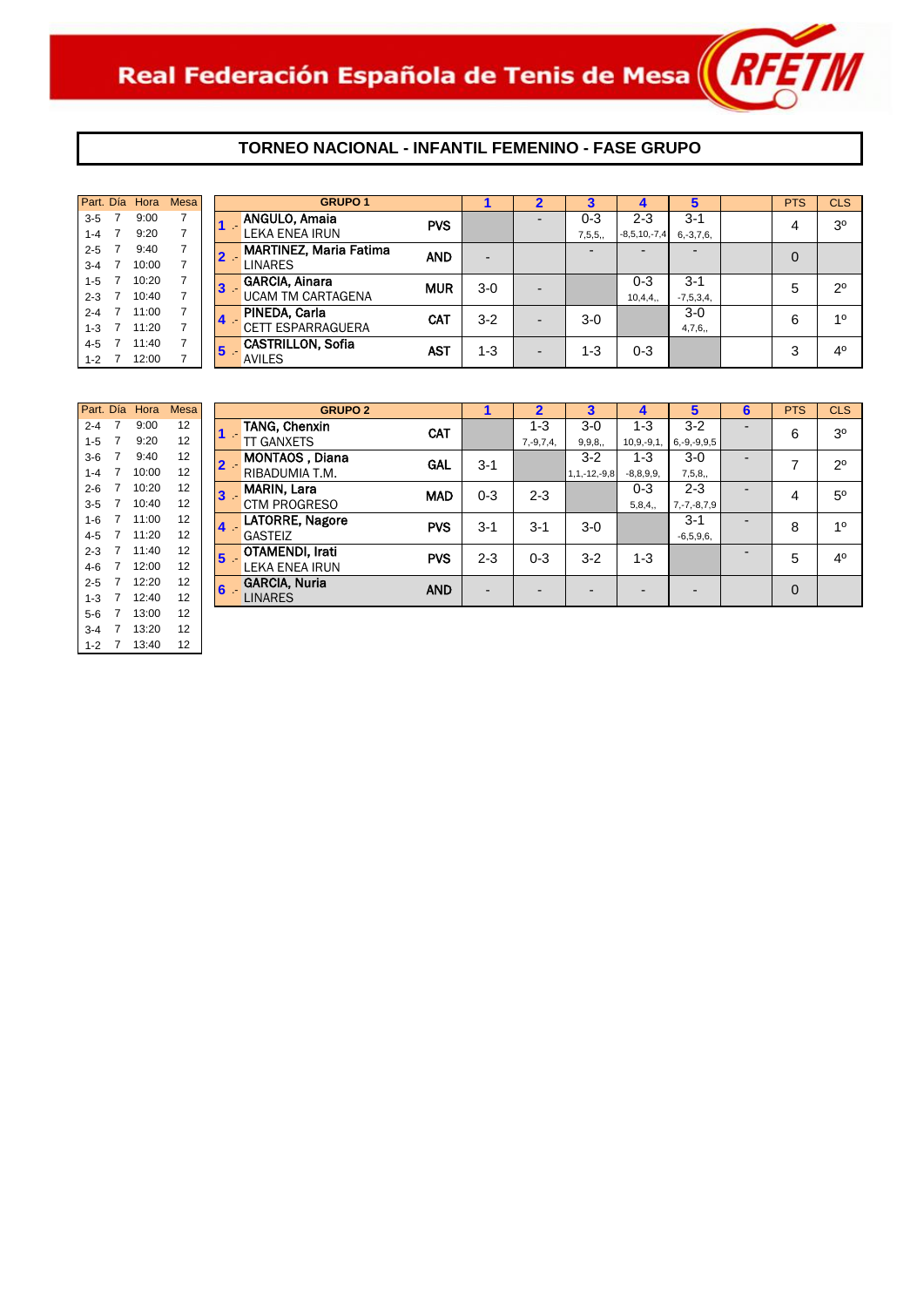

| Part. Día | Hora  | <b>Mesa</b> |                | <b>GRUPO 1</b>         |            |         |                | 3                  |               | 5               | <b>PTS</b> | <b>CLS</b>     |
|-----------|-------|-------------|----------------|------------------------|------------|---------|----------------|--------------------|---------------|-----------------|------------|----------------|
| $3 - 5$   | 9:00  | 8           |                | <b>MINGUEZ, Haitz</b>  | <b>PVS</b> |         | $3 - 1$        | $3 - 2$            | $3-1$         | $3 - 1$         | 8          | 10             |
| 1-4       | 9:20  | 8           |                | LEKA ENEA IRUN         |            |         | $2, 2, -5, 8,$ | $-6, -6, 8, 3, 12$ | $-11,6,6,5,$  | $4,3,-9,9,$     |            |                |
| $2 - 5$   | 9:40  | 8           | $\overline{2}$ | <b>LACALLE, Ismael</b> | <b>EXT</b> | $1 - 3$ |                | $3 - 2$            | $3-0$         | $2 - 3$         | 6          | 3 <sup>o</sup> |
| $3 - 4$   | 10:00 | 8           |                | 150 AÑOS - DON BENITO  |            |         |                | $9,11,-8,-6,9$     | 5,7,4,        | $-5,6,-6,9,8$   |            |                |
| $1 - 5$   | 10:20 | 8           | 13             | <b>CEBRIA, Lluc</b>    | CAT        | $2 - 3$ | $2 - 3$        |                    | $3-2$         | $3 - 2$         | 6          | 2 <sup>o</sup> |
| $2 - 3$   | 12:20 | 9           |                | <b>TT CASSA</b>        |            |         |                |                    | $5,7,-8,-6,6$ | $3,-11,-14,8,4$ |            |                |
| $2 - 4$   | 12:40 | 9           |                | <b>CACERES, Raul</b>   | <b>MAD</b> | $1 - 3$ | $0 - 3$        | $2 - 3$            |               | $2 - 3$         | 4          | $5^{\circ}$    |
| $1 - 3$   | 13:00 | 9           | 14             | <b>CTM PROGRESO</b>    |            |         |                |                    |               | $-9,7,9,-11,11$ |            |                |
| $4 - 5$   | 13:20 | 9           | 15             | <b>LLORENS, Victor</b> | <b>CAT</b> | $1 - 3$ | $3 - 2$        | $2 - 3$            | $3-2$         |                 | 6          | 4 <sup>0</sup> |
| $1 - 2$   | 13:40 | 9           |                | <b>CTT RIPOLLET</b>    |            |         |                |                    |               |                 |            |                |

| Part. Día | Hora  | Mesa |                  | <b>GRUPO 2</b>              |            |         |         |                |          | 5                  | <b>PTS</b> | <b>CLS</b>     |
|-----------|-------|------|------------------|-----------------------------|------------|---------|---------|----------------|----------|--------------------|------------|----------------|
| $3 - 5$   | 10:40 | 8    |                  | <b>VENEGAS, Edgar</b>       | <b>CAT</b> |         | $3-0$   | $3 - 1$        | 3-0      | $3-0$              | 8          | 10             |
| $1 - 4$   | 11:00 | 8    |                  | VIC T.T.                    |            |         | 9,8,11, | $6, -8, 7, 6,$ | 6,4,5,   | 6,9,10,            |            |                |
| $2 - 5$   | 11:20 | 8    |                  | <b>DE LAURENTIS, Sancho</b> | <b>MAD</b> | $0 - 3$ |         | $1 - 3$        | $3-0$    | $3 - 2$            | 6          | 4 <sup>0</sup> |
| $3 - 4$   | 11:40 | 8    |                  | <b>LAS ROZAS</b>            |            |         |         | $8, -8, 5, 9,$ | 6,7,7,   | $16,-8,-9,5,5$     |            |                |
| $1 - 5$   | 12:00 | 8    | 3                | NAVARRO, Daniel             | <b>ARA</b> | 1-3     | $3 - 1$ |                | $3-0$    | $2 - 3$            | 6          | 2 <sup>o</sup> |
| $2 - 3$   | 12:20 | 8    |                  | UTEBO TM                    |            |         |         |                | 6, 9, 7, | $7, -10, 6, -7, 6$ |            |                |
| $2 - 4$   | 12:40 | 8    | $\blacktriangle$ | ZABALZA, Sergio             | <b>NAV</b> | $0 - 3$ | 0-3     | 0-3            |          | $0 - 3$            |            | $5^{\circ}$    |
| $1 - 3$   | 13:00 | 8    |                  | NATACION PAMPLONA           |            |         |         |                |          | 5,6,8,             |            |                |
| $4 - 5$   | 13:20 | 8    | 5                | <b>SANCHEZ, Lluc</b>        | <b>CAT</b> | $0 - 3$ | $2 - 3$ | $3 - 2$        | $3-0$    |                    | 6          | 3 <sup>o</sup> |
| $1 - 2$   | 13:40 | 8    |                  | <b>CTT CALELLA</b>          |            |         |         |                |          |                    |            |                |

| Part. Día | Hora  | <b>Mesa</b> |   | <b>GRUPO 3</b>              |            |         |                    |         |                  | 5              | <b>PTS</b> | <b>CLS</b>     |
|-----------|-------|-------------|---|-----------------------------|------------|---------|--------------------|---------|------------------|----------------|------------|----------------|
| $3 - 5$   | 9:00  | 9           |   | <b>CABRERA, Fernando</b>    | <b>MAD</b> |         | $3 - 2$            | $3-0$   | $3 - 1$          | $3 - 1$        | 8          | 10             |
| $1 - 4$   | 9:20  | 9           |   | <b>FUENLABRADA TEAM</b>     |            |         | $-11, 9, 7, -5, 9$ | 7,8,8,  | $8,9,-13,10,$    | $4, 1, -8, 4,$ |            |                |
| $2 - 5$   | 9:40  | 9           |   | <b>BONALUQUE, Sergio</b>    | <b>CAT</b> | $2 - 3$ |                    | $0 - 3$ | $3 - 1$          | $3 - 1$        | 6          | 4 <sup>0</sup> |
| $3 - 4$   | 10:00 | 9           |   | <b>ATENEU 1.882</b>         |            |         |                    | 8,11,8, | $9,8,-5,9$       | $4,9,-10,8,$   |            |                |
| $1 - 5$   | 10:20 | 9           | 3 | <b>MIARONS, Arnau</b>       | CAT        | $0 - 3$ | $3-0$              |         | $1 - 3$          | $3-0$          | 6          | $2^{\circ}$    |
| $2 - 3$   | 10:40 | 9           |   | VIC T.T.                    |            |         |                    |         | $8, -11, 6, 10,$ | 9,6,10,        |            |                |
| $2 - 4$   | 11:00 | 9           |   | MIKELAJAUREGI, Aimar        | <b>PVS</b> | $1 - 3$ | $1 - 3$            | $3 - 1$ |                  | $3-0$          | 6          | 3 <sup>o</sup> |
| $1 - 3$   | 11:20 | 9           |   | LEKA ENEA IRUN              |            |         |                    |         |                  | 7,10,5,        |            |                |
| $4 - 5$   | 11:40 | 9           | 5 | <b>SEBASTIAN, Alejandro</b> | ARA        | $1 - 3$ | 1-3                | $0 - 3$ | $0 - 3$          |                |            | $5^{\circ}$    |
| $1 - 2$   | 12:00 | 9           |   | PUBLIMAX CAI SANTIAGO       |            |         |                    |         |                  |                | 4          |                |

| Part. Día |                | Hora  | <b>Mesa</b> |
|-----------|----------------|-------|-------------|
| $3 - 5$   | 7              | 9:00  | 10          |
| $1 - 4$   | 7              | 9:20  | 10          |
| $2 - 5$   | 7              | 9:40  | 10          |
| $3 - 4$   | 7              | 10:00 | 10          |
| $1 - 5$   | 7              | 10:20 | 10          |
| $2 - 3$   | 7              | 10:40 | 10          |
| $2 - 4$   | $\overline{7}$ | 11:00 | 10          |
| $1 - 3$   | 7              | 11:20 | 10          |
| $4 - 5$   | 7              | 11:40 | 10          |
| $1 - 2$   | 7              | 12:00 | 10          |

|                           | <b>GRUPO 4</b>              |            |         | $\overline{2}$ | 3       | 4              | 5                   | <b>PTS</b> | <b>CLS</b>     |
|---------------------------|-----------------------------|------------|---------|----------------|---------|----------------|---------------------|------------|----------------|
| <b>The Second Service</b> | <b>MOVELLAN, Felix</b>      | <b>MAD</b> |         | $0 - 3$        | $3-0$   | 1-3            | $2 - 3$             | 5          | 4 <sup>0</sup> |
|                           | <b>CDE TENIS MESA PARLA</b> |            |         | 4,6,4,         | 8,4,7,  | $8, 5, -4, 4,$ | $-6, 4, 10, -11, 9$ |            |                |
| $\mathbf{z}$              | VELEZ, Ivan                 | <b>CAT</b> | $3-0$   |                | $3-0$   | $1 - 3$        | $3-0$               |            | $2^{\circ}$    |
|                           | <b>ATENEU 1.882</b>         |            |         |                | 5,7,6,  | $8,-6,6,10,$   | 8,4,2,              |            |                |
|                           | ROYO, Sergio                | <b>ARA</b> | $0 - 3$ | $0 - 3$        |         | $0 - 3$        | $1 - 3$             | 4          | $5^{\circ}$    |
|                           | UTEBO TM                    |            |         |                |         | 2,9,7,         | $-6,8,9,7,$         |            |                |
|                           | <b>ASENSIO, Obed</b>        | <b>CAT</b> | $3 - 1$ | $3-1$          | $3-0$   |                | $3-0$               | 8          | 1 <sup>0</sup> |
|                           | <b>CTT CARDEDEU</b>         |            |         |                |         |                | 7,6,11,             |            |                |
|                           | <b>COROMINA, Hector</b>     | CAT        | $3-2$   | $0 - 3$        | $3 - 1$ | $0 - 3$        |                     | 6          | 3 <sup>o</sup> |
|                           | LLUISOS DE GRACIA           |            |         |                |         |                |                     |            |                |

|         | Part. Día Hora | <b>Mesa</b> |     | <b>GRUPO 5</b>           |            |         |         |                                     |              | 5                | <b>PTS</b> | <b>CLS</b>     |
|---------|----------------|-------------|-----|--------------------------|------------|---------|---------|-------------------------------------|--------------|------------------|------------|----------------|
| $3 - 5$ | 10:40          | 11          |     | LOPEZ, Adam              | <b>CAT</b> |         | $3 - 1$ | $2 - 3$                             | $3-0$        | $3-0$            |            | 1 <sup>0</sup> |
| $1 - 4$ | 11:00          | 11          |     | <b>CTT BORGES</b>        |            |         |         | $11, 8, -9, 7,   8, -9, 10, -9, 10$ | 8,6,7,       | 3,6,6,           |            |                |
| $2 - 5$ | 11:20          | 11          |     | <b>REY, Marco</b>        | <b>ARA</b> | $1 - 3$ |         | $3 - 1$                             | $3-0$        | $3-1$            |            | $2^{\circ}$    |
| $3 - 4$ | 11:40          | 11          |     | SCHOOL ZARAGOZA          |            |         |         | $-9,8,5,12,$                        | 2, 9, 7,     | $2, 5, -10, 10,$ |            |                |
| $1 - 5$ | 12:00          | 11          | 13  | <b>GONZALEZ, Alex</b>    | <b>CAT</b> | $3 - 2$ | $1 - 3$ |                                     | $3 - 1$      | $3 - 1$          |            | 3 <sup>o</sup> |
| $2 - 3$ | 12:20          | 11          |     | <b>CN SABADELL</b>       |            |         |         |                                     | $6,7,-8,10,$ | $6,7,-10,4,$     |            |                |
| $2 - 4$ | 12:40          | 11          | 14  | <b>BAUTISTA, Javier</b>  | <b>NAV</b> | $0 - 3$ | $0 - 3$ | $1 - 3$                             |              | $3 - 2$          | 5          | 4 <sup>0</sup> |
| $1 - 3$ | 13:00          | 11          |     | NATACION PAMPLONA        |            |         |         |                                     |              | $5,4,-8,-9,9$    |            |                |
| 4-5     | 13:20          | 11          | 15. | <b>GARCIA, Alejandro</b> | <b>MAD</b> | $0 - 3$ | $1 - 3$ | 1-3                                 | $2 - 3$      |                  | 4          | $5^{\circ}$    |
| $1-2$ 7 | 13:40          | 11          |     | <b>LAS ROZAS</b>         |            |         |         |                                     |              |                  |            |                |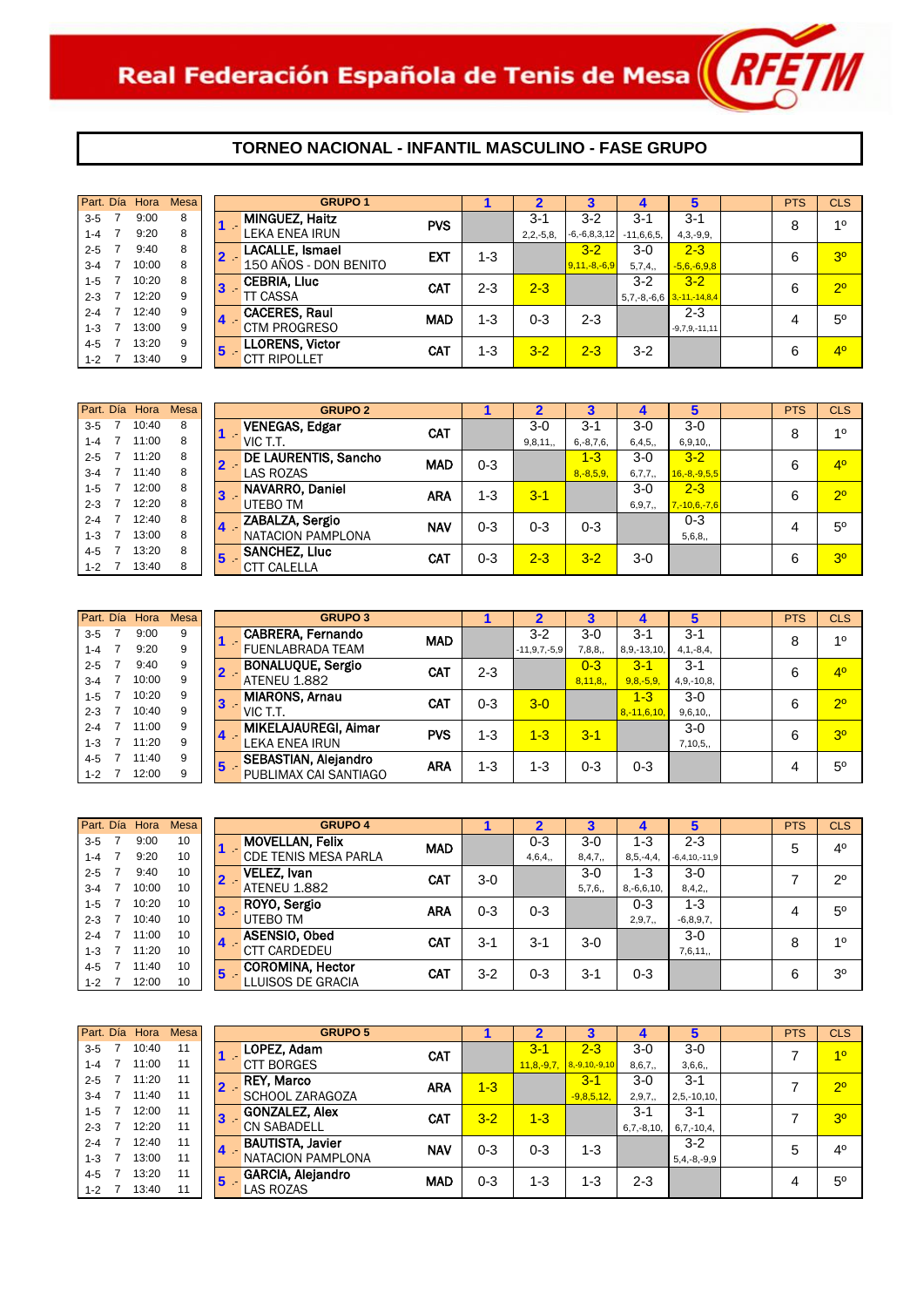# Real Federación Española de Tenis de Mesa $\left\| R$ FET $\|$

| Part. Día |   | Hora  | <b>Mesa</b> |
|-----------|---|-------|-------------|
| $3 - 5$   | 7 | 9:00  | 11          |
| $1 - 4$   | 7 | 9:20  | 11          |
| $2 - 5$   | 7 | 9:40  | 11          |
| $3 - 4$   | 7 | 10:00 | 11          |
| $1 - 5$   | 7 | 10:20 | 11          |
| $2 - 3$   | 7 | 12.20 | 10          |
| $2 - 4$   | 7 | 12.40 | 10          |
| $1 - 3$   | 7 | 13:00 | 10          |
| 4-5       | 7 | 13:20 | 10          |
| $1 - 2$   | 7 | 13:40 | 10          |

 $\mathbf I$ 

|                             | TORNEO NACIONAL - INFANTIL MASCULINO - FASE GRUPO |            |                                                 |            |         |                         |                           |                       |                      |  |            |                |  |  |
|-----------------------------|---------------------------------------------------|------------|-------------------------------------------------|------------|---------|-------------------------|---------------------------|-----------------------|----------------------|--|------------|----------------|--|--|
| esa                         |                                                   |            | <b>GRUPO 6</b>                                  |            | 1       | $\overline{2}$          | 3                         | 4                     | 5                    |  | <b>PTS</b> | <b>CLS</b>     |  |  |
| 1<br>1                      |                                                   |            | GARCIA-MORENO, Jorge<br><b>OCANA</b>            | <b>CLM</b> |         | $1 - 3$<br>$-10,7,5,7,$ | $1 - 3$<br>$-9,9,2,5,$    | $3-1$<br>$-10,3,9,5,$ | $3-0$<br>11, 9, 3,   |  | 6          | 3 <sup>0</sup> |  |  |
| 1                           |                                                   | $2 -$      | MAS, Pol<br><b>CETT ESPARRAGUERA</b>            | <b>CAT</b> | $3 - 1$ |                         | $2 - 3$<br>$9,5,-7,-10,9$ | $3-0$<br>5,7,4,       | $3-0$<br>3,5,9,      |  | 7          | 2 <sup>0</sup> |  |  |
| $\mathbf{1}$<br>$\mathbf 0$ |                                                   | 3          | <b>BORRA, Jorge</b><br>C.N. HELIOS              | <b>ARA</b> | $3 - 1$ | $3 - 2$                 |                           | $3-0$<br>5,7,6,       | $0 - 3$<br>5,10,5,   |  | 7          | 10             |  |  |
| $\Omega$<br>$\Omega$        |                                                   | 4.         | <b>GUTIERREZ, Alex</b><br><b>LEKA ENEA IRUN</b> | <b>PVS</b> | $1 - 3$ | $0 - 3$                 | $0 - 3$                   |                       | $3-1$<br>$9,10,-5,4$ |  | 5          | 4 <sup>0</sup> |  |  |
| $\Omega$<br>$\Omega$        |                                                   | $\sqrt{5}$ | <b>MORENO, Pol</b><br>CTT RIPOLLET              | <b>CAT</b> | $0 - 3$ | $0 - 3$                 | $3-0$                     | $1 - 3$               |                      |  | 5          | 5 <sup>0</sup> |  |  |

|         |                | Part. Día Hora | <b>Mesa</b> |
|---------|----------------|----------------|-------------|
| $3 - 5$ | 7              | 9:00           | 6           |
| $1 - 4$ | 7              | 9:20           | 6           |
| $2 - 5$ | 7              | 9:40           | 6           |
| $3 - 4$ | $\overline{7}$ | 10:00          | 6           |
| $1 - 5$ | 7              | 10:20          | 6           |
| $2 - 3$ | 7              | 10:40          | 6           |
| $2 - 4$ | 7              | 11:00          | 6           |
| $1 - 3$ | 7              | 11:20          | 6           |
| $4 - 5$ | 7              | 11:40          | 6           |
| $1 - 2$ | 7              | 12:00          | 6           |

| Part. Día |   | Hora  | <b>Mesa</b> |
|-----------|---|-------|-------------|
| $2 - 4$   | 7 | 9:00  | 13          |
| $1 - 5$   | 7 | 9:20  | 13          |
| $3-6$     | 7 | 9:40  | 13          |
| $1 - 4$   | 7 | 10:00 | 13          |
| $2 - 6$   | 7 | 10:20 | 13          |
| $3 - 5$   | 7 | 10:40 | 13          |
| $1 - 6$   | 7 | 11:00 | 13          |
| $4 - 5$   | 7 | 11:20 | 13          |
| $2 - 3$   | 7 | 11:40 | 13          |
| $4 - 6$   | 7 | 12:00 | 13          |
| $2 - 5$   | 7 | 12:20 | 13          |
| $1 - 3$   | 7 | 12:40 | 13          |
| 5-6       | 7 | 13:00 | 13          |
| $3 - 4$   | 7 | 13:20 | 13          |
| $1 - 2$   | 7 | 13:40 | 13          |

| <b>GRUPO 7</b>                               |            |         | $\boldsymbol{\mathcal{P}}$   | 3                |                            | 5                          | <b>PTS</b> | <b>CLS</b>     |
|----------------------------------------------|------------|---------|------------------------------|------------------|----------------------------|----------------------------|------------|----------------|
| <b>MAZON, Lucas</b><br>PUBLIMAX CAI SANTIAGO | <b>ARA</b> |         | $2 - 3$<br>$-5, 8, 8, -8, 6$ | $3-0$<br>8,12,9, | $3 - 1$<br>$7, -11, 8, 8,$ | $3-0$<br>4,8,9,            |            | $2^{\circ}$    |
| <b>GIMENO, Biel</b><br>VIC T.T.              | CAT        | $3-2$   |                              | $3-0$<br>5,5,8,  | $3-0$<br>3,3,3,            | $3-0$<br>7,9,11,           | 8          | 10             |
| <b>TORRES, Fernando</b><br>CTM EL ALAMO      | <b>MAD</b> | $0 - 3$ | $0 - 3$                      |                  | $3 - 1$<br>$6, -10, 5, 8,$ | $3-0$<br>13, 11, 7,        | 6          | 3 <sup>o</sup> |
| MOTTAHEDEH, Olinga<br>LLUISOS DE GRACIA      | <b>CAT</b> | 1-3     | $0 - 3$                      | $1 - 3$          |                            | $3 - 1$<br>12, 10, -15, 8, | 5          | 4 <sup>0</sup> |
| JIMENEZ, Jairo<br>TM ROOUETAS                | <b>AND</b> | $0 - 3$ | $0 - 3$                      | $0 - 3$          | $1 - 3$                    |                            | 4          | $5^{\circ}$    |
|                                              |            |         |                              |                  |                            |                            |            |                |

| <b>GRUPO 8</b>                                              |         | $\overline{2}$   | 3                 | 4                 | 5           | 6                 | <b>PTS</b> | <b>CLS</b>     |
|-------------------------------------------------------------|---------|------------------|-------------------|-------------------|-------------|-------------------|------------|----------------|
| <b>KUMAR, Aman</b><br>CAT<br>n e                            |         | $3 - 1$          | $1 - 3$           | $3-0$             | $3 - 1$     | $3 - 1$           | 9          | $2^{\circ}$    |
| <b>CTT CALELLA</b>                                          |         | $10, 9, -9, 11,$ | $11, 7, -12, 11,$ | 9,4,4,            | $-7,3,3,8,$ | $10, 10, -9, 4,$  |            |                |
| <b>MARTIN, Alvar</b><br><b>CYL</b><br>2.                    | $1 - 3$ |                  | $1 - 3$           | $3 - 1$           | $3-0$       | $3 - 2$           | 8          | 3 <sup>o</sup> |
| <b>BURGOS TM</b>                                            |         |                  | $10, 13, -9, 5,$  | $4, -9, 6, 5,$    | 3,7,7,      | $-5, -8, 8, 7, 9$ |            |                |
| <b>LLORENS, Angel</b><br><b>CAT</b><br>3.                   | $3 - 1$ | $3 - 1$          |                   | $3-2$             | $3-0$       | $3-0$             | 10         | 1 <sup>0</sup> |
| <b>CTT RIPOLLET</b>                                         |         |                  |                   | $6, -9, -5, 8, 5$ | 1,15,3,     | 3,3,9,            |            |                |
| LOPEZ, Pablo<br>$\mathbf{I}$<br><b>MAD</b>                  | $0 - 3$ | $1 - 3$          | $2 - 3$           |                   | $3-0$       | $3-0$             | 7          | 4 <sup>0</sup> |
| <b>CTM PROGRESO</b>                                         |         |                  |                   |                   | 6,3,9,      | 2,8,7,            |            |                |
| PIRES, Alejandro<br>$\overline{\mathbf{5}}$<br><b>ARA</b>   | $1 - 3$ | $0 - 3$          | $0 - 3$           | $0 - 3$           |             | $0 - 3$           | 5          | $6^{\circ}$    |
| <b>UTEBO TM</b>                                             |         |                  |                   |                   |             | 7,8,3,            |            |                |
| <b>GARCIA, Carlos</b><br>$\mathbf{S}^{\perp}$<br><b>AND</b> | $1 - 3$ | $2 - 3$          | $0 - 3$           | $0 - 3$           | $3-0$       |                   | 6          | 5 <sup>0</sup> |
| <b>CTM ALFACAR</b>                                          |         |                  |                   |                   |             |                   |            |                |
|                                                             |         |                  |                   |                   |             |                   |            |                |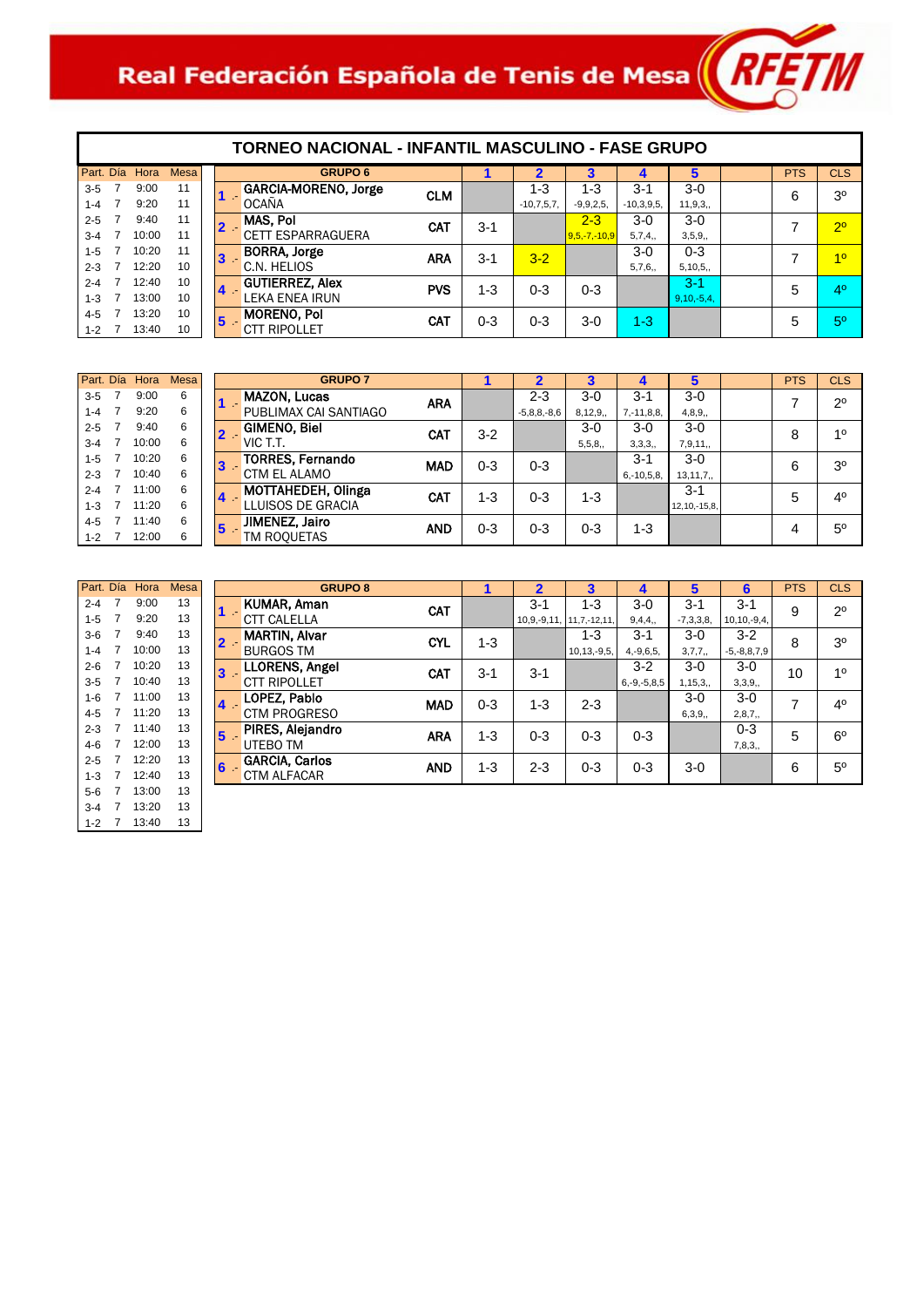# Real Federación Española de Tenis de Mesa (RFETT)



|       | <b>GRUPO 9</b>               |            |         | $\overline{\mathbf{2}}$ | 3            | 4        | 5                 | 6                 | <b>PTS</b> | <b>CLS</b>     |
|-------|------------------------------|------------|---------|-------------------------|--------------|----------|-------------------|-------------------|------------|----------------|
| $1 -$ | <b>MIRANDA, Unax</b>         | <b>PVS</b> |         | $3 - 0$                 | $1 - 3$      | $3-0$    | $3-0$             | $2 - 3$           | 8          | 2 <sup>o</sup> |
|       | <b>GASTEIZ</b>               |            |         | 9,8,11,                 | $7,10,-7,7,$ | 2,3,6,   | 3,8,8,            | $5, -7, -7, 9, 7$ |            |                |
| $2 -$ | <b>OLLE, Xavier</b>          | <b>CAT</b> | $0 - 3$ |                         | $0 - 3$      | $3-0$    | $3-0$             | $3 - 2$           | 8          | 4 <sup>0</sup> |
|       | <b>OLESA</b>                 |            |         |                         | 9, 9, 5,     | 6, 5, 5, | 5,2,6,            | $-8,10,-9,9,12$   |            |                |
| $3 -$ | <b>FIGAROLA, Biel</b>        | CAT        | $3-1$   | $3-0$                   |              | $3-0$    | $3-0$             | $3-0$             | 10         | 10             |
|       | <b>TT CASSA</b>              |            |         |                         |              | 4,2,2,   | 1,8,4,            | 4,3,4,            |            |                |
| $4 -$ | <b>BERCIANO, Rodrigo</b>     | <b>CYL</b> | $0 - 3$ | $0 - 3$                 | $0 - 3$      |          | $2 - 3$           | $0 - 3$           | 5          | $6^{\circ}$    |
|       | <b>VEGUELLINA</b>            |            |         |                         |              |          | $-8, -9, 1, 6, 3$ | 4,2,3,            |            |                |
| $5 -$ | <b>MARIN, Juan Francisco</b> | <b>CVA</b> | $0 - 3$ | $0 - 3$                 | $0 - 3$      | $3-2$    |                   | $0 - 3$           | 6          | $5^{\circ}$    |
|       | <b>CTM COSTA AZAHAR</b>      |            |         |                         |              |          |                   | 7,4,8,            |            |                |
| $6 -$ | FRAGO, Diego                 | <b>ARA</b> | $3 - 2$ | $2 - 3$                 | $0 - 3$      | $3-0$    | $3-0$             |                   | 8          | 3 <sup>o</sup> |
|       | <b>UTEBO TM</b>              |            |         |                         |              |          |                   |                   |            |                |
|       |                              |            |         |                         |              |          |                   |                   |            |                |

| Part, Día |   | Hora  | Mesa |
|-----------|---|-------|------|
| $2 - 4$   | 7 | 9:00  | 15   |
| $1 - 5$   | 7 | 9:20  | 15   |
| $3-6$     | 7 | 9:40  | 15   |
| $1 - 4$   | 7 | 10:00 | 15   |
| $2 - 6$   | 7 | 10:20 | 15   |
| $3 - 5$   | 7 | 10:40 | 15   |
| $1 - 6$   | 7 | 11:00 | 15   |
| 4-5       | 7 | 11:20 | 15   |
| $2 - 3$   | 7 | 11:40 | 15   |
| $4-6$     | 7 | 12:00 | 15   |
| $2 - 5$   | 7 | 12:20 | 15   |
| $1 - 3$   | 7 | 12:40 | 15   |
| 5-6       | 7 | 13:00 | 15   |
| $3 - 4$   | 7 | 13:20 | 15   |
| $1 - 2$   | 7 | 13:40 | 15   |

|       | <b>GRUPO 10</b>                         |         | $\overline{2}$    | 3            | 4        | 5              | 6               | <b>PTS</b> | <b>CLS</b>     |
|-------|-----------------------------------------|---------|-------------------|--------------|----------|----------------|-----------------|------------|----------------|
| $1 -$ | PUERTO, Hector<br><b>CVA</b>            |         | $3 - 2$           | $3 - 1$      | $3-0$    | $3-0$          | $3-0$           | 10         | 10             |
|       | <b>ALICANTE TM</b>                      |         | $-10,-10,11,11,8$ | $-12,4,6,6,$ | 6, 5, 8, | 2,4,4,         | 5, 12, 6,       |            |                |
| $2 -$ | IZQUIERDO, Marc<br><b>CAT</b>           | $2 - 3$ |                   | $3-0$        | $3-0$    | $3-0$          | $3-0$           | 9          | $2^{\circ}$    |
|       | LLUISOS DE GRACIA                       |         |                   | 5, 5, 7,     | 6,7,7,   | 4,7,8,         | 3,8,4,          |            |                |
| $3 -$ | <b>CONCHILLO, Enrique</b><br><b>AND</b> | 1-3     | $0 - 3$           |              | $3-0$    | $3 - 1$        | $3-0$           | 8          | 3 <sup>o</sup> |
|       | <b>LINARES</b>                          |         |                   |              | 8,9,6,   | $9, -5, 5, 8,$ | 4,5,6,          |            |                |
| $4 -$ | <b>MARTINEZ, Alex</b><br><b>CAT</b>     | $0 - 3$ | $0 - 3$           | $0 - 3$      |          | $1 - 3$        | $3-0$           | 6          | $5^{\circ}$    |
|       | <b>CTT CALELLA</b>                      |         |                   |              |          | $11,-9,8,7,$   | 6,7,7,          |            |                |
| $5 -$ | ALAEZ, Borja<br><b>MAD</b>              | $0 - 3$ | $0 - 3$           | 1-3          | $3 - 1$  |                | $3 - 2$         | 7          | 4 <sup>0</sup> |
|       | <b>COLLADO</b>                          |         |                   |              |          |                | $-10,-4,10,7,6$ |            |                |
| $6 -$ | <b>GARCIA, Gabriel</b><br><b>ARA</b>    | $0 - 3$ | $0 - 3$           | $0 - 3$      | $0 - 3$  | $2 - 3$        |                 | 5          | $6^{\circ}$    |
|       | C.N. HELIOS                             |         |                   |              |          |                |                 |            |                |
|       |                                         |         |                   |              |          |                |                 |            |                |

|         |    | Part. Día Hora | <b>Mesa</b> |
|---------|----|----------------|-------------|
| $2 - 4$ | 7  | 9:00           | 16          |
| $1 - 5$ | 7  | 9:20           | 16          |
| 3-6     | 7  | 9:40           | 16          |
| $1 - 4$ | 7  | 10:00          | 16          |
| $2 - 6$ | -7 | 10:20          | 16          |
| 3-5     | 7  | 10:40          | 16          |
| $1 - 6$ | 7  | 11:00          | 16          |
| $4 - 5$ | 7  | 11:20          | 16          |
| $2 - 3$ | 7  | 11:40          | 16          |
| $4-6$   | 7  | 12:00          | 16          |
| 2-5     | 7  | 12:20          | 16          |
| $1 - 3$ | 7  | 12:40          | 16          |
| 5-6     | 7  | 13:00          | 16          |
| $3 - 4$ | 7  | 13:20          | 16          |
| $1 - 2$ | 7  | 13:40          | 16          |

|                  | <b>GRUPO 11</b>              |            |         | $\overline{2}$   | 3                  | $\boldsymbol{\Lambda}$ | 5              | 6                 | <b>PTS</b> | <b>CLS</b>     |
|------------------|------------------------------|------------|---------|------------------|--------------------|------------------------|----------------|-------------------|------------|----------------|
| $1 -$            | <b>VICENTE, Pau</b>          | <b>CAT</b> |         | $1 - 3$          | $3-0$              | $3-0$                  | $3-0$          | $3 - 2$           | 9          | $2^{\circ}$    |
|                  | <b>CTT RIPOLLET</b>          |            |         | $10, 5, -10, 7,$ | 11, 9, 5,          | 3,4,9,                 | 2,8,1,         | $-6, -9, 6, 9, 9$ |            |                |
| $\overline{2}$ - | <b>GARCIA, Javier Andres</b> | <b>CNR</b> | $3 - 1$ |                  | $3-2$              | $3-0$                  | $3-0$          | $3-0$             | 10         | 1 <sup>0</sup> |
|                  | <b>DEFENSE</b>               |            |         |                  | $-5, 8, -9, 7, 10$ | 10,9,4,                | 2,8,3,         | 9,6,7,            |            |                |
| $3 -$            | <b>VILALLONGA, Nurjan</b>    | CAT        | $0 - 3$ | $2 - 3$          |                    | $3-0$                  | $3 - 1$        | $3-0$             | 8          | 3 <sup>o</sup> |
|                  | <b>CTT RIPOLLET</b>          |            |         |                  |                    | 5,4,8,                 | $8, -5, 2, 3,$ | 3,2,7,            |            |                |
| $\overline{4}$   | <b>GONZALVO, Hector</b>      | <b>ARA</b> | $0 - 3$ | $0 - 3$          | $0 - 3$            |                        | $3-0$          | $1 - 3$           | 6          | $5^{\circ}$    |
|                  | SCHOOL ZARAGOZA              |            |         |                  |                    |                        | 4,7,8,         | $-7,5,9,8,$       |            |                |
| 5 <sup>1</sup>   | <b>MARRO, Ander</b>          | <b>NAV</b> | $0 - 3$ | $0 - 3$          | $1 - 3$            | $0 - 3$                |                | $0 - 3$           | 5          | $6^{\circ}$    |
|                  | NATACION PAMPLONA            |            |         |                  |                    |                        |                | 7,1,5,            |            |                |
| 6 <sup>1</sup>   | ZABALLOS, Gonzalo            | <b>MAD</b> | $2 - 3$ | $0 - 3$          | $0 - 3$            | $3 - 1$                | $3-0$          |                   |            | 4 <sup>0</sup> |
|                  | <b>CTM BOADILLA</b>          |            |         |                  |                    |                        |                |                   |            |                |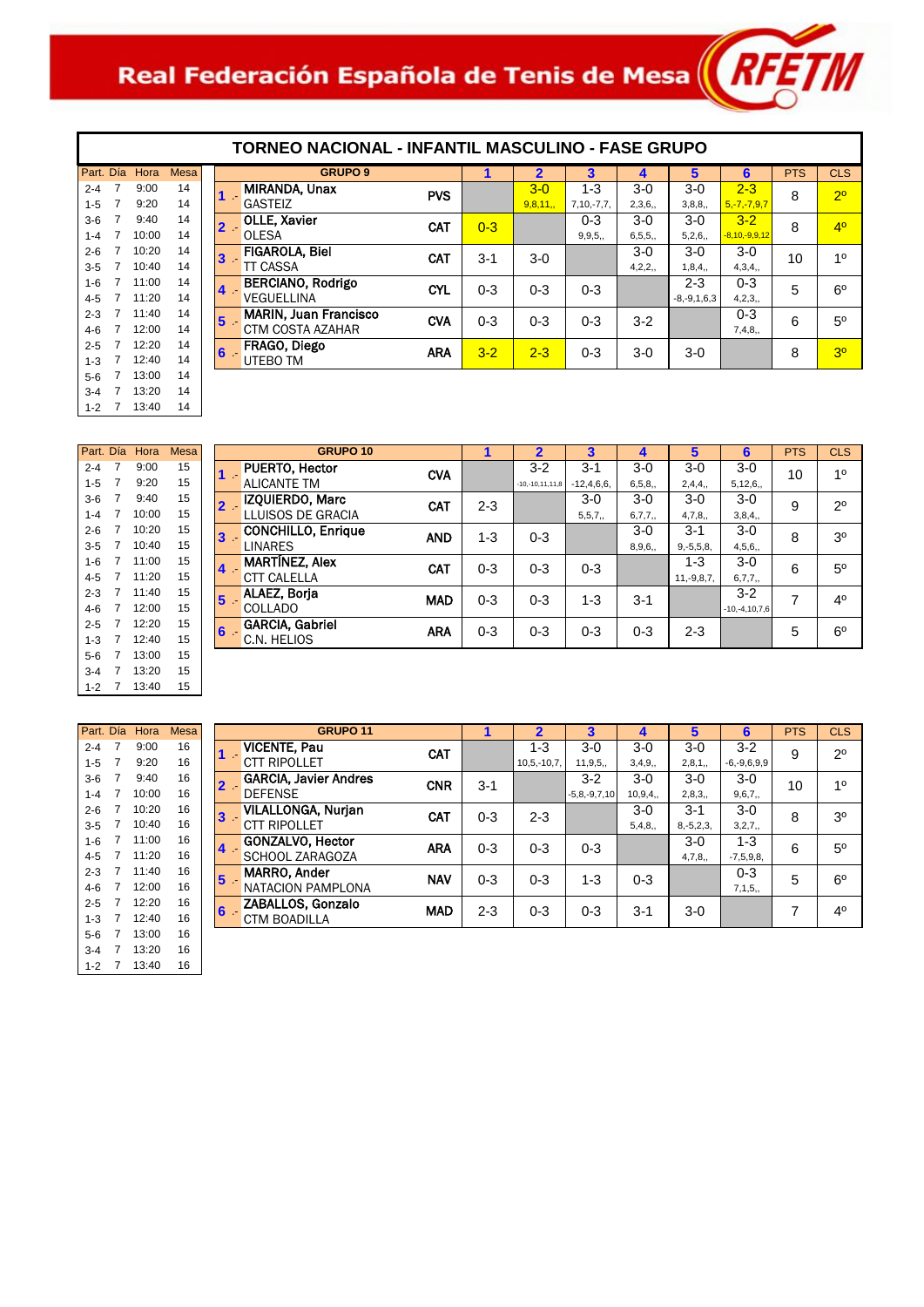**GRUPO 2**

|         | Part. Día Hora | Mesa |                  | <b>GRUPO 1</b>           |            |                          |                          |                |                |          | <b>PTS</b> | <b>CLS</b>     |
|---------|----------------|------|------------------|--------------------------|------------|--------------------------|--------------------------|----------------|----------------|----------|------------|----------------|
| $3 - 5$ | 15:20          | 13   |                  | DE LA RIVA, Lucia        | <b>CTB</b> |                          | $3 - 1$                  | $3-0$          | -              | $3-0$    | 6          | 10             |
| 1-4     | 16:00          | 13   |                  | TORRELAVEGA              |            |                          | $2,-6,4,11,$             | 4,6,7,         |                | 6,3,5,   |            |                |
| $2 - 5$ | 16:40          | 13   | $2 -$            | <b>GUTIERREZ, Judith</b> | <b>CAT</b> | 1-3                      |                          | $3-0$          | -              | $3-0$    | 5          | $2^{\circ}$    |
| $3 - 4$ | 17:20          | 13   |                  | <b>CTT RIPOLLET</b>      |            |                          |                          | 12,7,13,       |                | 8,0,8,   |            |                |
| $1 - 5$ | 18:00          | 13   | 3                | <b>BORRA, Paula</b>      | <b>ARA</b> | $0 - 3$                  | $0 - 3$                  |                |                | $3-NP$   | 4          | 3 <sup>o</sup> |
| $2 - 3$ | 18:40          | 13   |                  | C.N. HELIOS              |            |                          |                          |                |                | 11, 1, 1 |            |                |
| $2 - 4$ | 19:20          | 13   | $\blacktriangle$ | <b>GARCIA, Maria</b>     | <b>AND</b> | $\overline{\phantom{0}}$ | $\overline{\phantom{0}}$ | $\overline{a}$ |                |          | $\Omega$   |                |
| $1 - 3$ | 20:00          | 13   |                  | LINARES                  |            |                          |                          |                |                |          |            |                |
| 4-5     | 20:40          | 13   | 5                | <b>MORALES, Paula Xu</b> | <b>CYL</b> | 0-3                      | $0 - 3$                  | $NP-3$         | $\overline{a}$ |          | ົ          | 4 <sup>0</sup> |
| $1 - 2$ | 21:20          | 13   |                  | VALLADOLID               |            |                          |                          |                |                |          |            |                |

| Part. Día |   | Hora  | <b>Mesa</b> |   | GRI                    |
|-----------|---|-------|-------------|---|------------------------|
| $2 - 4$   | 7 | 15:00 | 15          |   | <b>PARENTE, Elena</b>  |
| $1 - 5$   | 7 | 15:20 | 15          |   | <b>CTT RIPOLLET</b>    |
| $3-6$     | 7 | 15:40 | 15          |   | <b>MARTIN, Miriam</b>  |
| $1 - 4$   | 7 | 16:00 | 15          |   | COLLADO                |
| $2 - 6$   | 7 | 16:20 | 15          | 3 | GIRBES, Lucia          |
| $3 - 5$   | 7 | 16:40 | 15          |   | BURJASSOT              |
| $1 - 6$   | 7 | 17:00 | 15          |   | MAZA, Maria Ter        |
| $4 - 5$   | 7 | 17:20 | 15          |   | C.N. HELIOS            |
| $2 - 3$   | 7 | 17:40 | 15          | 5 | <b>FELIPE, Noelia</b>  |
| $4-6$     | 7 | 18:00 | 15          |   | TORRFI AVFGA           |
| $2 - 5$   | 7 | 20:00 | 14          | 6 | <b>GARCIA, Maialen</b> |
| $1 - 3$   | 7 | 20:20 | 14          |   | <b>LEKA ENEA IRUN</b>  |
| $5-6$     | 7 | 20:40 | 14          |   |                        |
| $3 - 4$   | 7 | 21:00 | 14          |   |                        |
| $1 - 2$   | 7 | 21:20 | 14          |   |                        |

| Part. Día |   | Hora  | Mesa |   | GF                    |
|-----------|---|-------|------|---|-----------------------|
| $2 - 4$   | 7 | 16:40 | 16   |   | <b>SASTRE, Franci</b> |
| $1 - 5$   | 7 | 17:00 | 16   |   | SON CLADERA 1         |
| $3-6$     | 7 | 17:20 | 16   | 2 | <b>DELGADO, Celia</b> |
| $1 - 4$   | 7 | 17:40 | 16   |   | <b>BURGOS TM</b>      |
| $2 - 6$   | 7 | 18:00 | 16   | 3 | PEÑARANDO. N          |
| $3 - 5$   | 7 | 18:20 | 16   |   | <b>CTT RIPOLLET</b>   |
| $1 - 6$   | 7 | 18:40 | 16   | 4 | FERNÁNDEZ, SI         |
| $4 - 5$   | 7 | 19:00 | 16   |   | <b>AVILES</b>         |
| $2 - 3$   | 7 | 19:20 | 16   | 5 | <b>CABANAS, Elisa</b> |
| $4-6$     | 7 | 19:40 | 16   |   | CTT CALELLA           |
| $2 - 5$   | 7 | 20:00 | 16   | 6 | <b>ARRANZ, Marta</b>  |
| $1 - 3$   | 7 | 20:20 | 16   |   | C.N. HELIOS           |
| $5-6$     | 7 | 20:40 | 16   |   |                       |
| $3 - 4$   | 7 | 21:00 | 16   |   |                       |
| $1 - 2$   | 7 | 21:20 | 16   |   |                       |

| Part. Día |                | Hora  | <b>Mesa</b> |   |                     |
|-----------|----------------|-------|-------------|---|---------------------|
| $2 - 4$   | 7              | 15:00 | 16          |   | <b>MARTINEZ. C</b>  |
| $1 - 5$   | 7              | 15:20 | 16          |   | I.E.S. PADRE I      |
| $3-6$     | $\overline{7}$ | 15:40 | 16          |   | <b>MARTINEZ, S</b>  |
| $1 - 4$   | 7              | 16:00 | 16          |   | <b>LEKA ENEA IF</b> |
| $2 - 6$   | 7              | 16:20 | 16          | 3 | SANZ, Alba          |
| $3-5$     | 7              | 18:20 | 15          |   | FUENLABRAD          |
| $1 - 6$   | 7              | 18:40 | 15          |   | RUIZ. Maria         |
| $4 - 5$   | 7              | 19:00 | 15          |   | <b>UCAM TM CAF</b>  |
| $2 - 3$   | 7              | 19:20 | 15          | 5 | MOGAS, Aina         |
| $4 - 6$   | 7              | 19:40 | 15          |   | CTT RIPOLLET        |
| $2 - 5$   | 7              | 20:00 | 15          | 6 | PEREZ. Nuria        |
| $1 - 3$   | 7              | 20:20 | 15          |   | C.N. HELIOS         |
| $5-6$     | 7              | 20:40 | 15          |   |                     |
| $3 - 4$   | 7              | 21:00 | 15          |   |                     |
| 1-2       | 7              | 21:20 | 15          |   |                     |

| Part. Día | Hora                 | <b>Mesa</b>    |   | <b>GRUPO 2</b>                  |            |         | $\overline{2}$ | 3       | 4       | 5                                               | 6                  | <b>PTS</b> | <b>CLS</b>     |
|-----------|----------------------|----------------|---|---------------------------------|------------|---------|----------------|---------|---------|-------------------------------------------------|--------------------|------------|----------------|
| $2 - 4$   | 15:00                | 15             |   | <b>PARENTE, Elena</b>           | CAT        |         | $3-0$          | $3-0$   | $3-0$   | $3-0$                                           | $3-0$              | 10         | 10             |
| $1 - 5$   | 15:20                | 15             |   | <b>CTT RIPOLLET</b>             |            |         | 4,8,6,         | 2,5,5,  | 6,7,8,  | 4, 5, 3,                                        | 1,6,8,             |            |                |
| $3-6$     | 15:40                | 15             |   | <b>MARTIN, Miriam</b><br>$2 -$  | <b>MAD</b> | $0 - 3$ |                | $3-0$   | $1 - 3$ | $3-2$                                           | $1 - 3$            | 7          | 4 <sup>0</sup> |
| $1 - 4$   | 16:00                | 15             |   | <b>COLLADO</b>                  |            |         |                | 8,8,2,  |         | 10, -11, 7, 6, 6, -10, -9, 8, 5 9, -11, 10, 10, |                    |            |                |
| $2 - 6$   | 16:20                | 15             | 3 | GIRBES, Lucia                   | <b>CVA</b> | $0 - 3$ | $0 - 3$        |         | $3-0$   | $3-0$                                           | $0 - 3$            |            | 5 <sup>0</sup> |
| $3 - 5$   | 16:40                | 15             |   | <b>BURJASSOT</b>                |            |         |                |         | 11,5,6, | 6,9,4,                                          | 11,6,8,            |            |                |
| $1-6$     | 17:00                | 15             | 4 | <b>MAZA, Maria Teresa</b>       | <b>ARA</b> | $0 - 3$ | $3 - 1$        | $0 - 3$ |         | $3 - 2$                                         | $3-1$              | 8          | 2 <sup>0</sup> |
| 4-5       | 17:20                | 15             |   | C.N. HELIOS                     |            |         |                |         |         | $6,8,-7,-12,12$                                 | $9,7,-8,5$         |            |                |
| $2 - 3$   | 17:40                | 15             | 5 | <b>FELIPE, Noelia</b>           | <b>CTB</b> | $0 - 3$ | $2 - 3$        | $0 - 3$ | $2 - 3$ |                                                 | $2 - 3$            | 5          | $6^{\circ}$    |
| 4-6       | 18:00                | 15             |   | <b>TORRELAVEGA</b>              |            |         |                |         |         |                                                 | $-8, -7, 2, 10, 9$ |            |                |
| $2 - 5$   | 20:00                | 14             |   | <b>GARCIA, Maialen</b><br>$6 -$ | <b>PVS</b> | $0 - 3$ | $3 - 1$        | $3-0$   | $1 - 3$ | $3 - 2$                                         |                    | 8          | 3 <sup>0</sup> |
| $1 - 3$   | 20:20                | 14             |   | <b>LEKA ENEA IRUN</b>           |            |         |                |         |         |                                                 |                    |            |                |
| __        | $\overline{z}$ 00 10 | $\overline{1}$ |   |                                 |            |         |                |         |         |                                                 |                    |            |                |

| Part. Día | Hora  | <b>Mesa</b> |   |       | <b>GRUPO 3</b>            |            |         | 2               | 3                   |         | 5                  | 6              | <b>PTS</b>              | <b>CLS</b>     |
|-----------|-------|-------------|---|-------|---------------------------|------------|---------|-----------------|---------------------|---------|--------------------|----------------|-------------------------|----------------|
| $2 - 4$   | 16:40 | 16          |   |       | <b>SASTRE, Francisca</b>  | <b>BAL</b> |         | $1 - 3$         | $3-2$               | $3-0$   | $3 - 1$            | $3-1$          | 9                       | 10             |
| $1 - 5$   | 17:00 | 16          |   |       | SON CLADERA TTC           |            |         | $4, -10, 4, 8,$ | $3, 4, -11, -11, 8$ | 6,8,6,  | $5, -5, 7, 15,$    | $7,3,-7,8,$    |                         |                |
| $3-6$     | 17:20 | 16          |   |       | DELGADO, Celia            | <b>CYL</b> | $3 - 1$ |                 | $3 - 2$             | $3-0$   | $0 - 3$            | $1 - 3$        | 8                       | 3 <sup>o</sup> |
| 1-4       | 17:40 | 16          |   |       | <b>BURGOS TM</b>          |            |         |                 | $7, -4, 11, -8, 13$ | 8,6,4,  | 4,10,5,            | $4, 8, -7, 8,$ |                         |                |
| $2 - 6$   | 18:00 | 16          | 3 |       | PEÑARANDO, Marta          | <b>CAT</b> | 2-3     | $2 - 3$         |                     | $3-0$   | $2 - 3$            | $3-0$          | $\overline{\mathbf{z}}$ | 4 <sup>0</sup> |
| $3 - 5$   | 18:20 | 16          |   |       | <b>CTT RIPOLLET</b>       |            |         |                 |                     | 9,10,4, | $8, -8, -7, 7, 10$ | 11,3,10,       |                         |                |
| $1 - 6$   | 18:40 | 16          |   | $4 -$ | FERNÁNDEZ, Sheila         | <b>AST</b> | $0 - 3$ | $0 - 3$         | $0 - 3$             |         | $0 - 3$            | $1 - 3$        | 5                       | $6^{\circ}$    |
| $4 - 5$   | 19:00 | 16          |   |       | <b>AVILES</b>             |            |         |                 |                     |         | 6,3,5,             | $4, 5, -8, 7,$ |                         |                |
| $2 - 3$   | 19:20 | 16          | 5 |       | <b>CABANAS, Elisabeth</b> | <b>CAT</b> | $1 - 3$ | $3-0$           | $3-2$               | 3-0     |                    | $3 - 1$        | 9                       | 2 <sup>0</sup> |
| 4-6       | 19:40 | 16          |   |       | <b>CTT CALELLA</b>        |            |         |                 |                     |         |                    | $5, 5, -9, 7,$ |                         |                |
| $2 - 5$   | 20:00 | 16          | 6 |       | <b>ARRANZ, Marta</b>      | <b>ARA</b> | $1 - 3$ | $3 - 1$         | $0 - 3$             | $3 - 1$ | 1-3                |                | 7                       | 5 <sup>o</sup> |
| $1 - 3$   | 20:20 | 16          |   |       | C.N. HELIOS               |            |         |                 |                     |         |                    |                |                         |                |
|           | .     |             |   |       |                           |            |         |                 |                     |         |                    |                |                         |                |

|         | Part. Día Hora | Mesa |                |                | <b>GRUPO 4</b>           |            |         |                   | 3           |           | 5                  | 6                | <b>PTS</b> | <b>CLS</b>     |
|---------|----------------|------|----------------|----------------|--------------------------|------------|---------|-------------------|-------------|-----------|--------------------|------------------|------------|----------------|
| $2 - 4$ | 15:00          | 16   |                |                | <b>MARTINEZ, Cecilia</b> | <b>CYL</b> |         | $3 - 2$           | $3-0$       | $3-0$     | 3-0                | $3-0$            | 10         | 10             |
| $1 - 5$ | 15:20          | 16   |                |                | I.E.S. PADRE ISLA        |            |         | $-8, -6, 6, 8, 6$ | 2,4,3,      | 7,10,6,   | 3,8,6,             | 10, 11, 3,       |            |                |
| $3-6$   | 15:40          | 16   |                |                | <b>MARTINEZ, Sara</b>    | <b>PVS</b> | $2 - 3$ |                   | $3 - 1$     | $3-0$     | $3-2$              | $3 - 1$          | 9          | 2 <sup>0</sup> |
| $1 - 4$ | 16:00          | 16   |                |                | <b>LEKA ENEA IRUN</b>    |            |         |                   | $-9,6,7,6,$ | 9, 11, 4, | $7, -11, 9, -8, 4$ | $5, 5, -9, 4,$   |            |                |
| $2 - 6$ | 16:20          | 16   | 3              |                | SANZ, Alba               | <b>MAD</b> | $0 - 3$ | 1-3               |             | $0 - 3$   | $0 - 3$            | $1 - 3$          | 5          | $6^{\circ}$    |
| $3-5$   | 18:20          | 15   |                |                | <b>FUENLABRADA TEAM</b>  |            |         |                   |             | 6, 8, 9,  | 5,4,1,             | $10, 9, -8, 12,$ |            |                |
| $1-6$   | 18:40          | 15   |                | $\overline{4}$ | <b>RUIZ, Maria</b>       | <b>MUR</b> | $0 - 3$ | $0 - 3$           | $3-0$       |           | $1 - 3$            | $3 - 2$          | ⇁          | 4 <sup>0</sup> |
| 4-5     | 19:00          | 15   |                |                | <b>UCAM TM CARTAGENA</b> |            |         |                   |             |           | $11, 7, -12, 7,$   | $-6,6,9,-8,7$    |            |                |
| $2 - 3$ | 19:20          | 15   | 5              |                | MOGAS, Aina              | <b>CAT</b> | $0 - 3$ | $2 - 3$           | 3-0         | $3 - 1$   |                    | $3-0$            | 8          | 3 <sup>0</sup> |
| 4-6     | 19:40          | 15   |                |                | <b>CTT RIPOLLET</b>      |            |         |                   |             |           |                    | 4,3,6,           |            |                |
| $2 - 5$ | 20:00          | 15   | $\overline{6}$ |                | PEREZ, Nuria             | <b>ARA</b> | $0 - 3$ | $1 - 3$           | $3 - 1$     | $2 - 3$   | $0 - 3$            |                  | 6          | 5 <sup>0</sup> |
| $1 - 3$ | 20:20          | 15   |                |                | C.N. HELIOS              |            |         |                   |             |           |                    |                  |            |                |
| E C 7   | 20.40          | 15   |                |                |                          |            |         |                   |             |           |                    |                  |            |                |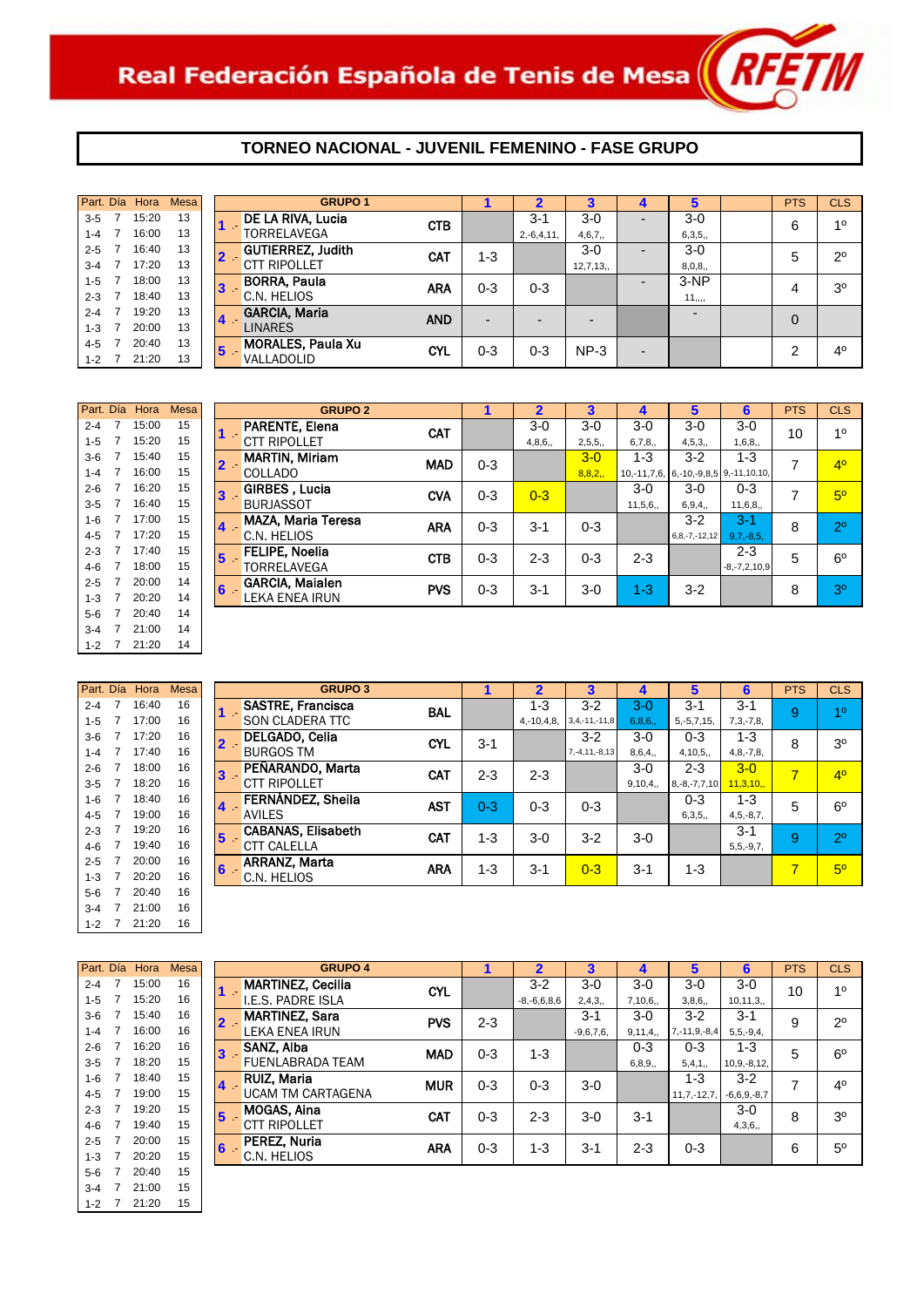

|         | Part. Día Hora | <b>Mesa</b> | <b>GRUPO 1</b>                         |            |         |               |                 |   | 5        | <b>PTS</b> | <b>CLS</b>     |
|---------|----------------|-------------|----------------------------------------|------------|---------|---------------|-----------------|---|----------|------------|----------------|
| $3-5$   | 15:00          | 5           | <b>BOCANEGRA, Sergio</b>               | <b>CAT</b> |         | $3-2$         | $3 - 1$         | - | $3-0$    | 6          | 10             |
| $1 - 4$ | 15:40          | 5           | <b>CTT BADALONA</b>                    |            |         | $5,6,-9,-5,8$ | $5, -10, 8, 5,$ |   | 7,1,6,   |            |                |
| $2 - 5$ | 16:20          | 5           | <b>MENDEZ, Domingo</b><br>$2 -$        | <b>MUR</b> | $2 - 3$ |               | $3-0$           | - | $3-0$    | 5          | $2^{\circ}$    |
| $3 - 4$ | 17:00          | 5           | <b>CLUB TOTANA TM</b>                  |            |         |               | 9,5,11,         |   | 4,3,4,   |            |                |
| $1 - 5$ | 17:40          | 5           | <b>JANE, Marc</b><br>3                 | <b>CAT</b> | $1 - 3$ | $0 - 3$       |                 |   | $3-0$    | 4          | 3 <sup>o</sup> |
| $2 - 3$ | 18:20          | 5           | C.T.T. CAMBRILS-OLEASTRUM              |            |         |               |                 |   | 2, 1, 2, |            |                |
| $2 - 4$ | 19:00          | 5           | <b>CASTRO, Hector Juan</b>             | <b>MAD</b> | -       |               |                 |   |          | 0          |                |
| $1 - 3$ | 19:40          | 5           | 14<br><b>ALUCHE</b>                    |            |         |               |                 |   |          |            |                |
| 4-5     | 20:20          | 5           | <b>TAPIA, Aitor</b><br>$5\phantom{.0}$ | <b>ARA</b> | $0 - 3$ | $0 - 3$       | $0 - 3$         | - |          | 3          | 4 <sup>0</sup> |
| $1 - 2$ | 21:00          | 5           | UTEBO TM                               |            |         |               |                 |   |          |            |                |

| Part. Día | Hora  | <b>Mesa</b> |                |       | <b>GRUPO 2</b>             |            |         |         |            |           | 5       | <b>PTS</b> | <b>CLS</b>     |
|-----------|-------|-------------|----------------|-------|----------------------------|------------|---------|---------|------------|-----------|---------|------------|----------------|
| $3 - 5$   | 15:20 | 5           |                |       | <b>RODRIGO, Ernest</b>     | <b>CVA</b> |         | $3-0$   | $3-0$      | 3-0       | $3-0$   | 8          | 10             |
| $1 - 4$   | 16:00 | 5           |                |       | CTT POBLA DE VALLBONA      |            |         | 4,5,9,  | 8,4,7,     | 7,8,8,    | 4,5,4,  |            |                |
| $2 - 5$   | 16:40 | 5           |                | $2 -$ | <b>WEISZ, Jordi</b>        | <b>CAT</b> | $0 - 3$ |         | $3-0$      | $3-0$     | $0 - 3$ | 6          | 3 <sup>o</sup> |
| $3 - 4$   | 17:20 | 5           |                |       | <b>CN SABADELL</b>         |            |         |         | 10, 11, 7, | 10, 4, 7, | 11,4,6, |            |                |
| $1 - 5$   | 18:00 | 5           | $\bf{3}$       |       | <b>MARTINEZ, Juan</b>      | CAT        | $0 - 3$ | $0 - 3$ |            | $3-0$     | $0 - 3$ | 5          | 4 <sup>0</sup> |
| $2 - 3$   | 18:40 | 5           |                |       | <b>TORTOSA</b>             |            |         |         |            | 5,5,6,    | 3,7,8,  |            |                |
| $2 - 4$   | 19:20 | 5           | <b>4</b>       |       | ROYO, Miguel Angel         | <b>ARA</b> | $0 - 3$ | $0 - 3$ | $0 - 3$    |           | $0 - 3$ |            | $5^{\circ}$    |
| 1-3       | 20:00 | 5           |                |       | UTEBO TM                   |            |         |         |            |           | 7,3,6,  |            |                |
| $4 - 5$   | 20:40 | 5           | $5\phantom{1}$ |       | <b>GOMEZ, Albert Josep</b> | <b>BAL</b> | $0 - 3$ | $3-0$   | $3-0$      | $3-0$     |         |            | $2^{\circ}$    |
| $1 - 2$   | 21:20 |             |                |       | SON CLADERA TTC            |            |         |         |            |           |         |            |                |

|         | Part. Día Hora | <b>Mesa</b> |                | <b>GRUPO 3</b>             |            |         |         |                            |              | 5                  | <b>PTS</b> | <b>CLS</b>     |
|---------|----------------|-------------|----------------|----------------------------|------------|---------|---------|----------------------------|--------------|--------------------|------------|----------------|
|         |                |             |                |                            |            |         |         |                            |              |                    |            |                |
| $3-5$   | 15:00          | 6           |                | PIMENTEL, Renato David     | CAT        |         | $3-0$   | $3-0$                      | $3-0$        | $3-0$              | 8          | 10             |
| $1 - 4$ | 15:40          | 6           |                | <b>CETT ESPARRAGUERA</b>   |            |         | 9,5,3,  | 10,6,9,                    | 1, 5, 9,     | 8,6,11,            |            |                |
| $2 - 5$ | 16:20          | 6           |                | <b>SUAREZ, Erik</b>        | <b>PVS</b> | $0 - 3$ |         | $2 - 3$                    | $3 - 1$      | $3-0$              | 6          | 3 <sup>o</sup> |
| $3 - 4$ | 17:00          | 6           |                | LEKA ENEA IRUN             |            |         |         | $16,-9,-8,9,10$ 9,-12,6,11 |              | 8, 11, 7,          |            |                |
| $1 - 5$ | 17:40          | 6           | 13             | <b>CALVILLO, Izan</b>      | CAT        | $0 - 3$ | $3 - 2$ |                            | $3 - 1$      | $3-0$              |            | $2^{\circ}$    |
| $2 - 3$ | 18:20          | 6           |                | NATACIO MATARO             |            |         |         |                            | $-8,9,10,5,$ | 11, 8, 7,          |            |                |
| $2 - 4$ | 19:00          | 6           |                | <b>ESTAJE, Diego</b>       | <b>ARA</b> | $0 - 3$ | $1 - 3$ | $1 - 3$                    |              | $3 - 2$            | 5          | 4 <sup>0</sup> |
| $1 - 3$ | 19:40          | 6           | $\overline{a}$ | UTEBO TM                   |            |         |         |                            |              | $-8, 10, -7, 9, 9$ |            |                |
| $4 - 5$ | 20:20          | 6           |                | <b>TESORO, Juan Carlos</b> | <b>MAD</b> | $0 - 3$ | $0 - 3$ | $0 - 3$                    | $2 - 3$      |                    |            | $5^{\circ}$    |
| $1 - 2$ | 21:00          | 6           | ю              | <b>COLLADO</b>             |            |         |         |                            |              |                    | 4          |                |

|         |                | Part. Día Hora | <b>Mesa</b> |    | Gl                   |
|---------|----------------|----------------|-------------|----|----------------------|
| $3 - 5$ | $\overline{7}$ | 15:20          | 6           |    | <b>ALCUTEN, Gaiz</b> |
| $1 - 4$ | 7              | 16:00          | 6           |    | <b>GASTEIZ</b>       |
|         |                | 2-5 7 16:40    | 6           |    | <b>PRATS, Albert</b> |
| $3 - 4$ |                | 7 17:20        | 6           |    | <b>CTT SANT JORD</b> |
| $1 - 5$ | 7              | 18:00          | 6           |    | <b>GUALLAR, Pau</b>  |
| $2 - 3$ |                | 7 18:40        | 6           |    | LLUISOS DE GF        |
| $2 - 4$ | $\overline{7}$ | 19:20          | 6           |    | <b>CISNEROS, Day</b> |
| $1 - 3$ | 7              | 20:00          | 6           |    | <b>SAN SEBASTIAN</b> |
|         | $4-5$ 7        | 20:40          | 6           | 5. | ROJO, Ivan           |
| $1 - 2$ | $\overline{7}$ | 21:20          | 6           |    | <b>CTT BADALONA</b>  |

| Part. Día | Hora  | Mesa |                         | <b>GRUPO 4</b>             |            |         | $\overline{\mathbf{2}}$ | 3           | 4              | 5                  | <b>PTS</b> | <b>CLS</b>     |
|-----------|-------|------|-------------------------|----------------------------|------------|---------|-------------------------|-------------|----------------|--------------------|------------|----------------|
| $3 - 5$   | 15:20 | 6    |                         | <b>ALCUTEN, Gaizka</b>     | <b>PVS</b> |         | $3-0$                   | $3 - 1$     | $3-0$          | $3-0$              | 8          | 1 <sup>0</sup> |
| $1 - 4$   | 16:00 | 6    |                         | GASTEIZ                    |            |         | 9, 9, 8,                | $7,4,-6,8,$ | 15,7,4,        | 5,6,6,             |            |                |
| $2 - 5$   | 16:40 | 6    |                         | <b>PRATS, Albert</b>       | <b>BAL</b> | $0 - 3$ |                         | $3-0$       | $3-0$          | $3-0$              |            | $2^{\circ}$    |
| $3 - 4$   | 17:20 | 6    |                         | <b>CTT SANT JORDI</b>      |            |         |                         | 6,3,8,      | 5,4,5,         | 7,5,8,             |            |                |
| $1 - 5$   | 18:00 | 6    | 3                       | <b>GUALLAR, Pau</b>        | <b>CAT</b> | $1 - 3$ | $0 - 3$                 |             | $3 - 1$        | $2 - 3$            | 5          | 4 <sup>o</sup> |
| $2 - 3$   | 18:40 | 6    |                         | LLUISOS DE GRACIA          |            |         |                         |             | $0, -7, 9, 6,$ | $8, -7, -6, 9, 11$ |            |                |
| $2 - 4$   | 19:20 | 6    |                         | <b>CISNEROS, David</b>     | <b>MAD</b> | $0 - 3$ | $0 - 3$                 | $1 - 3$     |                | $3-0$              | 5          | 3 <sup>o</sup> |
| $1 - 3$   | 20:00 | 6    | $\mathbf{a}$            | <b>SAN SEBASTIAN REYES</b> |            |         |                         |             |                | 7,8,9,             |            |                |
| 4-5       | 20:40 | 6    | $\overline{\mathbf{5}}$ | ROJO, Ivan                 | <b>CAT</b> | $0 - 3$ | $0 - 3$                 | $3 - 2$     | $0 - 3$        |                    | 5          | 5 <sup>o</sup> |
| $1 - 2$   | 21:20 | 6    |                         | <b>BADALONA</b><br>CTT     |            |         |                         |             |                |                    |            |                |

|         | Part. Día Hora | <b>Mesa</b> |                 | <b>GRUPO 5</b>             |            |         |         |                     |                   | 5                  | <b>PTS</b> | <b>CLS</b>     |
|---------|----------------|-------------|-----------------|----------------------------|------------|---------|---------|---------------------|-------------------|--------------------|------------|----------------|
| $3 - 5$ | 15:00          |             |                 | <b>ALCUTEN, Arkaitz</b>    | <b>PVS</b> |         | $3-0$   | $3-0$               | $3-0$             | $3-0$              | 8          | 10             |
| $1 - 4$ | 15:40          |             |                 | <b>GASTEIZ</b>             |            |         | 9,6,7,  | 11, 11, 5,          | 6,7,5,            | 3,3,7,             |            |                |
| $2 - 5$ | 16:20          |             |                 | <b>FERNANDEZ, Pedro</b>    | <b>CTB</b> | $0 - 3$ |         | $3 - 2$             | $3 - 1$           | $3 - 2$            |            | $2^{\circ}$    |
| $3 - 4$ | 17:00          |             |                 | TORRELAVEGA                |            |         |         | $9, -11, 9, -9, 10$ | $7, 2, -9, 8,$    | $4, 5, -15, -7, 9$ |            |                |
| $1 - 5$ | 17:40          |             |                 | <b>MUÑOZ, Marc</b>         | <b>CAT</b> | $0 - 3$ | $2 - 3$ |                     | $3 - 2$           | $3-0$              | 6          | 3 <sup>0</sup> |
| $2 - 3$ | 18:20          |             | 13              | <b>CN SABADELL</b>         |            |         |         |                     | $-7, -5, 8, 8, 5$ | 5,8,10,            |            |                |
| $2 - 4$ | 19:00          |             | $\overline{14}$ | <b>CISNEROS, Ruben</b>     | <b>MAD</b> | $0 - 3$ | $1 - 3$ | $2 - 3$             |                   | $2 - 3$            | 4          | $5^{\circ}$    |
| $1 - 3$ | 19:40          |             |                 | <b>SAN SEBASTIAN REYES</b> |            |         |         |                     |                   | $9,-8,-7,8,4$      |            |                |
| $4 - 5$ | 20:20          |             | 15              | PUJOL, Jaume               | <b>BAL</b> | $0 - 3$ | $2 - 3$ | $0 - 3$             | $3-2$             |                    | 5          | 4 <sup>0</sup> |
| $1 - 2$ | 21:00          |             |                 | ALARO TENNIS TAULA CLUB    |            |         |         |                     |                   |                    |            |                |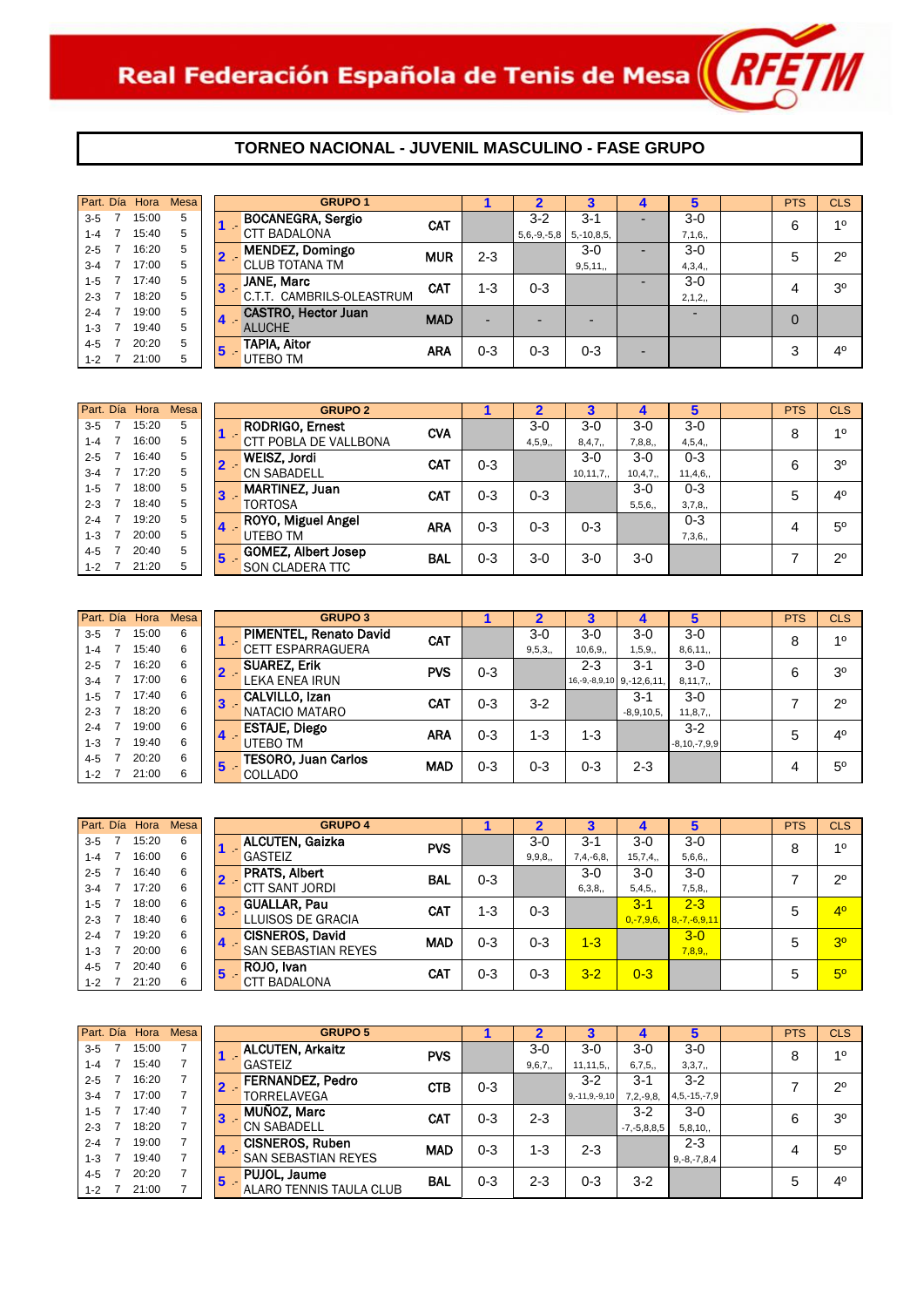

|         | Part. Día Hora | <b>Mesa</b> |                         | <b>GRUPO 6</b>         |            |         |                |                    |             | 5              | <b>PTS</b> | <b>CLS</b>     |
|---------|----------------|-------------|-------------------------|------------------------|------------|---------|----------------|--------------------|-------------|----------------|------------|----------------|
| $3 - 5$ | 15:20          | 7           |                         | DIZ, Javier            | GAL        |         | $3-1$          | $3-1$              | $3-0$       | $3-0$          | 8          | 10             |
| $1 - 4$ | 16:00          |             |                         | <b>CLUB DEL MAR</b>    |            |         | $6, -6, 9, 6,$ | $10,-9,1,9,$       | 4,5,5,      | 8,4,9,         |            |                |
| $2 - 5$ | 16:40          |             | $2 -$                   | NAVARRO, Pedro         | <b>AND</b> | $1 - 3$ |                | $3 - 2$            | $3 - 1$     | $3 - 1$        |            | $2^{\circ}$    |
| $3 - 4$ | 17:20          |             |                         | <b>CTM BAZA</b>        |            |         |                | $8, -8, -14, 9, 7$ | $-9,6,2,4,$ | $-9,7,9,8,$    |            |                |
| $1 - 5$ | 18:00          |             | 13                      | <b>FERRUZ, Marc</b>    | <b>CAT</b> | $1 - 3$ | $2 - 3$        |                    | $3-0$       | $3 - 1$        | 6          | 3 <sup>0</sup> |
| $2 - 3$ | 18:40          |             |                         | <b>CN SABADELL</b>     |            |         |                |                    | 6,4,6,      | $9,-10,7,10,$  |            |                |
| $2 - 4$ | 19:20          |             | $\overline{\mathbf{4}}$ | <b>BADIA, Javier</b>   | <b>ARA</b> | $0 - 3$ | 1-3            | $0 - 3$            |             | $1 - 3$        |            | $5^{\circ}$    |
| $1 - 3$ | 20:00          |             |                         | <b>SCHOOL ZARAGOZA</b> |            |         |                |                    |             | $5, -7, 4, 7,$ | 4          |                |
| 4-5     | 20:40          |             | $5 -$                   | ROMERO, Adrian         | <b>MAD</b> | $0 - 3$ | $1 - 3$        | $1 - 3$            | $3 - 1$     |                | 5          | $4^{\circ}$    |
| $1 - 2$ | 21:20          |             |                         | <b>ALUCHE</b>          |            |         |                |                    |             |                |            |                |

|         | Part. Día Hora | <b>Mesa</b> |                | <b>GRUPO 7</b>             |            |         |         |                 |                 | 5              | <b>PTS</b> | <b>CLS</b>     |
|---------|----------------|-------------|----------------|----------------------------|------------|---------|---------|-----------------|-----------------|----------------|------------|----------------|
| $3 - 5$ | 15:00          | 8           |                | PARDO, Alexander           | <b>PVS</b> |         | $3-0$   | $3 - 2$         | $3-0$           | $3-0$          | 8          | 10             |
| $1 - 4$ | 15:40          | 8           |                | ATL SAN SEBASTIAN          |            |         | 4,4,8,  | $9,7,-12,-8,9$  | 9,5,6,          | 2,4,5,         |            |                |
| $2 - 5$ | 16:20          | 8           |                | <b>HERRERO, Alejandro</b>  | <b>EXT</b> | $0 - 3$ |         | $2 - 3$         | $3-0$           | $3 - 1$        | 6          | 3 <sup>o</sup> |
| $3 - 4$ | 17:00          | 8           |                | <b>AD CSTUERA</b>          |            |         |         | $-9,7,13,-8,11$ | 7,4,3,          | $8, -9, 3, 4,$ |            |                |
| $1 - 5$ | 17:40          | 8           | $3 -$          | <b>GUARDIOLA, Ferran</b>   | CAT        | 2-3     | $3 - 2$ |                 | $3 - 1$         | $3 - 1$        |            | $2^{\circ}$    |
| $2 - 3$ | 18:20          | 8           |                | LLUISOS DE GRACIA          |            |         |         |                 | $5, 2, -13, 7,$ | $-12,9,4,7,$   |            |                |
| $2 - 4$ | 19:00          | 8           | $\overline{4}$ | MAÑE, Alvar                | CAT        | $0 - 3$ | $0 - 3$ | $1 - 3$         |                 | $3 - 1$        | 5          | 4 <sup>0</sup> |
| $1 - 3$ | 19:40          | 8           |                | <b>CN SABADELL</b>         |            |         |         |                 |                 | $-3,5,9,5,$    |            |                |
| 4-5     | 20:20          | 8           | 15             | CAMPOS, Ignacio            | <b>MAD</b> | $0 - 3$ | 1-3     | 1-3             | $1 - 3$         |                | 4          | $5^{\circ}$    |
| $1 - 2$ | 21:00          | 8           |                | <b>SAN SEBASTIAN REYES</b> |            |         |         |                 |                 |                |            |                |

|         | Part. Día Hora | Mesa |                | <b>GRUPO 8</b>                   |            |         |         |                  |          | 5                   | <b>PTS</b> | <b>CLS</b>     |
|---------|----------------|------|----------------|----------------------------------|------------|---------|---------|------------------|----------|---------------------|------------|----------------|
| $3 - 5$ | 15:20          | 8    |                | PEREZ, Jorge                     | <b>ARA</b> |         | $3-0$   | $3 - 1$          | $3-0$    | $3-0$               | 8          | 10             |
| $1 - 4$ | 16:00          | 8    |                | C.N. HELIOS                      |            |         | 4,7,6,  | $5, -11, 11, 8,$ | 5,11,11, | 3,2,4,              |            |                |
| $2 - 5$ | 16:40          | 8    |                | <b>MENENDEZ, Marius</b><br>$2 -$ | <b>CAT</b> | $0 - 3$ |         | $1 - 3$          | $3-0$    | $3 - 2$             | 6          | 3 <sup>o</sup> |
| $3 - 4$ | 17:20          | 8    |                | <b>CN SABADELL</b>               |            |         |         | $11,9,-9,5,$     | 6, 8, 8, | $6, 5, -10, -10, 1$ |            |                |
| $1 - 5$ | 18:00          | 8    |                | MUÑOZ, Pedro                     | <b>MAD</b> | $1 - 3$ | $3 - 1$ |                  | $3-0$    | $3-0$               |            | $2^{\circ}$    |
| $2 - 3$ | 18:40          | 8    |                | C.D.E. PEDREZUELA                |            |         |         |                  | 5,10,7,  | 8,6,2,              |            |                |
| $2 - 4$ | 19:20          | 8    | $\overline{a}$ | GARCÍA, Juan                     | <b>BAL</b> | $0 - 3$ | $0 - 3$ | $0 - 3$          |          | $3 - 1$             | 5          | 4 <sup>0</sup> |
| $1 - 3$ | 20:00          | 8    |                | <b>INCA</b>                      |            |         |         |                  |          | $-5,9,4,4,$         |            |                |
| $4 - 5$ | 20:40          | 8    | 5              | <b>GRIFOLL, Victor</b>           | <b>CAT</b> | $0 - 3$ | 2-3     | $0 - 3$          | 1-3      |                     |            | $5^{\circ}$    |
| $1 - 2$ | 21:20          | 8    |                | TORTOSA                          |            |         |         |                  |          |                     | 4          |                |

|                    | <b>Mesa</b> | Part. Día Hora |   |         |
|--------------------|-------------|----------------|---|---------|
| <b>GARCIA</b>      | 9           | 15:00          | 7 | $3 - 5$ |
| <b>LEKA EN</b>     | 9           | 15:40          | 7 | $1 - 4$ |
| <b>GONZAL</b>      | 9           | 16:20          | 7 | $2 - 5$ |
| CN SAB             | 9           | 17:00          | 7 | $3 - 4$ |
| COSTA.<br>3        | 9           | 17:40          | 7 | $1 - 5$ |
| L'HOSP             | 9           | 18:20          | 7 | $2 - 3$ |
| TARAVIL            | 9           | 19:00          | 7 | $2 - 4$ |
| UTEBO 1            | 9           | 19:40          | 7 | $1 - 3$ |
| <b>FERNAN</b><br>5 | 9           | 20:20          | 7 | $4 - 5$ |
| <b>ALUCHE</b>      | 9           | 21:00          | 7 | $1 - 2$ |
|                    |             |                |   |         |

| Part. Día | Hora  | Mesa |                | <b>GRUPO 9</b>            |            |         | $\overline{\mathbf{2}}$ | 3              | 4                 | 5                   | <b>PTS</b> | <b>CLS</b>     |
|-----------|-------|------|----------------|---------------------------|------------|---------|-------------------------|----------------|-------------------|---------------------|------------|----------------|
| $3 - 5$   | 15:00 | 9    |                | <b>GARCIA, Iker</b>       | <b>PVS</b> |         | $3-0$                   | $3 - 1$        | $3-2$             | $3 - 1$             | 8          | 10             |
| $1 - 4$   | 15:40 | 9    |                | <b>LEKA ENEA IRUN</b>     |            |         | 11, 5, 7,               | $6, 5, -7, 6,$ | $-12,4,8,-10,4$   | $-11,2,6,6,$        |            |                |
| $2 - 5$   | 16:20 | 9    |                | <b>GONZALEZ, Daniel</b>   | <b>CAT</b> | $0 - 3$ |                         | $3-0$          | $3-0$             | $3-2$               |            | $2^{\circ}$    |
| $3 - 4$   | 17:00 | 9    |                | <b>CN SABADELL</b>        |            |         |                         | 3,4,6,         | 5,9,5,            | $6, -10, -9, 10, 7$ |            |                |
| $1 - 5$   | 17:40 | 9    | 3              | <b>COSTA, Tomas</b>       | <b>CAT</b> | $1 - 3$ | $0 - 3$                 |                | 2-3               | $3 - 1$             | 5          | 4 <sup>0</sup> |
| $2 - 3$   | 18:20 | 9    |                | .´HOSPITALET              |            |         |                         |                | $-6, -9, 9, 8, 2$ | $6, 9, -14, 9,$     |            |                |
| $2 - 4$   | 19:00 | 9    | $\overline{4}$ | TARAVILLA, Ivan           | <b>ARA</b> | $2 - 3$ | $0 - 3$                 | $3 - 2$        |                   | $3 - 1$             | 6          | 3 <sup>o</sup> |
| $1 - 3$   | 19:40 | 9    |                | UTEBO TM                  |            |         |                         |                |                   | $-10, 10, 6, 9,$    |            |                |
| 4-5       | 20:20 | 9    | 157            | <b>FERNANDEZ, Ricardo</b> | <b>MAD</b> | $1 - 3$ | $2 - 3$                 | 1-3            | $1 - 3$           |                     |            | $5^{\circ}$    |
| $1 - 2$   | 21:00 | 9    |                | <b>ALUCHE</b>             |            |         |                         |                |                   |                     | 4          |                |

|         | Part. Día Hora | <b>Mesa</b> |                | <b>GRUPO 10</b>           |            |         |          |                 |                     | 5        | <b>PTS</b> | <b>CLS</b>     |
|---------|----------------|-------------|----------------|---------------------------|------------|---------|----------|-----------------|---------------------|----------|------------|----------------|
| $3 - 5$ | 15:20          | 9           |                | <b>FERNANDEZ, Ivan</b>    | <b>CAT</b> |         | $0 - 3$  | $1 - 3$         | $2 - 3$             | $3-0$    | 5          | 4 <sup>0</sup> |
| $1 - 4$ | 16:00          | 9           |                | <b>MOLLERUSSA</b><br>.CTT |            |         | 10,6,11, | $8, -17, 6, 7,$ | $11, 8, -8, -8, 11$ | 2,3,6,   |            |                |
| $2 - 5$ | 16:40          | 9           |                | <b>MENDEZ, Santiago</b>   | <b>MUR</b> | $3-0$   |          | $3-0$           | $3-0$               | $3-0$    | 8          | 10             |
| $3 - 4$ | 17:20          | 9           |                | <b>CLUB TOTANA TM</b>     |            |         |          | 9,8,5,          | 6, 8, 8,            | 6, 1, 4, |            |                |
| $1 - 5$ | 18:00          | 9           |                | <b>IGLESIAS, Xabier</b>   | <b>PVS</b> | $3 - 1$ | $0 - 3$  |                 | $2 - 3$             | $3-0$    | 6          | 3 <sup>0</sup> |
| $2 - 3$ | 18:40          | 9           |                | ATL SAN SEBASTIAN         |            |         |          |                 | $-7, 10, 8, -8, 5$  | 7,7,2,   |            |                |
| $2 - 4$ | 19:20          | 9           | $\blacksquare$ | <b>BUITRAGO, Andres</b>   | <b>MAD</b> | $3 - 2$ | $0 - 3$  | $3 - 2$         |                     | $3-0$    |            | $2^{\circ}$    |
| $1 - 3$ | 20:00          | 9           |                | <b>MADRID CIUDAD TM</b>   |            |         |          |                 |                     | 3,6,3,   |            |                |
| $4 - 5$ | 20:40          | 9           | 15             | <b>GARCIA, Xavier</b>     | CAT        | 0-3     | $0 - 3$  | $0 - 3$         | $0 - 3$             |          |            | $5^{\circ}$    |
| $1 - 2$ | 21:20          | 9           |                | <b>CN SABADELL</b>        |            |         |          |                 |                     |          | 4          |                |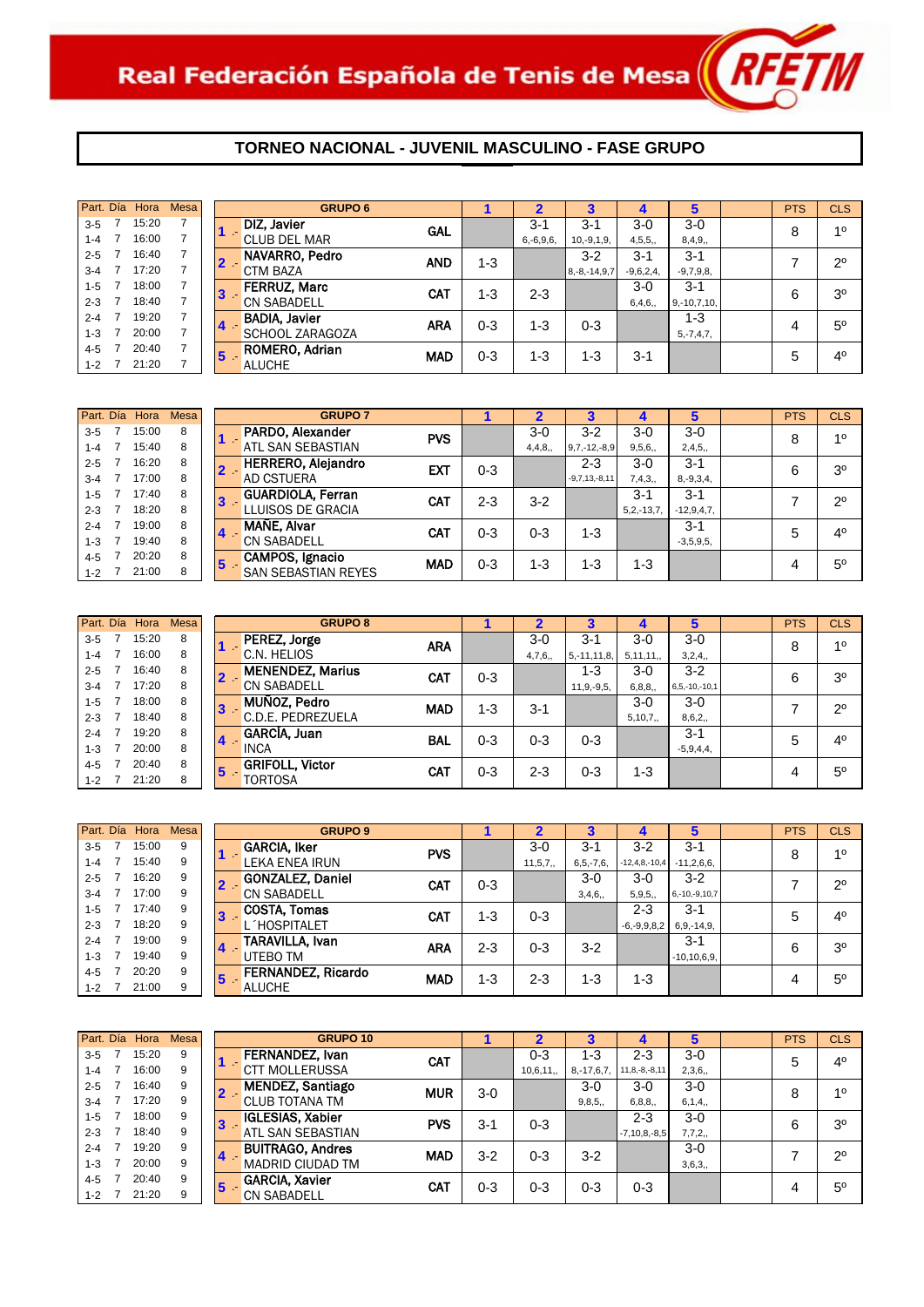

|         | Part. Día Hora | Mesa |   |       | <b>GRUPO 11</b>              |            |         |         |             |        |  | <b>PTS</b>     | <b>CLS</b>     |
|---------|----------------|------|---|-------|------------------------------|------------|---------|---------|-------------|--------|--|----------------|----------------|
| $3 - 5$ | 15:00          | 10   |   |       | <b>ENGUIX, Javier</b>        | <b>CVA</b> |         | $3-0$   | $3 - 1$     | $3-0$  |  | 6              | 10             |
| $1 - 4$ | 15:40          | 10   |   |       | <b>PATERNA</b>               |            |         | 9,7,7,  | $9,7,-6,7,$ | 3,5,5, |  |                |                |
| $2 - 5$ | 16:20          | 10   |   | $2 -$ | <b>ALDAY, Pablo</b>          | CAT        | $0 - 3$ |         | $3-0$       | $3-0$  |  | 5              | $2^{\circ}$    |
| $3 - 4$ | 17:00          | 10   |   |       | <b>VILANOVA</b>              |            |         |         | 5,8,13,     | 2,5,6, |  |                |                |
| $1 - 5$ | 17:40          | 10   |   |       | SIERRA, Israel               | <b>MAD</b> | $1 - 3$ | $0 - 3$ |             | $3-0$  |  |                | 3 <sup>o</sup> |
| $2 - 3$ | 18:20          | 10   | 3 |       | <b>CDE TENIS MESA PARLA</b>  |            |         |         |             | 4,2,9, |  | 4              |                |
| $2 - 4$ | 19:00          | 10   |   |       | <b>GARCIA, Enrique</b>       | <b>CYL</b> | $0 - 3$ | $0 - 3$ | $0 - 3$     |        |  | 3              | 4 <sup>0</sup> |
| $1 - 3$ | 19:40          | 10   |   |       | <b>BURGOS TM</b>             |            |         |         |             |        |  |                |                |
| 4-5     | 20:20          | 10   | 5 |       | <b>GARCIA-MORENO, Sergio</b> | <b>CLM</b> |         |         |             |        |  | $\overline{0}$ |                |
| $1 - 2$ | 21:00          | 10   |   |       | <b>OCANA</b>                 |            | -       |         |             |        |  |                |                |

| GRI                        |   | <b>Mesa</b> | Part Día Hora |                |         |
|----------------------------|---|-------------|---------------|----------------|---------|
| <b>PELACHS, Marti</b>      |   | 10          | 15:20         | 7              | $3 - 5$ |
| <b>CTT BADALONA</b>        |   | 10          | 16:00         | 7              | $1 - 4$ |
| <b>FRAILE, Noe</b><br>2    |   | 10          | 16:40         | 7              | $2 - 5$ |
| <b>CTT SANT JORDI</b>      |   | 10          | 17.20         | 7              | $3 - 4$ |
| <b>TIRADO, Daniel</b><br>3 |   | 10          | 18:00         | 7              | $1 - 5$ |
| CTT POBLA DE V             |   | 10          | 18:40         | 7              | $2 - 3$ |
| <b>IORDANECHE, D</b>       |   | 10          | 19:20         | 7              | $2 - 4$ |
| <b>ALUCHE</b>              |   | 10          | 20:00         | 7              | $1 - 3$ |
| <b>SANCHEZ, Quim</b>       | 5 | 10          | 20:40         | 7              | $4 - 5$ |
| <b>CTT BORGES</b>          |   | 10          | 21:20         | $\overline{7}$ | $1 - 2$ |

|         | Part. Día Hora | <b>Mesa</b> |                         | <b>GRUPO 12</b>           |            |         |                |               |                | 5                | <b>PTS</b> | <b>CLS</b>     |
|---------|----------------|-------------|-------------------------|---------------------------|------------|---------|----------------|---------------|----------------|------------------|------------|----------------|
| $3 - 5$ | 15:20          | 10          |                         | <b>PELACHS, Marti</b>     | <b>CAT</b> |         | $3 - 1$        | $3 - 1$       | $3-0$          | $3 - 1$          | 8          | 10             |
| $1 - 4$ | 16:00          | 10          |                         | <b>CTT BADALONA</b>       |            |         | $2, -7, 7, 4,$ | $-3,9,6,9,$   | 6,6,4,         | $10, 3, -13, 5,$ |            |                |
| $2 - 5$ | 16:40          | 10          |                         | <b>FRAILE, Noe</b>        | <b>BAL</b> | $1 - 3$ |                | $3-2$         | $3 - 1$        | $3-0$            |            | $2^{\circ}$    |
| $3 - 4$ | 17:20          | 10          |                         | <b>CTT SANT JORDI</b>     |            |         |                | $7,-8,-7,6,8$ | $2, -7, 5, 5,$ | 8,4,3,           |            |                |
| $1 - 5$ | 18:00          | 10          | 3                       | <b>TIRADO, Daniel</b>     | <b>CVA</b> | $1 - 3$ | $2 - 3$        |               | $3-0$          | $3-0$            | 6          | 3 <sup>0</sup> |
| $2 - 3$ | 18:40          | 10          |                         | CTT POBLA DE VALLBONA     |            |         |                |               | 5,7,7,         | 7,8,8,           |            |                |
| $2 - 4$ | 19:20          | 10          | $\blacktriangle$        | <b>IORDANECHE, Daniel</b> | <b>MAD</b> | $0 - 3$ | $1 - 3$        | $0 - 3$       |                | $2 - 3$          | 4          | $5^{\circ}$    |
| $1 - 3$ | 20:00          | 10          |                         | <b>ALUCHE</b>             |            |         |                |               |                | $7,8,-7,-10,9$   |            |                |
| 4-5     | 20:40          | 10          | $\overline{\mathbf{5}}$ | <b>SANCHEZ, Quim</b>      | <b>CAT</b> | $1 - 3$ | $0 - 3$        | $0 - 3$       | $3-2$          |                  | 5          | 4 <sup>0</sup> |
| $1-2$ 7 | 21:20          | 10          |                         | <b>BORGES</b><br>CTT      |            |         |                |               |                |                  |            |                |

| Part. Día | Hora  | <b>Mesa</b> |    | <b>GRUPO 13</b>           |            |         |           |                    |          | 5                 | <b>PTS</b> | <b>CLS</b>     |
|-----------|-------|-------------|----|---------------------------|------------|---------|-----------|--------------------|----------|-------------------|------------|----------------|
| $3 - 5$   | 15:00 | 11          |    | <b>LIMONTA, Enrique</b>   | <b>MUR</b> |         | $3-0$     | $3-0$              | $3-0$    | $3-0$             | 8          | 10             |
| $1 - 4$   | 15:40 | 11          |    | <b>EL PALMAR</b>          |            |         | 10, 9, 9, | 8,7,6,             | 5, 9, 7, | 6, 10, 5,         |            |                |
| $2 - 5$   | 16:20 | 11          |    | ROCAMORA, Andreu          | <b>CAT</b> | $0 - 3$ |           | $3 - 2$            | $3-0$    | $3-0$             |            | $2^{\circ}$    |
| $3 - 4$   | 17:00 | 11          |    | NATACIO MATARO            |            |         |           | $9, 9, -7, -13, 9$ | 6, 5, 2, | 8,3,3,            |            |                |
| $1 - 5$   | 17:40 | 11          | 13 | <b>BIBILONI, Francesc</b> | <b>BAL</b> | $0 - 3$ | $2 - 3$   |                    | $3-0$    | $3-0$             | 6          | 3 <sup>0</sup> |
| $2 - 3$   | 18:20 | 11          |    | SON CLADERA TTC           |            |         |           |                    | 2,9,9,   | 3,6,8,            |            |                |
| $2 - 4$   | 19:00 | 11          | 14 | <b>BENKHIRA, Samir</b>    | <b>ARA</b> | $0 - 3$ | 0-3       | $0 - 3$            |          | $3 - 2$           | 5          | 4 <sup>0</sup> |
| $1 - 3$   | 19:40 | 11          |    | C.N. HELIOS               |            |         |           |                    |          | $9, -7, -9, 4, 5$ |            |                |
| $4 - 5$   | 20:20 | 11          | 5  | <b>RAMIREZ, Daniel</b>    | <b>MAD</b> | $0 - 3$ | $0 - 3$   | $0 - 3$            | $2 - 3$  |                   | 4          | $5^{\circ}$    |
| $1 - 2$   | 21:00 | 11          |    | <b>ALUCHE</b>             |            |         |           |                    |          |                   |            |                |

|         |   | Part, Día Hora | <b>Mesa</b> |
|---------|---|----------------|-------------|
| $3 - 5$ | 7 | 15.20          | 11          |
| $1 - 4$ | 7 | 16:00          | 11          |
| $2 - 5$ | 7 | 16:40          | 11          |
| $3 - 4$ | 7 | 17.20          | 11          |
| $1 - 5$ | 7 | 18:00          | 11          |
| $2 - 3$ | 7 | 18.40          | 11          |
| $2 - 4$ | 7 | 19.20          | 11          |
| $1 - 3$ | 7 | 20:00          | 11          |
| $4 - 5$ | 7 | 20:40          | 11          |
| $1 - 2$ | 7 | 21:20          | 11          |

| Part. Día | Hora  | <b>Mesa</b> |    | <b>GRUPO 14</b>          |            |         | 2             | 3       | 4                                  | 5                  | <b>PTS</b> | <b>CLS</b>     |
|-----------|-------|-------------|----|--------------------------|------------|---------|---------------|---------|------------------------------------|--------------------|------------|----------------|
| $3 - 5$   | 15:20 | 11          |    | <b>CORRALIZA, Julio</b>  | <b>MAD</b> |         | $2 - 3$       | $3-0$   | $3 - 1$                            | $3-0$              |            | $2^{\circ}$    |
| $1 - 4$   | 16:00 | 11          |    | <b>ALUCHE</b>            |            |         | $4,6,-2,-6,5$ | 2,8,6,  | $5, 10, -10, 8,$                   | 5,6,7,             |            |                |
| $2 - 5$   | 16:40 | 11          |    | <b>ALEJANDRE, Marc</b>   | <b>BAL</b> | $3 - 2$ |               | 3-0     | $3-0$                              | $3-0$              | 8          | 10             |
| $3 - 4$   | 17:20 | 11          |    | ALARO TENNIS TAULA CLUB  |            |         |               | 8,3,8,  | 9,8,2,                             | 3,7,3,             |            |                |
| $1 - 5$   | 18:00 | 11          | 13 | <b>MARTINEZ, Xavier</b>  | <b>CAT</b> | $0 - 3$ | $0 - 3$       |         | $2 - 3$                            | $3 - 1$            | 5          | $4^{\circ}$    |
| $2 - 3$   | 18:40 | 11          |    | <b>CETT ESPARRAGUERA</b> |            |         |               |         | $ 6, 11, -7, -9, 8 $ 8, -8, 5, 15, |                    |            |                |
| $2 - 4$   | 19:20 | 11          | 14 | <b>MARTIN, Francisco</b> | <b>CYL</b> | $1 - 3$ | 0-3           | $3 - 2$ |                                    | $3 - 2$            | 6          | 3 <sup>0</sup> |
| $1 - 3$   | 20:00 | 11          |    | VALLADOLID               |            |         |               |         |                                    | $6, -6, -11, 3, 7$ |            |                |
| 4-5       | 20:40 | 11          | 5  | <b>CARRILLO, Alvaro</b>  | <b>CVA</b> | $0 - 3$ | $0 - 3$       | 1-3     | $2 - 3$                            |                    |            | $5^{\circ}$    |
| $1 - 2$   | 21:20 | 11          |    | CTM COSTA AZAHAR         |            |         |               |         |                                    |                    | 4          |                |

|         | Part Día Hora | <b>Mesa</b> |    | <b>GRUPO 15</b>             |            |         |         |           |                    | 5               | <b>PTS</b> | <b>CLS</b>     |
|---------|---------------|-------------|----|-----------------------------|------------|---------|---------|-----------|--------------------|-----------------|------------|----------------|
| $3 - 5$ | 15:00         | 12          |    | <b>HERRERO, Hugo</b>        | <b>MAD</b> |         | $3-0$   | $3-0$     | $2 - 3$            | $3 - 1$         |            | $2^{\circ}$    |
| $1-4$ 7 | 15:40         | 12          |    | <b>CDE TENIS MESA PARLA</b> |            |         | 7,8,10, | 5, 12, 5, | $-2, -8, 4, 14, 9$ | $8, -12, 5, 3,$ |            |                |
| $2 - 5$ | 16:20         | 12          |    | <b>MADICO, Gerard</b>       | <b>CAT</b> | $0 - 3$ |         | $3-0$     | 1-3                | $3-0$           | 6          | 3 <sup>o</sup> |
| $3 - 4$ | 17:00         | 12          |    | <b>ELS AMICS TERRASA</b>    |            |         |         | 9,7,9,    | $9, -9, 6, 9,$     | 6,3,9,          |            |                |
| $1 - 5$ | 17:40         | 12          | 13 | <b>FERNANDEZ, Hugo</b>      | GAL        | $0 - 3$ | $0 - 3$ |           | $0 - 3$            | $3 - 2$         | 5          | 4 <sup>0</sup> |
| $2 - 3$ | 18:20         | 12          |    | <b>CLUB DEL MAR</b>         |            |         |         |           | 3,4,8,             | 2,-10,-13,8,10  |            |                |
| $2 - 4$ | 19:00         | 12          | 14 | <b>NUNEZ, Jesus</b>         | <b>EXT</b> | $3-2$   | $3-1$   | $3-0$     |                    | $3-0$           | 8          | 10             |
| $1 - 3$ | 19:40         | 12          |    | AD CSTUERA                  |            |         |         |           |                    | 10, 15, 3,      |            |                |
| $4 - 5$ | 20:20         | 12          | 15 | <b>GARCIA, Pablo</b>        | <b>CVA</b> | $1 - 3$ | $0 - 3$ | $2 - 3$   | $0 - 3$            |                 | 4          | $5^{\circ}$    |
| $1 - 2$ | 21:00         | 12          |    | CTM COSTA AZAHAR            |            |         |         |           |                    |                 |            |                |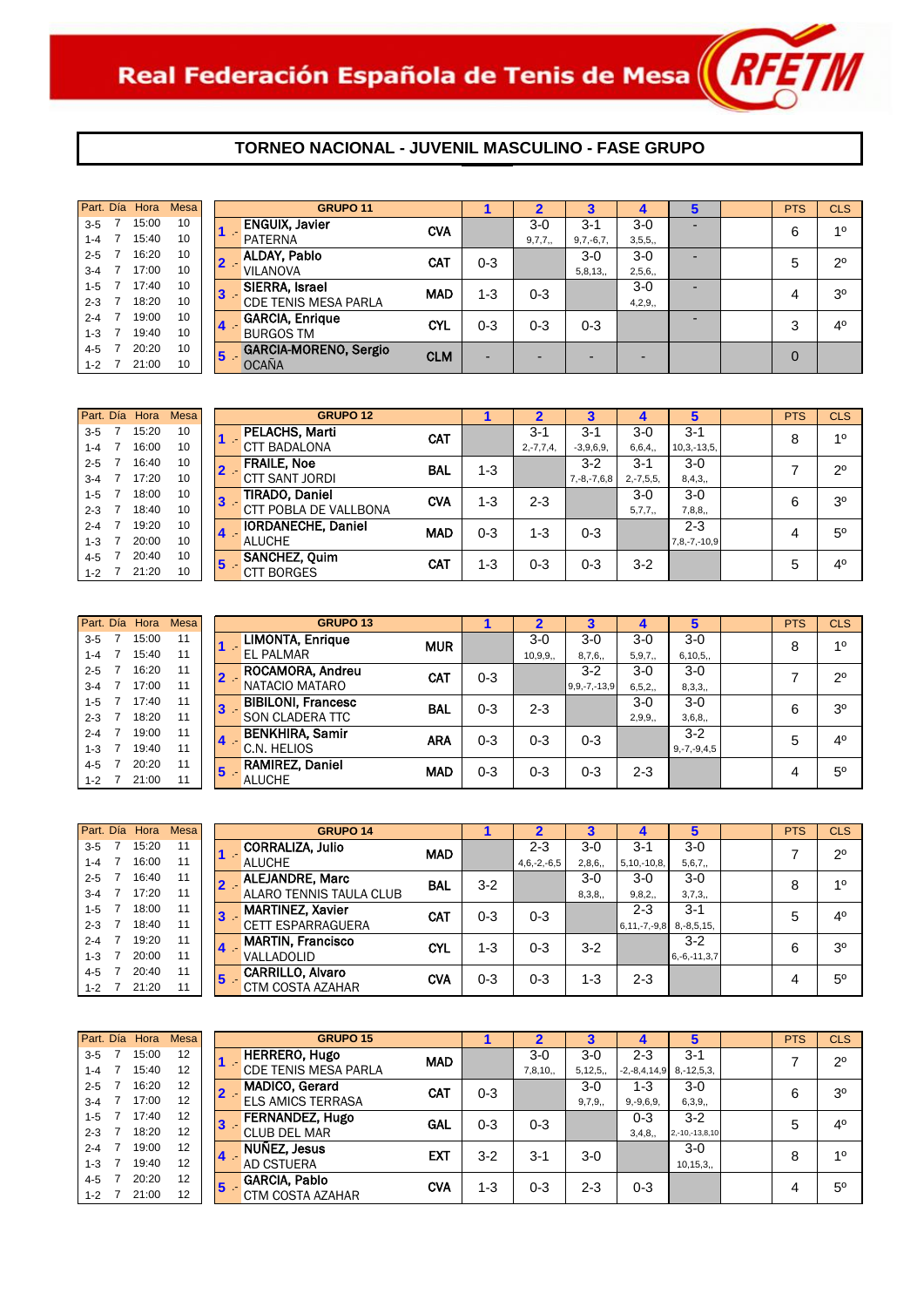

|         | Part. Día Hora | <b>Mesa</b>       |              | <b>GRUPO 16</b>          |            |         |               |        |                 | 5                | <b>PTS</b> | <b>CLS</b>     |
|---------|----------------|-------------------|--------------|--------------------------|------------|---------|---------------|--------|-----------------|------------------|------------|----------------|
| $3 - 5$ | 15:20          | $12 \overline{ }$ |              | <b>MARTINEZ, Alberto</b> | <b>CYL</b> |         | 2-3           | $3-0$  | 1-3             | $3-0$            | 6          | 3 <sup>o</sup> |
| $1 - 4$ | 16:00          | 12                |              | VALLADOLID               |            |         | $-8,9,3,-9,8$ | 5,9,8, | $3,-10,7,7,$    | 6, 5, 9,         |            |                |
| $2 - 5$ | 16:40          | 12                | $2 -$        | <b>PIMENTEL, Marcos</b>  | <b>MAD</b> | $3 - 2$ |               | $3-0$  | $3 - 1$         | $3-0$            | 8          | 10             |
| $3 - 4$ | 17:20          | 12                |              | <b>ALUCHE</b>            |            |         |               | 5,6,9, | $7, -10, 9, 7,$ | 7,9,7,           |            |                |
| $1 - 5$ | 18:00          | 12                | $\mathbf{3}$ | PASCUAL, Marc            | <b>CAT</b> | $0 - 3$ | $0 - 3$       |        | $0 - 3$         | 1-3              |            | $5^{\circ}$    |
| $2 - 3$ | 18:40          | 12                |              | <b>ATENEU 1.882</b>      |            |         |               |        | 3,5,5,          | $9, -11, 12, 8,$ | 4          |                |
| $2 - 4$ | 19:20          | 12                |              | PUERTA, Héctor           | <b>BAL</b> | $3 - 1$ | $1 - 3$       | $3-0$  |                 | $3-0$            |            | $2^{\circ}$    |
| $1 - 3$ | 20:00          | 12                | 4            | PALMA TT                 |            |         |               |        |                 | 8,7,10,          |            |                |
| $4 - 5$ | 20:40          | 12                | 5            | RUESCAS, David           | <b>CAT</b> | $0 - 3$ | $0 - 3$       | $3-1$  | $0 - 3$         |                  | 5          | 4 <sup>0</sup> |
| $1 - 2$ | 21:20          | 12                |              | <b>BADALONA</b><br>CTT   |            |         |               |        |                 |                  |            |                |

| Part. Día | Hora  | Mesa |                         | <b>GRUPO 17</b>             |            |         |          |                 |              | 5               | <b>PTS</b> | <b>CLS</b>     |
|-----------|-------|------|-------------------------|-----------------------------|------------|---------|----------|-----------------|--------------|-----------------|------------|----------------|
| $3 - 5$   | 15:00 | 13   |                         | <b>GARCIA, David</b>        | <b>MUR</b> |         | $0 - 3$  | $3 - 1$         | $3-0$        | $3-0$           |            | $2^{\circ}$    |
| $1 - 4$   | 15:40 | 13   |                         | <b>CDTM CARTAGENA</b>       |            |         | 8, 8, 7, | $10,-4,7,8,$    | 7,6,8,       | 8,7,2,          |            |                |
| $2 - 5$   | 16:20 | 13   |                         | <b>IBAÑEZ, Miguel Angel</b> | <b>ARA</b> | $3-0$   |          | $3 - 1$         | $3-0$        | $3-0$           | 8          | 10             |
| $3 - 4$   | 17:00 | 13   |                         | C.N. HELIOS                 |            |         |          | $-7, 11, 5, 9,$ | 5,6,10,      | 7,5,6,          |            |                |
| $1 - 5$   | 17:40 | 13   | $ 3\rangle$             | RUIZ, Joan                  | <b>CAT</b> | $1 - 3$ | 1-3      |                 | $1 - 3$      | $3 - 1$         | 5          | 4 <sup>0</sup> |
| $2 - 3$   | 18:20 | 13   |                         | <b>VILANOVA</b>             |            |         |          |                 | $-10,7,4,3,$ | $-9,6,5,4,$     |            |                |
| $2 - 4$   | 19:00 | 13   | $\overline{\mathbf{4}}$ | <b>BENITEZ, Alvaro</b>      | <b>MAD</b> | $0 - 3$ | $0 - 3$  | $3 - 1$         |              | $3 - 1$         | 6          | 3 <sup>o</sup> |
| $1 - 3$   | 19:40 | 13   |                         | <b>ALUCHE</b>               |            |         |          |                 |              | $6, 5, -10, 4,$ |            |                |
| $4 - 5$   | 20:20 | 13   | 15                      | <b>OLIVER, Juan Carlos</b>  | CVA        | $0 - 3$ | $0 - 3$  | 1-3             | 1-3          |                 |            | $5^{\circ}$    |
| $1 - 2$   | 21:00 | 13   |                         | CTT POBLA DE VALLBONA       |            |         |          |                 |              |                 | 4          |                |

| Part. Día |                | Hora  | <b>Mesa</b> |   | G                    |
|-----------|----------------|-------|-------------|---|----------------------|
| $2 - 4$   | 7              | 15:00 | 14          |   | <b>CABALLERO.</b> IV |
| $1 - 5$   | 7              | 15:20 | 14          |   | <b>PATERNA</b>       |
| $3-6$     | 7              | 15:40 | 14          |   | <b>IANCU, Raul D</b> |
| $1 - 4$   | $\overline{7}$ | 16:00 | 14          |   | <b>CETT ESPARRA</b>  |
| $2 - 6$   | 7              | 16:20 | 14          | 3 | <b>PLA. Yanko</b>    |
| $3 - 5$   | 7              | 16:40 | 14          |   | <b>ALUCHE</b>        |
| $1 - 6$   | 7              | 17:00 | 14          |   | <b>MURCIA, Javie</b> |
| $4 - 5$   | 7              | 17:20 | 14          |   | CDTM CARTAG          |
| $2 - 3$   | 7              | 17:40 | 14          | 5 | MACH, Jeroni         |
| $4-6$     | 7              | 18:00 | 14          |   | LLUISOS DE G         |
| $2 - 5$   | 7              | 18:20 | 14          | 6 | <b>GRILLE, Oscar</b> |
| $1 - 3$   | 7              | 18:40 | 14          |   | UTEBO TM             |
| $5-6$     | 7              | 19:00 | 14          |   |                      |
| $3 - 4$   | 7              | 19:20 | 14          |   |                      |
| $1 - 2$   | 7              | 19:40 | 14          |   |                      |

|         | Part. Día Hora | <b>Mesa</b> |    | <b>GRUPO 18</b>           |            |         |              | 3              | 4       | 5               | 6                  | <b>PTS</b> | <b>CLS</b>     |
|---------|----------------|-------------|----|---------------------------|------------|---------|--------------|----------------|---------|-----------------|--------------------|------------|----------------|
| $2 - 4$ | 15:00          | 14          |    | CABALLERO, Ivan           | <b>CVA</b> |         | 1-3          | $3 - 1$        | $3-0$   | $3-0$           | $3-0$              | 9          | $2^{\circ}$    |
| $1 - 5$ | 15:20          | 14          |    | <b>PATERNA</b>            |            |         | $-6,6,6,12,$ | $6, -8, 7, 7,$ | 4,5,9,  | 2,9,5,          | 8,5,5,             |            |                |
| $3-6$   | 15:40          | 14          |    | <b>IANCU, Raul Daniel</b> | CAT        | $3 - 1$ |              | $3-1$          | $3-0$   | $3-0$           | $3-0$              | 10         | 10             |
| $1 - 4$ | 16:00          | 14          |    | <b>CETT ESPARRAGUERA</b>  |            |         |              | $6,4,-10,8$    | 3,2,4,  | 1,4,4,          | 5,8,5,             |            |                |
| $2 - 6$ | 16:20          | 14          | 13 | PLA, Yanko                | <b>MAD</b> | $1 - 3$ | $1 - 3$      |                | $3-0$   | $3 - 1$         | $3-2$              | 8          | 3 <sup>0</sup> |
| $3-5$   | 16:40          | 14          |    | <b>ALUCHE</b>             |            |         |              |                | 9,6,8,  | $-7,5,8,6,$     | $-6, 8, 9, -10, 9$ |            |                |
| $1 - 6$ | 17:00          | 14          |    | <b>MURCIA, Javier</b>     | <b>MUR</b> | $0 - 3$ | $0 - 3$      | $0 - 3$        |         | $3 - 1$         | $1 - 3$            | 6          | 5 <sup>0</sup> |
| $4 - 5$ | 17:20          | 14          |    | <b>CDTM CARTAGENA</b>     |            |         |              |                |         | $7, -8, 13, 6,$ | $7, -6, 8, 7,$     |            |                |
| $2 - 3$ | 17:40          | 14          | 5  | <b>MACH, Jeroni</b>       | <b>CAT</b> | $0 - 3$ | $0 - 3$      | 1-3            | $1 - 3$ |                 | $2 - 3$            | 5          | $6^{\circ}$    |
| 4-6     | 18:00          | 14          |    | LLUISOS DE GRACIA         |            |         |              |                |         |                 | $-9,5,6,-7,5$      |            |                |
| $2 - 5$ | 18:20          | 14          | 6  | <b>GRILLE, Oscar</b>      | <b>ARA</b> | $0 - 3$ | $0 - 3$      | $2 - 3$        | $3 - 1$ | $3 - 2$         |                    | 7          | 4 <sup>0</sup> |
| $1 - 3$ | 18:40          | 14          |    | UTEBO TM                  |            |         |              |                |         |                 |                    |            |                |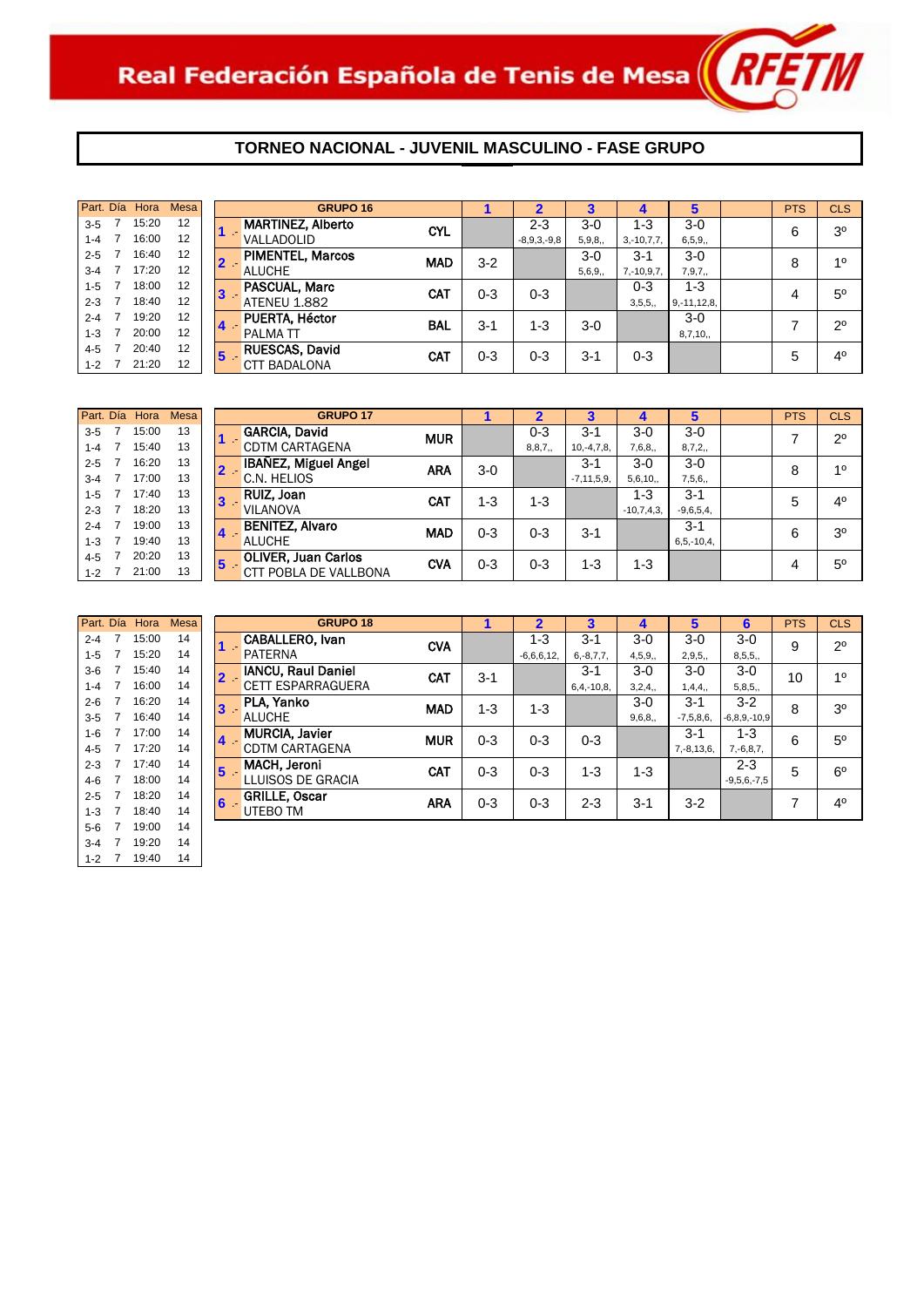## **TORNEO NACIONAL - SUB23 MASCULINO - FASE GRUPO**

Dorsal

|             |   | Part. Día Hora | Mesa |    | <b>GRUPO 1</b>        |            |                          |                |                    |                          |                          | <b>PTS</b>     | CLS            |      |
|-------------|---|----------------|------|----|-----------------------|------------|--------------------------|----------------|--------------------|--------------------------|--------------------------|----------------|----------------|------|
| $3 - 5$     | 6 | 16:00          | 6    |    | CRISTOBAL, Ivan       | <b>CYL</b> |                          | $3-1$          | $3 - 1$            | -                        | $3-0$                    | 6              | 10             | 1001 |
| $1 - 4$     | 6 | 16:20          | 6    |    | <b>CD SEGHOS</b>      |            |                          | $11,-10,5,10,$ | $-7, 11, 6, 7,$    |                          | 6,4,7,                   |                |                |      |
| $2 - 5$     | 6 | 16:40          | 6    |    | <b>CASTRO, Daniel</b> | <b>CAT</b> | $1 - 3$                  |                | $3 - 2$            | -                        | $3 - 1$                  | 5              | $2^{\circ}$    | 1018 |
| $3 - 4$     | 6 | 17:00          | 6    |    | <b>OLESA</b>          |            |                          |                | $7, 8, -11, -6, 9$ |                          | $9,10,-9,8,$             |                |                |      |
| $1 - 5$     | 6 | 17:20          | 6    | 13 | ZARZA, Nuno Alfonso   | <b>MAD</b> | $1 - 3$                  | $2 - 3$        |                    | $\overline{\phantom{0}}$ | $3-0$                    | 4              | 3 <sup>o</sup> | 1020 |
| $2 - 3$     | 6 | 19:20          | 5    |    | C.D.E. PEDREZUELA     |            |                          |                |                    |                          | 8,11,8,                  |                |                |      |
| $2 - 4$     | 6 | 19:40          | 5    | 14 | <b>BELTRAN, Ruben</b> | <b>CVA</b> |                          |                |                    |                          | $\overline{\phantom{0}}$ | $\overline{0}$ |                | 1046 |
| $1 - 3$     | 6 | 20:00          | 5    |    | <b>BURJASSOT</b>      |            | $\overline{\phantom{0}}$ |                |                    |                          |                          |                |                |      |
| 4-5         | 6 | 20:20          | 5    | 15 | <b>BLANCO, lago</b>   | <b>GAL</b> | 0-3                      | 1-3            | $0 - 3$            |                          |                          | 3              | 40             | 1037 |
| $1 - 2 = 6$ |   | 20:40          | 5    |    | <b>CLUB DEL MAR</b>   |            |                          |                |                    | $\overline{\phantom{0}}$ |                          |                |                |      |

|         |   | Part. Día Hora | <b>Mesa</b> |    | <b>GRUPO 2</b>                  |            |         |         |               |                 |          | <b>PTS</b> | <b>CLS</b>     |      |
|---------|---|----------------|-------------|----|---------------------------------|------------|---------|---------|---------------|-----------------|----------|------------|----------------|------|
| $3 - 5$ | 6 | 17:40          | 6           |    | JIMENEZ, Jorge                  | <b>MAD</b> |         | $3-0$   | $3-0$         | 3-0             | 3-0      | 8          | 10             | 1002 |
| $1 - 4$ | 6 | 18:00          | 6           |    | <b>COLLADO</b>                  |            |         | 8,12,7, | 6,9,4,        | 5,5,10,         | 5,4,7,   |            |                |      |
| $2 - 5$ | 6 | 18:20          | 6           |    | <b>CABEZAS</b> , Ignacio Andrés | <b>GAL</b> | $0 - 3$ |         | 2-3           | $1 - 3$         | $3-0$    | 5          | 4 <sup>0</sup> | 1017 |
| $3 - 4$ | 6 | 18:40          | 6           |    | ARTEAL TM                       |            |         |         | $-8,5,8,-7,9$ | $-8, 8, 5, 9,$  | 4,5,6,   |            |                |      |
| $1-5$   | 6 | 19:00          | 6           | 13 | <b>DUOCASTELLA, Ricard</b>      | <b>CAT</b> | 0-3     | $3 - 2$ |               | $3 - 2$         | 3-0      |            | $2^{\circ}$    | 1019 |
| $2 - 3$ | 6 | 19:20          | 6           |    | <b>OLESA</b>                    |            |         |         |               | $-11,8,2,-10,9$ | 4, 5, 7, |            |                |      |
| $2 - 4$ | 6 | 19:40          | 6           | 14 | <b>MITATS, Roger</b>            | <b>CAT</b> | 0-3     | $3 - 1$ | $2 - 3$       |                 | $3-0$    | 6          | 3 <sup>o</sup> | 1042 |
| $1 - 3$ | 6 | 20:00          | 6           |    | FALCONS SABADELL A.E.           |            |         |         |               |                 | 8,1,10,  |            |                |      |
| $4 - 5$ | 6 | 20:20          | 6           | 5  | MURCIA, Adrian Juan             | <b>CVA</b> | 0-3     | 0-3     | $0 - 3$       | 0-3             |          |            | 5 <sup>0</sup> | 1038 |
| $1 - 2$ | 6 | 20:40          | 6           |    | CTM COSTA AZAHAR                |            |         |         |               |                 |          | 4          |                |      |

| Part. Día |   | Hora  | <b>Mesa</b> |
|-----------|---|-------|-------------|
| $3 - 5$   | 6 | 16:00 | 9           |
| $1 - 4$   | 6 | 16:20 | 9           |
| $2 - 5$   | 6 | 16:40 | 9           |
| $3 - 4$   | 6 | 17:00 | 9           |
| $1 - 5$   | 6 | 17.20 | 9           |
| $2 - 3$   | 6 | 17:40 | 9           |
| $2 - 4$   | 6 | 18:00 | 9           |
| $1 - 3$   | 6 | 18:20 | 9           |
| $4 - 5$   | 6 | 18:40 | 9           |
| $1 - 2$   | 6 | 19:00 | 9           |

| Part. Día |   | Hora  | <b>Mesa</b> |    | <b>GRUPO 3</b>              |            |         |                 |         |   |                          | <b>PTS</b> | <b>CLS</b>     |      |
|-----------|---|-------|-------------|----|-----------------------------|------------|---------|-----------------|---------|---|--------------------------|------------|----------------|------|
| $3 - 5$   | 6 | 16:00 | 9           |    | <b>ZUGASTI, Xabier</b>      | <b>NAV</b> |         | $3-$            | $3-0$   | - | $3 - 1$                  | 6          | 10             | 1003 |
| $1 - 4$   | 6 | 16:20 | 9           |    | <b>OBERENA</b>              |            |         | $6, -11, 4, 9,$ | 13,7,7, |   | $7, 5, -12, 3,$          |            |                |      |
| $2 - 5$   | 6 | 16:40 | 9           |    | <b>BOCANEGRA, Alexander</b> | <b>CAT</b> | $1 - 3$ |                 | $3 - 0$ | - | $0 - 3$                  | 4          | 3 <sup>o</sup> | 1016 |
| $3 - 4$   | 6 | 17:00 | 9           |    | <b>CTT BADALONA</b>         |            |         |                 | 7,4,7,  |   | 6,6,10,                  |            |                |      |
| $1 - 5$   | 6 | 17:20 | 9           | 13 | <b>MORATA, Jaime</b>        | <b>MAD</b> | $0 - 3$ | $0 - 3$         |         | - | $3 - 1$                  | 4          | 4 <sup>0</sup> | 1021 |
| $2 - 3$   | 6 | 17:40 | 9           |    | <b>COLLADO</b>              |            |         |                 |         |   | $5, 5, -7, 8,$           |            |                |      |
| $2 - 4$   | 6 | 18:00 | 9           | 14 | <b>COBOS, Rafael</b>        | <b>AND</b> |         |                 |         |   | $\overline{\phantom{0}}$ | $\Omega$   |                | 1034 |
| $1 - 3$   | 6 | 18:20 | 9           |    | <b>LABRADORES</b>           |            |         |                 |         |   |                          |            |                |      |
| 4-5       | 6 | 18:40 | 9           | 5  | <b>OBREGON, Gonzalo</b>     | <b>MAD</b> | $1 - 3$ | $3 - 0$         | $1 - 3$ |   |                          |            | 20             | 1039 |
| $1 - 2$   | 6 | 19:00 | 9           |    | <b>SAN SEBASTIAN REYES</b>  |            |         |                 |         | - |                          | 4          |                |      |

| Part. Día |     | Hora  | Mesa |                | <b>GRUPO 4</b>           |            |         |                 |               |                | 5                   | <b>PTS</b> | <b>CLS</b>     |      |
|-----------|-----|-------|------|----------------|--------------------------|------------|---------|-----------------|---------------|----------------|---------------------|------------|----------------|------|
| $3 - 5$   | 6   | 17:40 | 10   |                | <b>OLIVER, Jaume</b>     | <b>BAL</b> |         | 1-3             | 0-3           | $3-0$          | $2 - 3$             | 5          | 40             | 1004 |
| 1-4       | 6   | 18:00 | 10   |                | <b>PALMATT</b>           |            |         | $6, 10, -8, 6,$ | 6, 8, 13,     | 7,3,3,         | $9, -11, -2, 5, 8$  |            |                |      |
| $2 - 5$   | 6   | 18:20 | 10   |                | <b>BLANCO, Roger</b>     | <b>CAT</b> | $3 - 1$ |                 | $2 - 3$       | $3-0$          | $3 - 2$             |            | 2 <sup>0</sup> | 1014 |
| $3 - 4$   | 6   | 18:40 | 10   |                | FALCONS SABADELL A.E.    |            |         |                 | $-6,8,9,-7,4$ | 5,4,8,         | $-10, 10, 5, -6, 4$ |            |                |      |
| 1-5       | 6   | 19:00 | 10   | $\bf{3}$       | DE LA MATA, Jorge        | <b>MAD</b> | $3-0$   | $3 - 2$         |               | $3-1$          | $1 - 3$             |            | 3 <sup>o</sup> | 1022 |
| $2 - 3$   | 6   | 19:20 | 10   |                | COLLADO                  |            |         |                 |               | $7, -8, 7, 7,$ | $-10,6,5,12,$       |            |                |      |
| $2 - 4$   | 6   | 19:40 | 10   | $\overline{4}$ | <b>RODRIGUEZ, Hodei</b>  | AST        | $0 - 3$ | $0 - 3$         | 1-3           |                | $0 - 3$             |            | $5^{\circ}$    | 1033 |
| $1 - 3$   | 6   | 20:00 | 10   |                | <b>AVILES</b>            |            |         |                 |               |                | 9, 9, 9,            |            |                |      |
| 4-5       | 6   | 20:20 | 10   | 15             | <b>SAN MARTIN, Ander</b> | NAV        | $3 - 2$ | $2 - 3$         | $3 - 1$       | $3-0$          |                     |            | 10             | 1040 |
| $1 - 2$   | - 6 | 20:40 | 10   |                | <b>OBERENA</b>           |            |         |                 |               |                |                     |            |                |      |

| Part. Día |   | Hora  | <b>Mesa</b> | <b>GRUPO 5</b>                  |            |         |              |   |         |                 | <b>PTS</b> | <b>CLS</b>     |      |
|-----------|---|-------|-------------|---------------------------------|------------|---------|--------------|---|---------|-----------------|------------|----------------|------|
| $3 - 5$   | 6 | 16:00 | 10          | <b>CASADEVALL, Xavier</b>       | <b>CAT</b> |         | $3 - 1$      |   | $3-0$   | $3 - 2$         | 6          | 10             | 1005 |
| $1 - 4$   | 6 | 16:20 | 10          | <b>CETT ESPARRAGUERA</b>        |            |         | $4,6,-11,4,$ |   | 3,5,6,  | $4,8,-8,-9,4$   |            |                |      |
| $2 - 5$   | 6 | 16:40 | 10          | <b>MEJIAS, Sergio</b><br>$2 -$  | <b>MAD</b> | 1-3     |              |   | $3-0$   | $3 - 1$         | 5          | $2^{\circ}$    | 1015 |
| $3 - 4$   | 6 | 17:00 | 10          | <b>FUENLABRADA TEAM</b>         |            |         |              |   | 4,8,3,  | $8, -6, 11, 5,$ |            |                |      |
| $1 - 5$   | 6 | 17:20 | 10          | <b>RIERA, David</b><br><b>3</b> | <b>AST</b> | -       |              |   |         | -               | $\Omega$   |                | 1023 |
| $2 - 3$   | 6 | 19:20 | 9           | <b>AVILES</b>                   |            |         |              |   |         |                 |            |                |      |
| $2 - 4$   | 6 | 19:40 | 9           | <b>GÓMEZ, Daniel</b>            | <b>ARA</b> | $0 - 3$ | $0 - 3$      |   |         | 1-3             | 3          | 40             | 1032 |
| $1 - 3$   | 6 | 20:00 | 9           | C.N. HELIOS                     |            |         |              |   |         | $-10,3,7,9,$    |            |                |      |
| $4 - 5$   | 6 | 20:20 | 9           | <b>ADRIAN, Xuban</b><br>5       | <b>PVS</b> | $2 - 3$ | 1-3          |   | $3 - 1$ |                 | 4          | 3 <sup>o</sup> | 1041 |
| 1-2       | 6 | 20:40 | 9           | ATL SAN SEBASTIAN               |            |         |              | - |         |                 |            |                |      |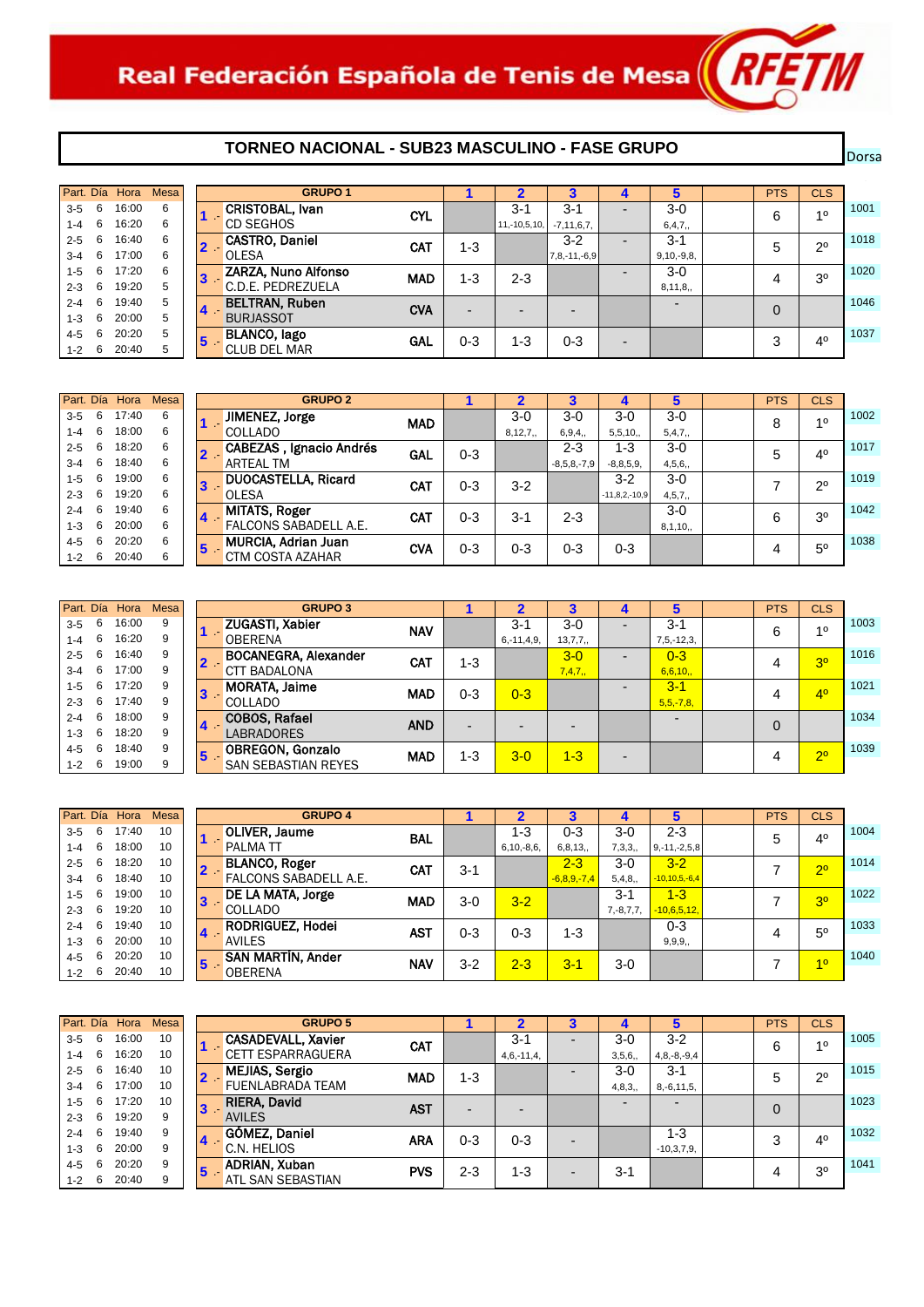# **TORNEO NACIONAL - SUB23 MASCULINO - FASE GRUPO**

| Part. Día |   | Hora  | Mesa |                | <b>GRUPO 6</b>             |            |         |               |             |                  |                     | <b>PTS</b> | <b>CLS</b>     |      |
|-----------|---|-------|------|----------------|----------------------------|------------|---------|---------------|-------------|------------------|---------------------|------------|----------------|------|
| $3 - 5$   | 6 | 16:00 | 11   |                | <b>MADINABEITIA, Ander</b> | <b>PVS</b> |         | $2 - 3$       | 3-0         | $3 - 1$          | 3-0                 |            | $2^{\circ}$    | 1006 |
| 1-4       | 6 | 16:20 | 11   |                | <b>GASTEIZ</b>             |            |         | $9,-6,-9,4,4$ | 7,6,11,     | $10, 9, -9, 10,$ | 7,6,5,              |            |                |      |
| $2 - 5$   | 6 | 16:40 | 11   |                | PARAMO, Carlos             | <b>MAD</b> | $3-2$   |               | $3-1$       | $3 - 1$          | $3-0$               | 8          | 10             | 1013 |
| $3 - 4$   | 6 | 17:00 | 11   |                | <b>COLLADO</b>             |            |         |               | $-5,7,9,6,$ | $9,7,-12,10,$    | 7,3,5,              |            |                |      |
| $1 - 5$   | 6 | 17:20 | 11   | 3              | <b>SAYAGO, Alex</b>        | <b>CAT</b> | $0 - 3$ | 1-3           |             | $3-0$            | $2 - 3$             | 5          | 4 <sup>0</sup> | 1024 |
| $2 - 3$   | 6 | 17:40 | 11   |                | <b>CN SABADELL</b>         |            |         |               |             | 9,6,5,           | $7, -10, 9, -8, 11$ |            |                |      |
| $2 - 4$   | 6 | 18:00 | 11   | $\overline{4}$ | LOPEZ, Ivan                | <b>NAV</b> | $1 - 3$ | $1 - 3$       | $0 - 3$     |                  | $0 - 3$             | 4          | 5 <sup>0</sup> | 1031 |
| $1 - 3$   | 6 | 18:20 | 11   |                | NATACION PAMPLONA          |            |         |               |             |                  | 7,8,7,              |            |                |      |
| 4-5       | 6 | 18:40 | 11   | 15             | <b>MENINO, Pau</b>         | CAT        | $0 - 3$ | 0-3           | $3 - 2$     | $3-0$            |                     | 6          | 30             | 1035 |
| $1 - 2$   | 6 | 19:00 | 11   |                | <b>CTT BADALONA</b>        |            |         |               |             |                  |                     |            |                |      |

|             | Part. Día | Hora  | <b>Mesa</b> |    | <b>GRUPO 7</b>        |            |         |                    |                   |                 |                   | <b>PTS</b> | CLS            |      |
|-------------|-----------|-------|-------------|----|-----------------------|------------|---------|--------------------|-------------------|-----------------|-------------------|------------|----------------|------|
| $3 - 5$     | 6         | 17:40 | 12          |    | <b>FOLCH, Bernat</b>  | CAT        |         | $2 - 3$            | $3 - 2$           | $3-1$           | $3 - 2$           |            | $2^{\circ}$    | 1007 |
| $1 - 4$     | 6         | 18:00 | 12          |    | LLUISOS DE GRACIA     |            |         | $6, 5, -7, -10, 9$ | $-7, 9, -9, 5, 7$ | $6, -12, 6, 9,$ | $9, 9, -8, -5, 9$ |            |                |      |
| $2 - 5$     | 6         | 18:20 | 12          |    | <b>SANZ, Daniel</b>   | <b>CYL</b> | $3 - 2$ |                    | $3-0$             | $3-0$           | $3-0$             | 8          | 10             | 1012 |
| 3-4         | 6         | 18:40 | 12          |    | <b>CD SEGHOS</b>      |            |         |                    | 6, 8, 10,         | 6,7,2,          | 7,8,7,            |            |                |      |
| 1-5         | 6         | 19:00 | 12          |    | PEREZ, Sergio         | GAL        | $2 - 3$ | $0 - 3$            |                   | 1-3             | $1 - 3$           | 4          | $5^{\circ}$    | 1025 |
| $2 - 3$     | 6         | 19:20 | 12          |    | <b>CLUB DEL MAR</b>   |            |         |                    |                   | $-8,5,9,8,$     | $7,8,-9,7,$       |            |                |      |
| $2 - 4$     | 6         | 19:40 | 12          | 14 | PEREZ, Adria Marc     | <b>CAT</b> | 1-3     | $0 - 3$            | $3 - 1$           |                 | $0 - 3$           | 5          | 4°             | 1030 |
| $1 - 3$     | 6         | 20:00 | 12          |    | <b>CTT BADALONA</b>   |            |         |                    |                   |                 | 11,8,9,           |            |                |      |
| 4-5         | 6         | 20:20 | 12          |    | <b>GARCIA, Adrian</b> | <b>MAD</b> |         |                    |                   |                 |                   |            | 3 <sup>o</sup> | 1044 |
| $1 - 2 = 6$ |           | 20:40 | 12          | 15 | <b>MOSTOLES</b>       |            | $2 - 3$ | $0 - 3$            | $3 - 1$           | $3-0$           |                   | 6          |                |      |
|             |           |       |             |    |                       |            |         |                    |                   |                 |                   |            |                |      |

| Part. Día |   | Hora  | <b>Mesa</b> |          | <b>GRUPO 8</b>               |            |         |         |               |                 |                               |   | <b>PTS</b> | <b>CLS</b>     |      |
|-----------|---|-------|-------------|----------|------------------------------|------------|---------|---------|---------------|-----------------|-------------------------------|---|------------|----------------|------|
| $3 - 5$   | 6 | 16:00 | 12          |          | <b>GARCIA, Alejandro</b>     | <b>BAL</b> |         | 0-3     | 1-3           | $3-1$           | $3 - 1$                       |   | 6(0,88)    | 4 <sup>0</sup> | 1008 |
| $1 - 4$   | 6 | 16:20 | 12          |          | PALMA TT                     |            |         | 8,9,8,  | $4,8,-9,10,$  | $4, -9, 9, 2,$  | $10, 9, -10, 8,$              | 8 |            |                |      |
| $2 - 5$   | 6 | 16:40 | 12          |          | PEREZ, Vicente<br>$2 -$      | <b>CNR</b> | $3-0$   |         | $3 - 1$       | 1-3             | $2 - 3$                       | 9 | 6(1,29)    | 10             | 1011 |
| $3 - 4$   | 6 | 17:00 | 12          |          | <b>DEDALOS TM</b>            |            |         |         | $9, -6, 9, 9$ |                 | $-8,9,12,10,   4,12,-6,-5,5 $ |   |            |                |      |
| $1 - 5$   | 6 | 17:20 | 12          | <b>3</b> | VIDAURRE, José Ignacio       | <b>NAV</b> | $3 - 1$ | 1-3     |               | 1-3             | $3 - 2$                       | 8 | 6(0,89)    | 3 <sup>o</sup> | 1026 |
| $2 - 3$   | 6 | 19:20 |             |          | <b>OBERENA</b>               |            |         |         |               | $9, 5, -4, 12,$ | $-3,9,7,-11,10$               | 9 |            |                |      |
| $2 - 4$   | 6 | 19:40 | 11          | 14       | GARCÍA, Fernando             | <b>MAD</b> | $1 - 3$ | $3-1$   | $3 - 1$       |                 | $0 - 3$                       |   | 6(0,88)    | $5^{\circ}$    | 1028 |
| $1 - 3$   | 6 | 20:00 | 11          |          | C.D.E. PEDREZUELA            |            |         |         |               |                 | 6, 5, 2,                      | 8 |            |                |      |
| $4 - 5$   | 6 | 20:20 | 11          |          | <b>FOLCH, Marti</b><br>$5 -$ | <b>CAT</b> | $1 - 3$ | $3 - 2$ | $2 - 3$       | $3-0$           |                               | 9 |            | $2^{\circ}$    | 1043 |
| $1 - 2$   | 6 | 20:40 | 11          |          | LLUISOS DE GRACIA            |            |         |         |               |                 |                               | 8 | 6(1, 13)   |                |      |

| Part, Día |   | Hora  | <b>Mesa</b> |
|-----------|---|-------|-------------|
| $2 - 4$   | 6 | 16:00 | 13          |
| $1 - 5$   | 6 | 16:20 | 13          |
| $3-6$     | 6 | 16:40 | 13          |
| $1 - 4$   | 6 | 17:00 | 13          |
| $2 - 6$   | 6 | 17:20 | 13          |
| $3 - 5$   | 6 | 17:40 | 13          |
| $1 - 6$   | 6 | 18:00 | 13          |
| $4 - 5$   | 6 | 18:20 | 13          |
| $2 - 3$   | 6 | 18:40 | 13          |
| $4-6$     | 6 | 19:00 | 13          |
| $2 - 5$   | 6 | 19:20 | 13          |
| $1 - 3$   | 6 | 19:40 | 13          |
| $5-6$     | 6 | 20:00 | 13          |
| $3 - 4$   | 6 | 20:20 | 13          |
| $1 - 2$   | 6 | 20:40 | 13          |

| Part. Día |   | Hora                  | <b>Mesa</b> |    | <b>GRUPO 9</b>              |            |         | $\overline{2}$ | 3             | 4               | 5       | 6              | <b>PTS</b> | <b>CLS</b>     |      |
|-----------|---|-----------------------|-------------|----|-----------------------------|------------|---------|----------------|---------------|-----------------|---------|----------------|------------|----------------|------|
| $2 - 4$   | 6 | 16:00                 | 13          |    | NUÑEZ, Manuel               | <b>EXT</b> |         | $3 - 1$        | $2 - 3$       | $3-0$           | 3-0     | $3-0$          | 9          | 10             | 1009 |
| $1 - 5$   | 6 | 16:20                 | 13          |    | <b>AD CSTUERA</b>           |            |         | $5,-8,8,8,$    | $5,3,-9,-5,3$ | 8, 8, 7,        | 3,3,5,  | 3,7,4,         |            |                |      |
| $3-6$     | 6 | 16:40                 | 13          |    | MUÑOZ, Raul                 | <b>MAD</b> | $1 - 3$ |                | $3 - 2$       | $3-0$           | 3-0     | $3-0$          | 9          | 3 <sup>0</sup> | 1010 |
| $1 - 4$   | 6 | 17:00                 | 13          |    | <b>CDE TENIS MESA PARLA</b> |            |         |                | $9,8,-4,-7,8$ | 3,4,5,          | 8,13,1, | 2, 9, 7,       |            |                |      |
| $2 - 6$   | 6 | 17:20                 | 13          | 13 | DELGADO, Jorge              | ARA        | $3 - 2$ | $2 - 3$        |               | $3-2$           | 3-0     | $3-0$          | 9          | 20             | 1027 |
| $3-5$     | 6 | 17:40                 | 13          |    | UTEBO TM                    |            |         |                |               | $5,-10,4,-11,7$ | 2,8,4,  | 6,3,5,         |            |                |      |
| $1 - 6$   | 6 | 18:00                 | 13          | 14 | <b>BARRIUSO, Miguel</b>     | <b>CYL</b> | $0 - 3$ | $0 - 3$        | $2 - 3$       |                 | $3-0$   | $3-1$          |            | 40             | 1029 |
| 4-5       | 6 | 18:20                 | 13          |    | <b>BURGOS TM</b>            |            |         |                |               |                 | 7,5,15, | $4,6,-9,1,$    |            |                |      |
| $2 - 3$   | 6 | 18:40                 | 13          | 5  | <b>GUAL, Enric</b>          | <b>CAT</b> | $0 - 3$ | $0 - 3$        | $0 - 3$       | $0 - 3$         |         | $3 - 1$        | 6          | $5^{\circ}$    | 1045 |
| 4-6       | 6 | 19:00                 | 13          |    | <b>CTT CARDEDEU</b>         |            |         |                |               |                 |         | $7, -9, 4, 3,$ |            |                |      |
| $2 - 5$   | 6 | 19:20                 | 13          | 16 | FERNANDEZ, Antonio          | <b>MAD</b> | $0 - 3$ | $0 - 3$        | $0 - 3$       | $1 - 3$         | $1 - 3$ |                | 5          | $6^{\circ}$    | 1036 |
| $1 - 3$   | 6 | 19:40                 | 13          |    | <b>CTM PROGRESO</b>         |            |         |                |               |                 |         |                |            |                |      |
|           |   | $E_C = 6.20 \cdot 00$ | 12          |    |                             |            |         |                |               |                 |         |                |            |                |      |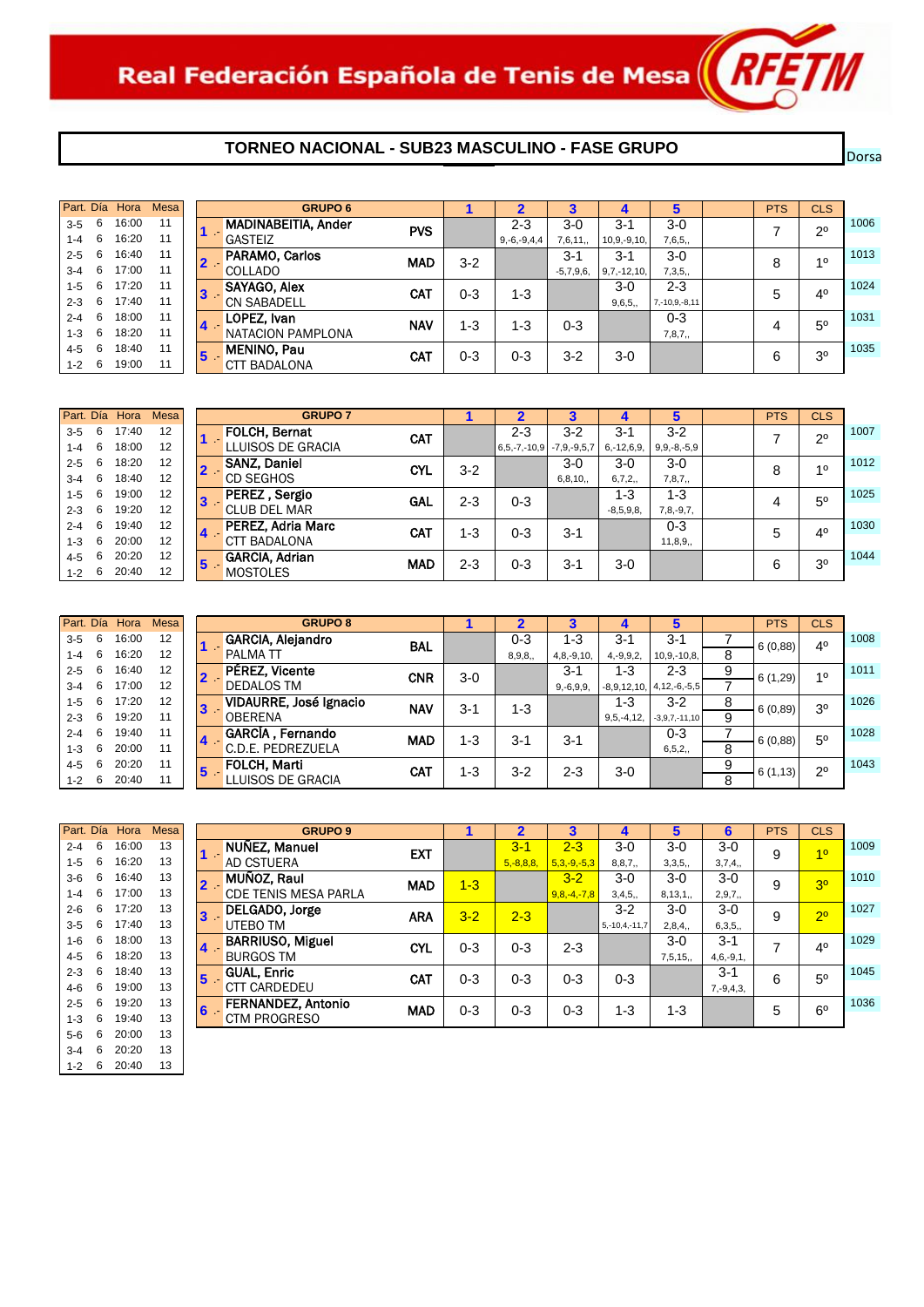

|                     | Mesa |       |   | Part. Día Hora |
|---------------------|------|-------|---|----------------|
| <b>TOJAL, Luca</b>  |      | 9:00  | 8 | $1 - 3$        |
| <b>GASTEIZ</b>      |      | 9:20  | 8 | $2 - 4$        |
| <b>GARCIA, Fer</b>  | 7    | 9:40  | 8 | $1 - 4$        |
| <b>CD SEGHOS</b>    | 7    | 10:00 | 8 | $2 - 3$        |
| <b>ERVITI, Enel</b> |      | 10.20 | 8 | $3 - 4$        |
| <b>NATACION P</b>   |      | 10:40 | 8 | $1 - 2$        |
| 1. <del>. .</del>   |      |       |   |                |

| Part. Día Hora |   |       | Mesa |          | <b>GRUPO 1</b>                                 |            |                          | $\mathbf{2}$             |                     | 4              |  | <b>PTS</b> | <b>CLS</b>     |
|----------------|---|-------|------|----------|------------------------------------------------|------------|--------------------------|--------------------------|---------------------|----------------|--|------------|----------------|
| $1 - 3$<br>8   |   | 9:00  |      |          | <b>TOJAL, Lucas</b>                            | <b>PVS</b> |                          |                          | $3 - 2$             | $3-0$          |  | 4          | 10             |
| $2 - 4$<br>8   |   | 9:20  |      |          | <b>GASTEIZ</b>                                 |            |                          |                          | $7, 10, -8, -10, 9$ | 7,10,7,        |  |            |                |
| $1 - 4$<br>8   |   | 9:40  |      |          | GARCIA, Fernando                               | <b>CYL</b> | $\overline{\phantom{0}}$ |                          |                     | $\overline{a}$ |  | 0          |                |
| $2 - 3$<br>8   |   | 10:00 |      |          | <b>CD SEGHOS</b>                               |            |                          |                          |                     |                |  |            |                |
| $3 - 4$        | 8 | 10:20 |      | <b>B</b> | <b>ERVITI, Eneko</b>                           | <b>NAV</b> | $2 - 3$                  | -                        |                     | 1-3            |  | ົ          | 3 <sup>o</sup> |
| $1 - 2$<br>8   |   | 10:40 |      |          | NATACION PAMPLONA                              |            |                          |                          |                     | $5, 9, -7, 1,$ |  |            |                |
|                |   |       |      |          | <b>MENDEZ, Julian</b><br><b>CLUB TOTANA TM</b> | <b>MUR</b> | $0 - 3$                  | $\overline{\phantom{a}}$ | $3 - 1$             |                |  | 3          | $2^{\circ}$    |

|         |    | Part. Día Hora | <b>Mesa</b> |               | <b>GRUPO 2</b>                  |                                        |                               | 2                       |                  |                |              | <b>PTS</b> | <b>CLS</b>                          |
|---------|----|----------------|-------------|---------------|---------------------------------|----------------------------------------|-------------------------------|-------------------------|------------------|----------------|--------------|------------|-------------------------------------|
| $3-5$   | 8  | 10:40          | 8           |               | DIEZ, Gerardo                   | <b>MAD</b>                             |                               | $3-0$                   | $3 - 1$          | $0 - 3$        | $3-0$        |            | 2 <sup>0</sup>                      |
| $1 - 4$ | -8 | 11:00          | 8           |               | <b>CDE TENIS MESA PARLA</b>     |                                        |                               | 4,3,9,                  | $-10,2,7,13,$    | 5,8,5,         | 9, 9, 3,     |            |                                     |
| $2 - 5$ | 8  | 11:25          | 8           |               | <b>PEREZ, Nestor Luis</b>       | <b>CNR</b>                             | $0 - 3$                       |                         | $0 - 3$          | $3-2$          | $3 - 1$      | 6          | 4 <sup>0</sup>                      |
| $3 - 4$ | 8  | 11:50          | 8           |               | <b>TEMESPIN</b>                 |                                        |                               |                         | 11,8,7,          | $-5,7,9,-5,11$ | $-10,9,7,9,$ |            |                                     |
| $1 - 5$ | 8  | 12:15          | 8           |               | <b>HERRERA, Alberto</b>         |                                        |                               |                         |                  | $0 - 3$        | $3-0$        |            |                                     |
| $2 - 3$ | 8  | 12:40          | 8           |               | <b>CD SEGHOS</b>                |                                        |                               |                         |                  | 7,5,4,         | 9,7,7,       |            |                                     |
| $2 - 4$ | 8  | 13:05          | 8           |               | <b>ESPARZA, David</b>           |                                        |                               |                         |                  |                | $3-0$        |            |                                     |
| $1 - 3$ | 8  | 13:30          | 8           |               | <b>OBERENA</b>                  |                                        |                               |                         |                  |                | 3,3,6,       |            |                                     |
| $4 - 5$ | 8  | 13:55          | 8           |               | <b>VILLAR, Francisco Javier</b> |                                        |                               |                         |                  |                |              |            |                                     |
| $1 - 2$ | 8  | 14:20          | 8           |               | SEVERO OCHOA                    |                                        |                               |                         |                  |                |              |            |                                     |
|         |    |                |             | 13<br>14<br>5 |                                 | <b>CYL</b><br><b>NAV</b><br><b>CLM</b> | $1 - 3$<br>$3 - 0$<br>$0 - 3$ | $3-0$<br>$2 - 3$<br>1-3 | $3-0$<br>$0 - 3$ | $0 - 3$        |              | 6<br>4     | 3 <sup>o</sup><br>10<br>$5^{\circ}$ |

| Part. Día |   | Hora  | <b>Mesa</b> |    | <b>GRUPO 3</b>                 |            |         |                |                |             |                   | <b>PTS</b> | <b>CLS</b>     |
|-----------|---|-------|-------------|----|--------------------------------|------------|---------|----------------|----------------|-------------|-------------------|------------|----------------|
| $3-5$     | 8 | 9:00  | 8           |    | <b>BEDOYA, Jorge Francisco</b> | <b>NAV</b> |         | $1 - 3$        | $3-0$          | $3-0$       | $3-2$             |            | $2^{\circ}$    |
| $1 - 4$   | 8 | 9:20  | 8           |    | NATACION PAMPLONA              |            |         | $8, -8, 7, 7,$ | 5,7,4,         | 7,7,7,      | $-9, -9, 8, 9, 8$ |            |                |
| $2 - 5$   | 8 | 9:40  | 8           |    | <b>ILLAN, Daniel</b>           | <b>CYL</b> | $3-1$   |                | $3 - 1$        | $3-0$       | $3 - 1$           | 8          | 10             |
| $3 - 4$   | 8 | 10:00 | 8           |    | <b>CD VIRIATO TM</b>           |            |         |                | $7, -2, 9, 9,$ | 7,9,7,      | $9,10,-8,8,$      |            |                |
| $1 - 5$   | 8 | 10:20 | 8           | 3  | CABALLERO, Benjamin            | <b>CLM</b> | $0 - 3$ | $1 - 3$        |                | $3 - 1$     | $0 - 3$           | 5          | $4^{\circ}$    |
| $2 - 3$   | 8 | 12:40 | 9           |    | SEVERO OCHOA                   |            |         |                |                | $-8,2,3,6,$ | 8, 8, 8,          |            |                |
| $2 - 4$   | 8 | 13:05 | 9           | 14 | <b>SANCHEZ, Jose Antonio</b>   | <b>CTB</b> | $0 - 3$ | 0-3            | $1 - 3$        |             | $0 - 3$           | 4          | $5^{\circ}$    |
| $1 - 3$   | 8 | 13:30 | 9           |    | TM REOCIN                      |            |         |                |                |             | 2,7,5,            |            |                |
| $4 - 5$   | 8 | 13:55 | 9           | 5  | <b>SANCHEZ, Didac</b>          | <b>CAT</b> | $2 - 3$ | $1 - 3$        | $3-0$          | $3-0$       |                   | 6          | 3 <sup>o</sup> |
| $1 - 2$   | 8 | 14:20 | 9           |    | <b>MASOUEFA TTC</b>            |            |         |                |                |             |                   |            |                |